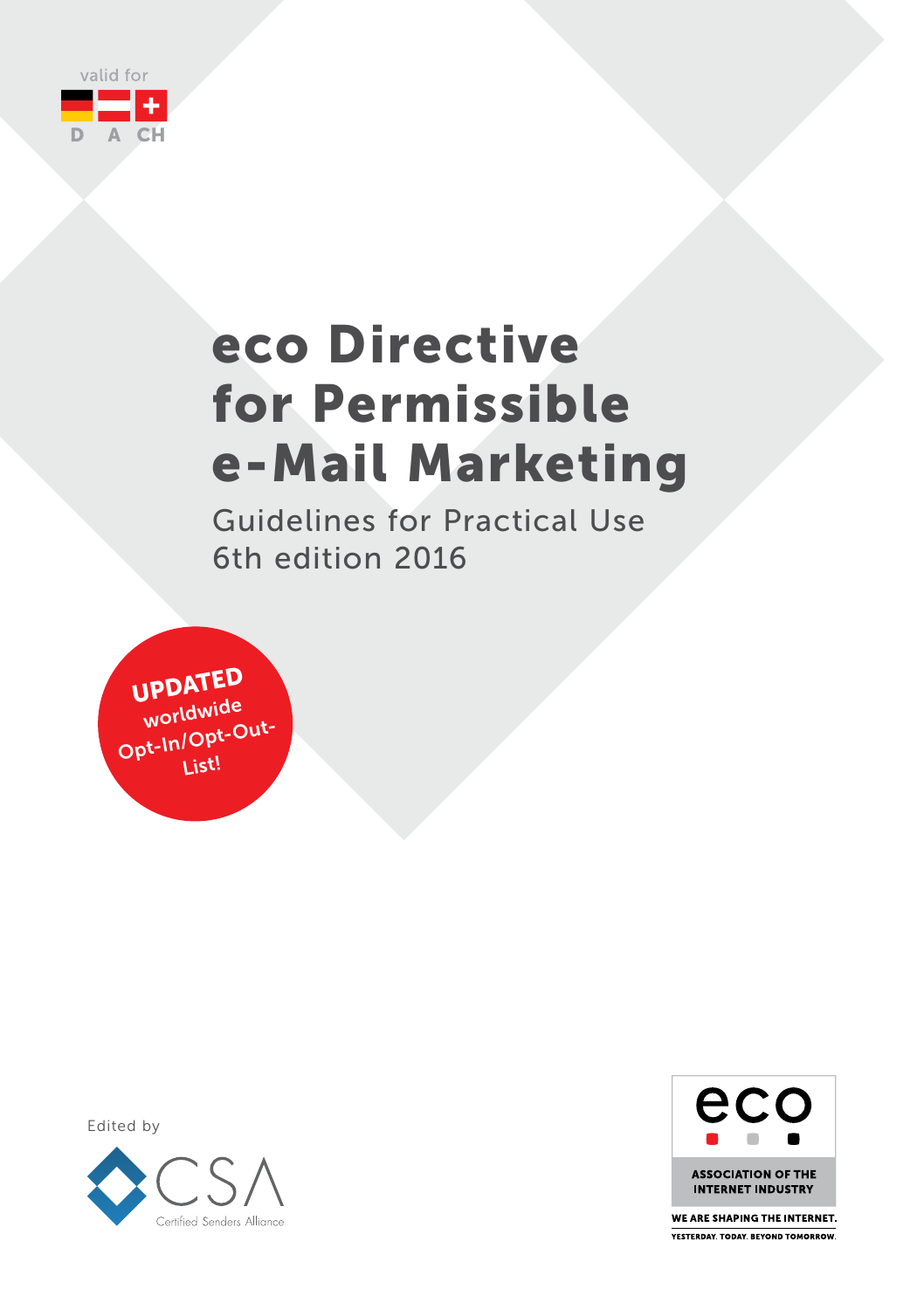# INDEX

# Content

| 1. Foreword                                 |                                                  | 4              |  |  |
|---------------------------------------------|--------------------------------------------------|----------------|--|--|
| 2. Permission                               |                                                  |                |  |  |
| 2.1                                         | Legal basis                                      | 5              |  |  |
| $2.2 -$                                     | Definition of advertisement                      | 6              |  |  |
| $2.3 -$                                     | <b>Transparent consent</b>                       | 6              |  |  |
| 2.4                                         | Conscious, clear, and explicit consent           | $\overline{7}$ |  |  |
| $2.5 -$                                     | Formal requirements of the consent               | 8              |  |  |
| 2.6                                         | Data economy                                     | $\overline{9}$ |  |  |
| 2.7                                         | Co-registration and purchase of addresses        | $\overline{9}$ |  |  |
| 2.8                                         | Consent of minors                                | $\overline{9}$ |  |  |
| $2.9 -$                                     | Period of the validity of the consent            | 10             |  |  |
| 2.10                                        | Demonstrability of the consent (double opt-in)   | 10             |  |  |
| 2.11                                        | Documentation of the consent                     | 15             |  |  |
| 2.12                                        | Exception from the opt-in: Email advertising     |                |  |  |
|                                             | with existing customer relationship              | 16             |  |  |
| 2.13                                        | Advertising in transaction emails                | 19             |  |  |
|                                             | 2.14 Feedback inquiries after purchase           | 20             |  |  |
| 2.15                                        | Legal consequences in the case of non-compliance |                |  |  |
|                                             | with statutory requirements                      | 20             |  |  |
|                                             | 3. Unsubscribing                                 | 21             |  |  |
| 3.1 Can one easily unsubscribe from emails? |                                                  |                |  |  |
|                                             | 3.2 Are inquiries and complaints responded to?   | 24             |  |  |
|                                             | 4. Design of newsletters                         | 26             |  |  |
| 4.2                                         | Content                                          | 27             |  |  |
|                                             | 4.3 Identification of the sender                 | 28             |  |  |
| 4.4                                         | Legally sound legal notice                       | 28             |  |  |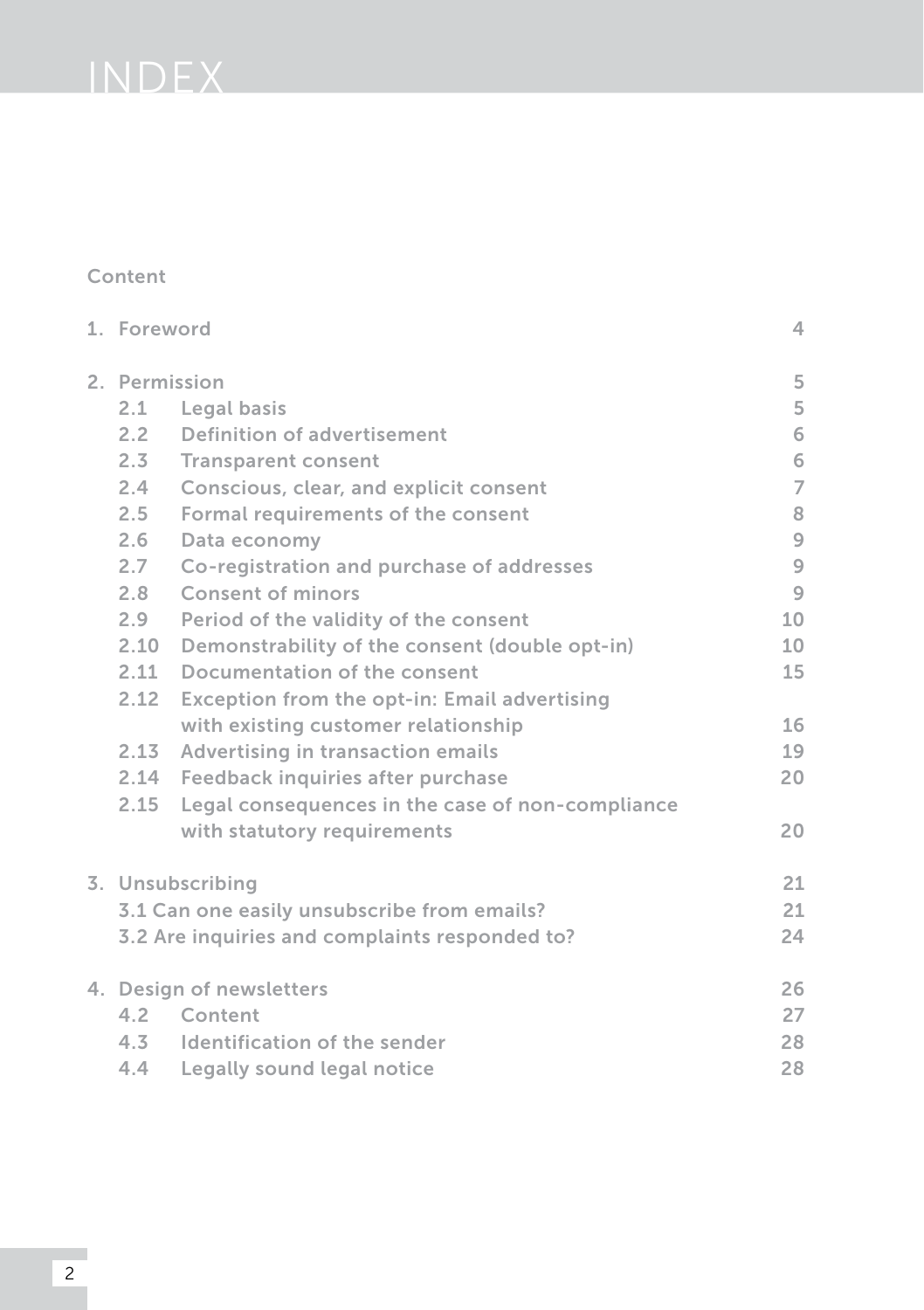|                              | 5. Profiling and evaluation of the opening and clicking behavior<br>29 |                                                                       |    |  |  |  |
|------------------------------|------------------------------------------------------------------------|-----------------------------------------------------------------------|----|--|--|--|
|                              | 5.1                                                                    | Application of data protection laws                                   | 30 |  |  |  |
|                              | 5.2                                                                    | Usage profile in online and email marketing                           | 31 |  |  |  |
|                              | 5.3                                                                    | <b>Consequences for email marketing</b>                               | 32 |  |  |  |
|                              |                                                                        | 6. Contract data processing with the integration of service providers | 33 |  |  |  |
|                              | 6.1                                                                    | Advantages of structuring as contract data processing                 | 33 |  |  |  |
|                              | 6.2                                                                    | <b>Contract data processing</b>                                       | 34 |  |  |  |
|                              | $6.3 -$                                                                | Cross-border contract data processing                                 | 35 |  |  |  |
|                              | 6.4                                                                    | <b>Responsibility of the client</b>                                   | 35 |  |  |  |
|                              |                                                                        | 7. EU General Data Protection Regulation - an Overview                | 36 |  |  |  |
|                              | 7.1                                                                    | Limited continued validity of consent after 25 May 2018?              | 36 |  |  |  |
|                              | 7.2                                                                    | <b>Requlation of consent</b>                                          | 37 |  |  |  |
|                              | 7.3                                                                    | <b>Transparency requirements</b>                                      | 37 |  |  |  |
|                              | 7.4                                                                    | Profiling                                                             | 37 |  |  |  |
|                              | 7.5                                                                    | <b>Contract data processing</b>                                       | 38 |  |  |  |
|                              | 7.6                                                                    | E-Privacy Directive (Directive 2002/58/EC)                            | 38 |  |  |  |
|                              | 7.7                                                                    | Conclusion                                                            | 39 |  |  |  |
|                              |                                                                        | 8. What should be observed in other countries in email marketing      | 39 |  |  |  |
|                              | 8.1                                                                    | Legal aspects in Switzerland                                          | 39 |  |  |  |
|                              | 8.2                                                                    | The legal situation in Austria                                        | 46 |  |  |  |
|                              |                                                                        |                                                                       |    |  |  |  |
|                              |                                                                        | 9. Our recommendation: Certified Senders Alliance                     | 51 |  |  |  |
|                              |                                                                        | 10. Opt-in or opt-out – What applies in the individual countries?     | 52 |  |  |  |
| 63<br>Authors & copy-editing |                                                                        |                                                                       |    |  |  |  |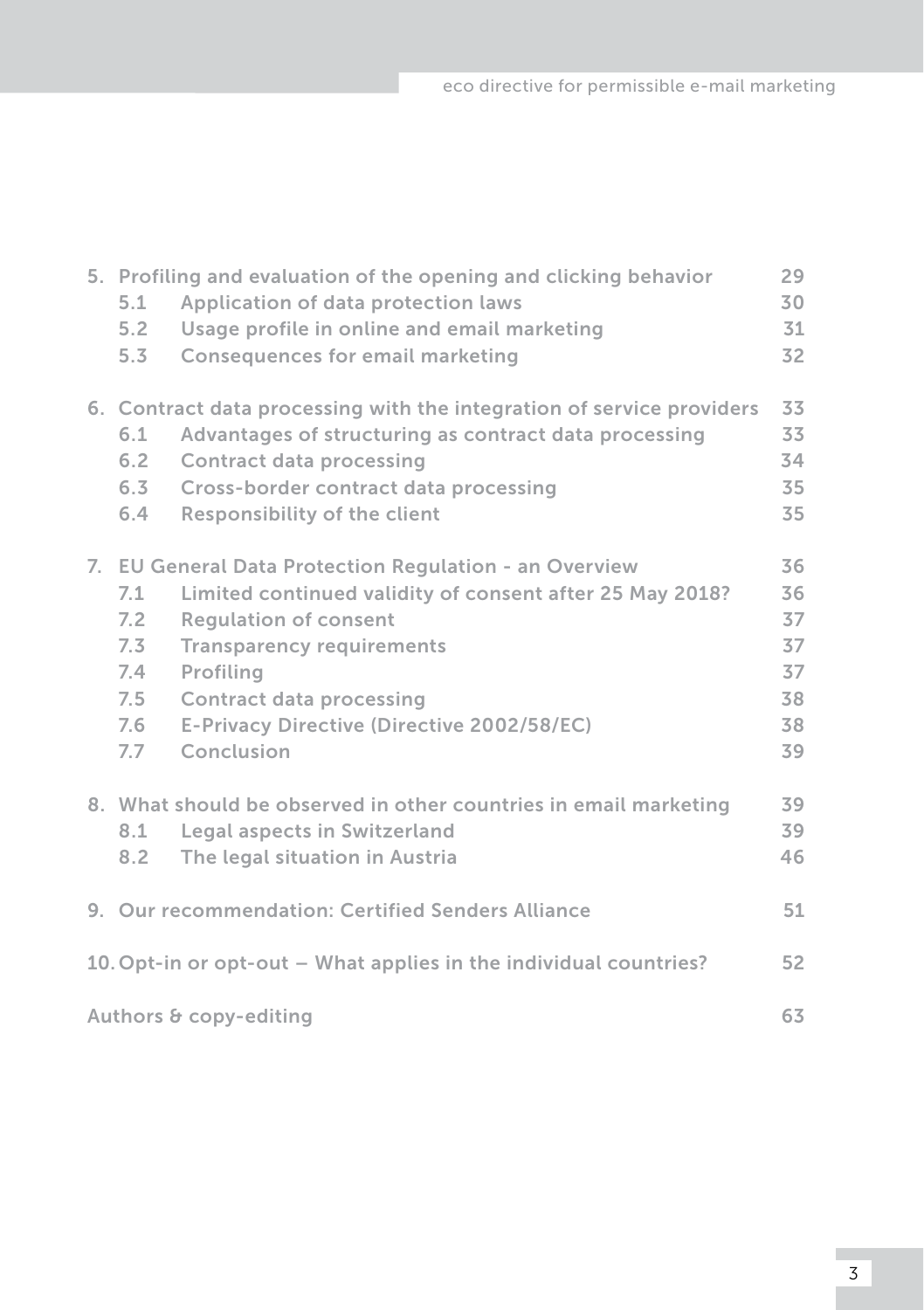# <span id="page-3-0"></span>1. Foreword

In 2002, the online marketing competence group of eco – Association of the Internet Industry adopted the first "Directive for Solicited Online Marketing". Since then, the Directive has been updated on a regular basis and more than a million copies of the popular guidelines were distributed or downloaded as a PDF from the eco website.

The current revision of the Directive takes into account a series of recent judgments (e.g. the judgment of the German Federal Court of Justice on automated email responses). Noteworthy are the consequences of the new EU General Data Protection Regulation applicable from 25 May 2018 on. This applies directly and immediately and no longer needs to be transposed into national law in each case. Illegal advertising methods and data protection violations can then be sanctioned with drastically increased fines of up to EUR 20 million.

The extensive list of countries for which the legal basis of email marketing is explained has been supplemented. The chapters on the legal situation in Austria and Switzerland have been expanded.

Email marketing continues to be a fixed part of the customer communication of many companies. In order to further clarify the special circumstances with regard to the legal conformity of this marketing communication, specific and practice-oriented instructions for action are given in these guidelines. The present Directive gives companies an answer to the most frequent legal questions. There are three areas for each question:

- **1.** Legal requirements
- **2.** An explanation of the question and recommendations for the practical implementation of the statutory requirements
- **3.** Practical examples

The most pressing legal issues from a company perspective relating to the sending of emails are:

- Have the recipients given their consent?
- ◆ Can the consent be proven?
- ◆ Do the recipients know what they have consented to?
- Were the recipients informed about the unsubscribe option, which must also be able to be implemented free of charge and without any difficulty?
- ◆ Do the recipients receive an email confirmation of their consent?
- Are enquiries responded to?
- $\blacktriangleright$  Is the subject not misleading?
- Is the sender clearly discernible?
- Is the legal notice complete?
- Does it involve a case of contract data processing and have the corresponding statutory regulations been complied with?

Of course, this Directive cannot replace any legal advice in individual cases. However, it can help to ensure that companies feel more confident when they use email or direct marketing as a communication medium when in contact with interested parties. Consumers should also be able to feel safer when they provide a company with their email address. Safe means that addresses are not simply forwarded, that emails can only be sent with the addressee's consent, and that it is easily possible to have one's own address deleted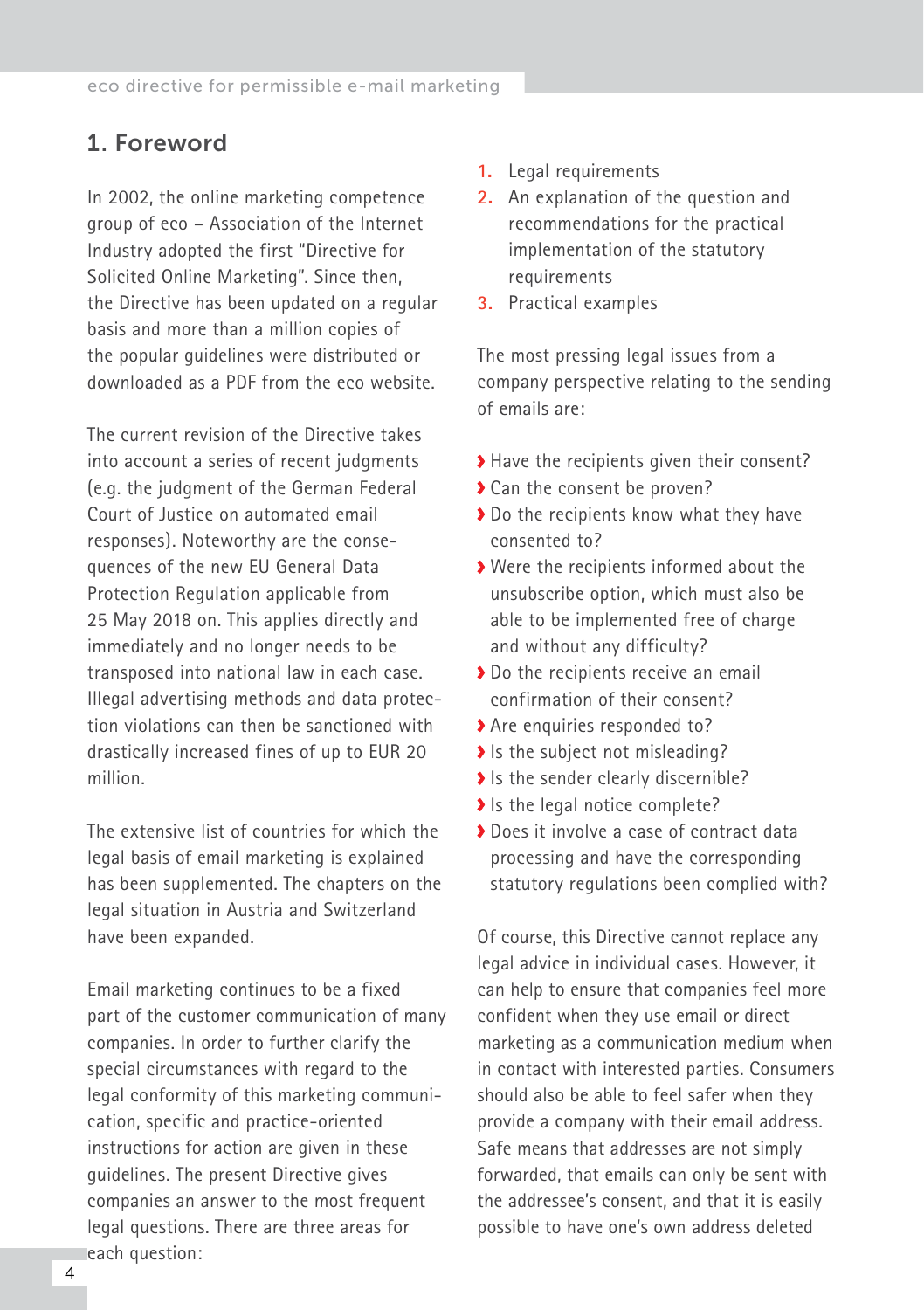<span id="page-4-0"></span>from a distribution list again at any time.

The great success of email as a communication medium is based on trust. This Directive should contribute to helping companies create and maintain trust. The Directive can also be retrieved online at **[https://certified-senders.eu/documents](https://certified-senders.eu/documents/)**.

# 2. Permission

It is now generally known that advertising by email fundamentally requires the consent of the recipient, both in the B2C area and in the B2B area. The requirements of valid consent can be summarized in brief as follows:

- transparent
- voluntary
- conscious, clear, explicit, and
- separate

In addition, it must be possible to prove consent and to record it in detail. For email advertising within the framework of existing customer relationships, the law makes provisions for certain alleviations (cf. Chapter 2.12).

#### 2.1 Legal basis

At the European level, the Directive on Privacy and Electronic Communications (also known as E-Privacy Directive) already provides in Section 13 that the consent of the addressee is required for the sending of email advertising. This statement is valid for all EU Member States alike. However, EU directives are not directly applicable, but must be transposed into national legislation in each individual EU Member State. This

transposition into national law often results in considerable legal differences. Also, there are also variations in the ways that national courts and data protection supervisory authorities interpret laws. This leads to the fact that, although the right of email marketing has a single European basis, some differences in the details can still be established (see also the overview of the legal situation in different countries in Chapter 10).

The guidelines of the European Union for email advertising are transposed into national law in Germany by the BDSG (Bundesdatenschutzgesetz [German Federal Data Protection Actl), the TMG (Telemediengesetz [German Telemedia Act]) and the UWG (Gesetz gegen den unlauteren Wettbewerb [Federal Act Against Unfair Competition]). The requirement for consent to email marketing results from Section 7 para. 2 UWG and from Section 28 para. 3 sent. 1 BDSG.

Although the principle of "Email Advertising only by Consent" may sound simple, its specific implementation is difficult. Through numerous rulings and amendments to laws, the requirements for legally effective declarations of consent are also being modified constantly (and usually tightened).

A future amendment of the legislation is already imminent: the EU General Data Protection Regulation.

The new EU General Data Protection Regulation, which will enter into force on 25 May 2018, is directly and immediately applicable and no longer needs to be transposed into national law in each case.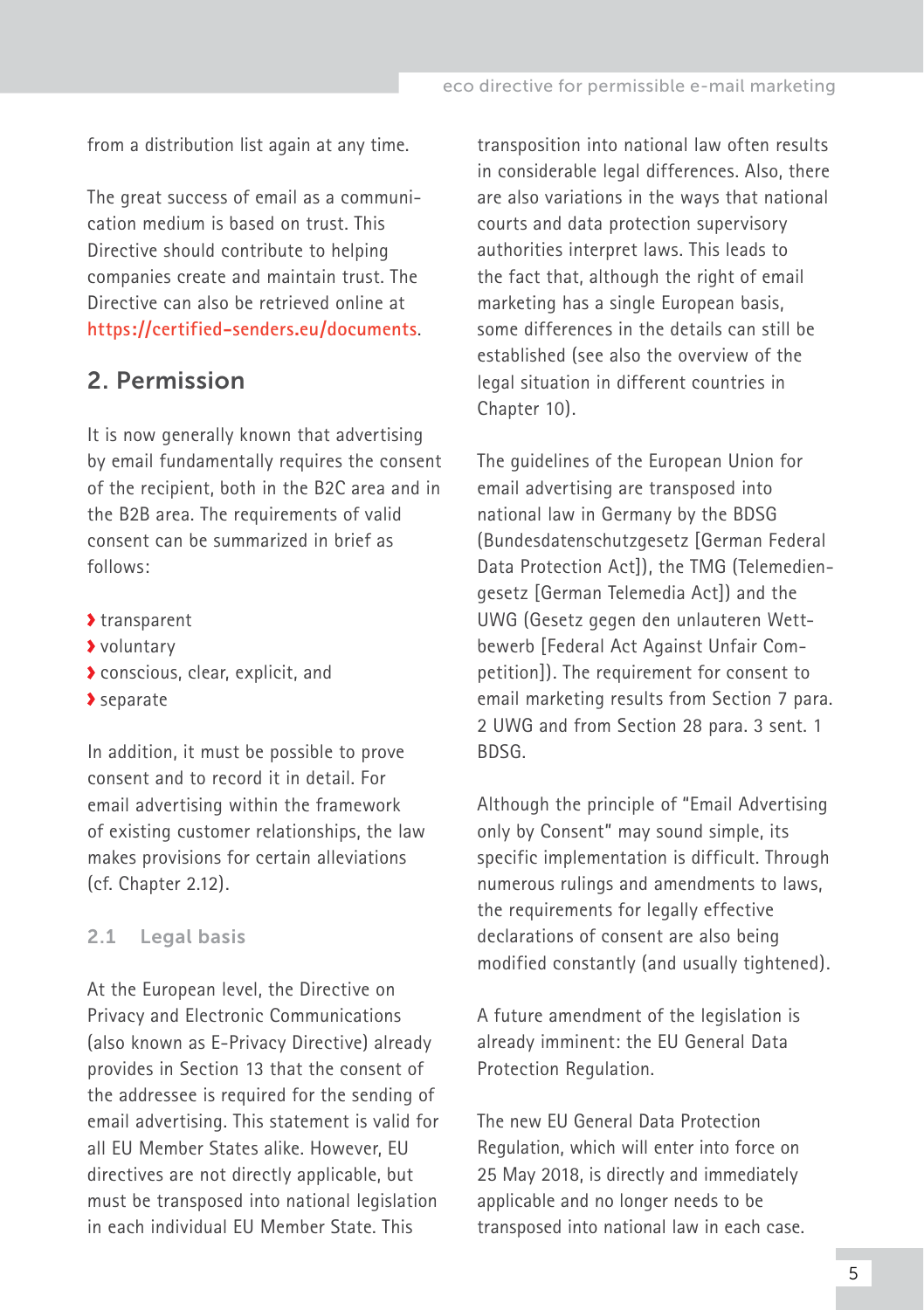<span id="page-5-0"></span>It intends, among other things, to harmonize the data protection legislation in the EU. From a German point of view, the legal basis for consent and the admissibility of email advertising remains on the whole. However, illegal advertising methods can be sanctioned with drastically increased fines. The level of fines for data protection violations will increase up to EUR 20 million or 4% of a company's total annual sales achieved worldwide (depending on which is higher).

#### 2.2 Definition of advertisement

The consent of the addressee is required for the sending of email advertising. Here, the question arises with regard to what qualifies as an advertisement from a legal perspective.

Legislation and case law are less scrupulous when it comes to what should be seen as advertising. Any statement that is used directly or indirectly to sell products or services falls under the term "advertising". As lawyers put so succinctly, the term "advertising" can be "interpreted in many ways". For instance, case law also considers birthday or Christmas greetings in emails from a company to its customers and emails for a market research study that is not carried out on a neutral basis, but in the interest of a company, to be advertising. Almost everything that a company does and communicates externally ultimately serves to sell products or services. This also includes, for instance, the so-called solicited advertising or pure image advertising (advertisement of a trade mark without reference to a specific product), as well as the so-called service messages with information on other products, because

even with these, turnover is indirectly promoted. Election advertising of political parties and donations for advertising of non-profit organizations also fall under the concept of advertising.

#### 2.3 Transparent consent

Valid consent must meet certain requirements with regard to form and content. It is crucial firstly that the consenting party is informed in a transparent and easy-tounderstand manner about the content of his or her declaration of consent. According to Section 4a para. 1 sent. 2 BDSG and the adjudication of the Federal Court of Justice (BGH) on 25 October 2012, File Ref. I ZR 169/10, consent is only valid when it is declared in full knowledge of the circumstances and for the specific case. The consenting party must be able to clearly identify who can use his or her data and for what purposes.

The company that intends to refer to the consent in the future must be clearly named. The consent always applies only for the company explicitly named. There is no "blank consent" that, for instance, could entitle a company XY and its "partner companies" to conduct email advertising. The data protection law also does not make provision for group privilege. Nor is forwarding of email addresses within the group for advertising purposes of other group companies permissible (if the group companies are not expressly named in the consent). A general naming of company XY "and affiliated companies" may also constitute a breach of the requirement of transparency.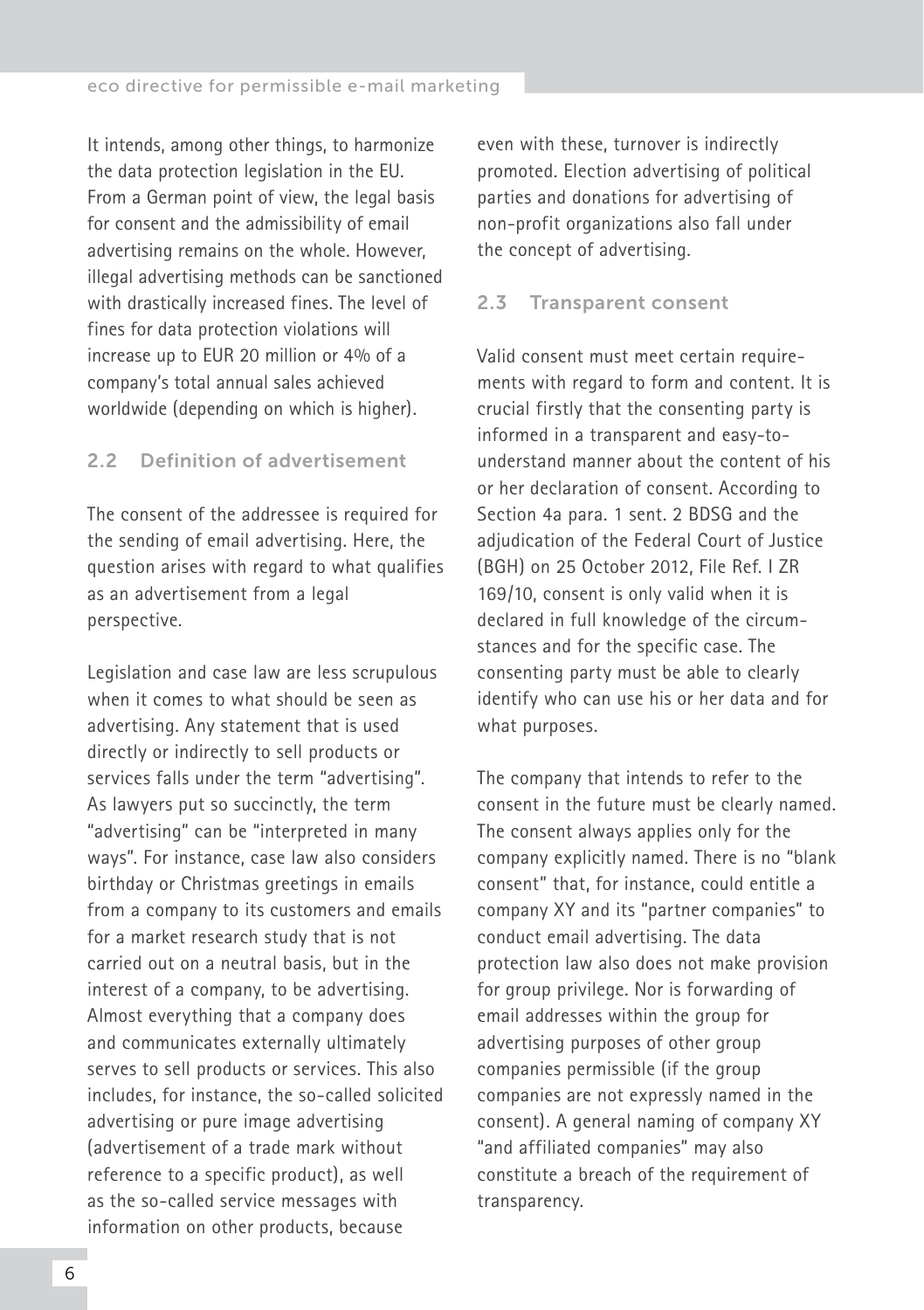<span id="page-6-0"></span>The content of the future advertising emails should also be addressed as transparently as possible in the declaration of consent. If, for instance, a company markets various product lines under different brands, the declaration of consent should indicate whether the addressee will receive advertising exclusively for the product line under the brand X in the future or whether all the company's brands will be advertised.

#### Worst practice / negative examples:

■ *I consent to my data being used for advertising purposes. I can revoke my consent at any time by sending an email to unsubscribe@abd.com.*

Such a declaration of consent is invalid as it is not discernible here which media (email, SMS, telephone, letter) are to be used for advertising.

■ *I would like to receive advertising from ABC Co. and from the partner companies of ABC Co. by email. I can revoke my consent at any time by sending an email to unsubscribe@abc.com. In addition, a link to unsubscribe from other information is included in each email.*

This declaration of consent does not inform the addressee about which partner companies are involved. The consenting party thus has no idea what companies his or her email address will be forwarded to. In the case of consent which also includes the forwarding to third parties, the potential recipients of the data must be named in detail.

#### 2.4 Conscious, clear, and explicit consent

Pursuant to Section 7 para. 2 no. 3 UWG, consent must explicitly be given by the consenting party, i.e. in a conscious and active manner. This can be done in writing with the signature of the consenting party or in electronic form by clicking on a check box. An opt-out option, i.e. for instance a check box that can be clicked when no email advertising is wanted, or a pre-clicked check box therefore do not constitute valid declarations of consent. The publishing of the email address in public directories, on the Internet page, in a letterhead, or on a business card does not constitute consent to the sending of email advertising either. A presumed or implied consent with which interest on the part of the addressee is merely assumed is no longer sufficient.

Consent to the sending of email advertising must always also be given separately, i.e. it cannot be combined with other declarations. For the confirmation of a purchase in an online shop ("Order now with costs") on the one hand and the consent to email advertising on the other, two separate check boxes must thus be provided. The BGH once again reaffirmed this in its judgment in the so-called "Payback Judgment" (Judgment from 16 July 2008, File Ref. VIII Civil Law Case 348/06).

The wording of the declaration of consent must clearly indicate that a consent is granted. For example, the wording "I know that ..." is not enough because the consenting party here is not necessarily aware that he or she is making a declaration of consent. The Düsseldorfer Kreis [Düsseldorf Working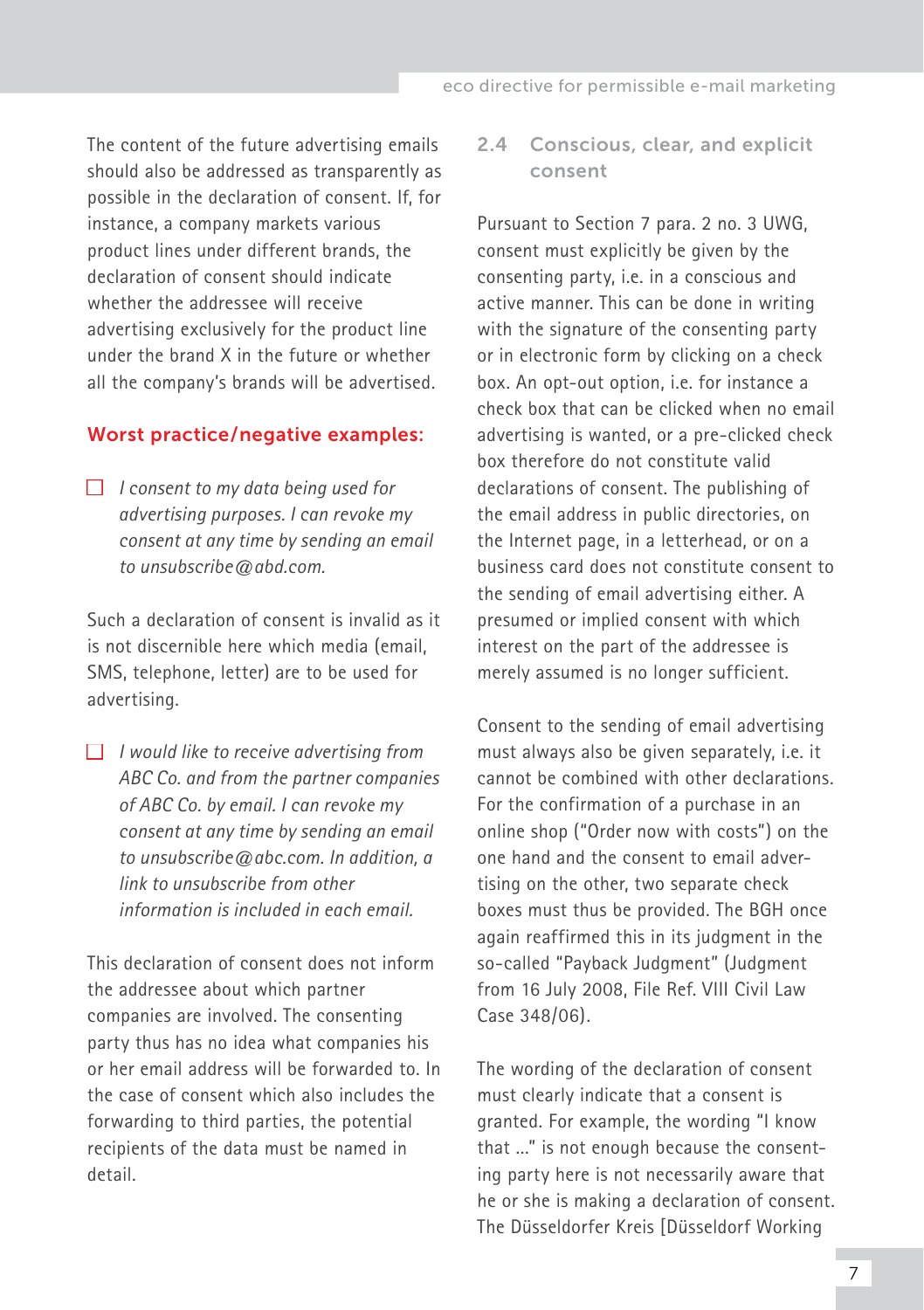<span id="page-7-0"></span>Group of the Conference of Independent Federal and State Data Protection Authorities] makes reference to this in its helpful guide for the data protection declaration of consent in forms (only available [in German](https://www.datenschutz-mv.de/datenschutz/publikationen/informat/formular/OH_Formular.pdf)) from March 2016.

#### Worst practice/negative example:

*I would NOT like to receive the email newsletter of ABC Co.*

The "opt-out" in this case does not constitute a valid declaration of consent. The consent must be given by active measures by the consenting party. Here, however, the consenting party must become active if he or she does not want to give his/ her consent.

#### Best practice/positive example:

■ *I would like to receive the weekly newsletter of ABC Co. with information on its offers from the field of telecommunications by email. My data will not be forwarded to third parties under any circumstances. I can revoke my consent at any time by sending an email to unsubscribe@abc.com with effect for the future. In addition, a link to unsubscribe from other information is included in each email.*

This declaration of consent meets the statutory requirements.

## 2.5 Formal requirements of the consent

**Consent by postcard or letter:** As a fundamental rule, consent must be given in writing (Section 4a para. 1 sent. 3 BDSG). By "in writing", the law means the handwritten signature of the consenting party. Therefore, if consent is given in a document – for instance, a postcard or letter – which the subsequent addressee of the advertising email has signed, the consent can be proven by this document. For this purpose, it must be ensured that the document is retained.

**Online consent:** On the Internet, consent can also be given in electronic form. Pursuant to Section 13 para. 2 TMG, electronic consent must also meet some formal requirements, i.e.:

- If the consent has to be recorded
- If the user must be able to retrieve the content of the consent at any time, and
- If the user has to be able to revoke the consent at any time with effect for the future. This right of revocation is to be pointed out to the user beforehand (Section 13 para. 3 TMG).

**Consent through personal contact and on the telephone:** Consent can also be given on the telephone or in person, for instance during a call to a call center or "face-toface" at a trade fair. Since the reform of the Data Protection Act in 2009, however, such consent, which is not granted in writing or electronically within the meaning of Section 13 TMG, must be confirmed in writing (Section 28 para. 3a BDSG).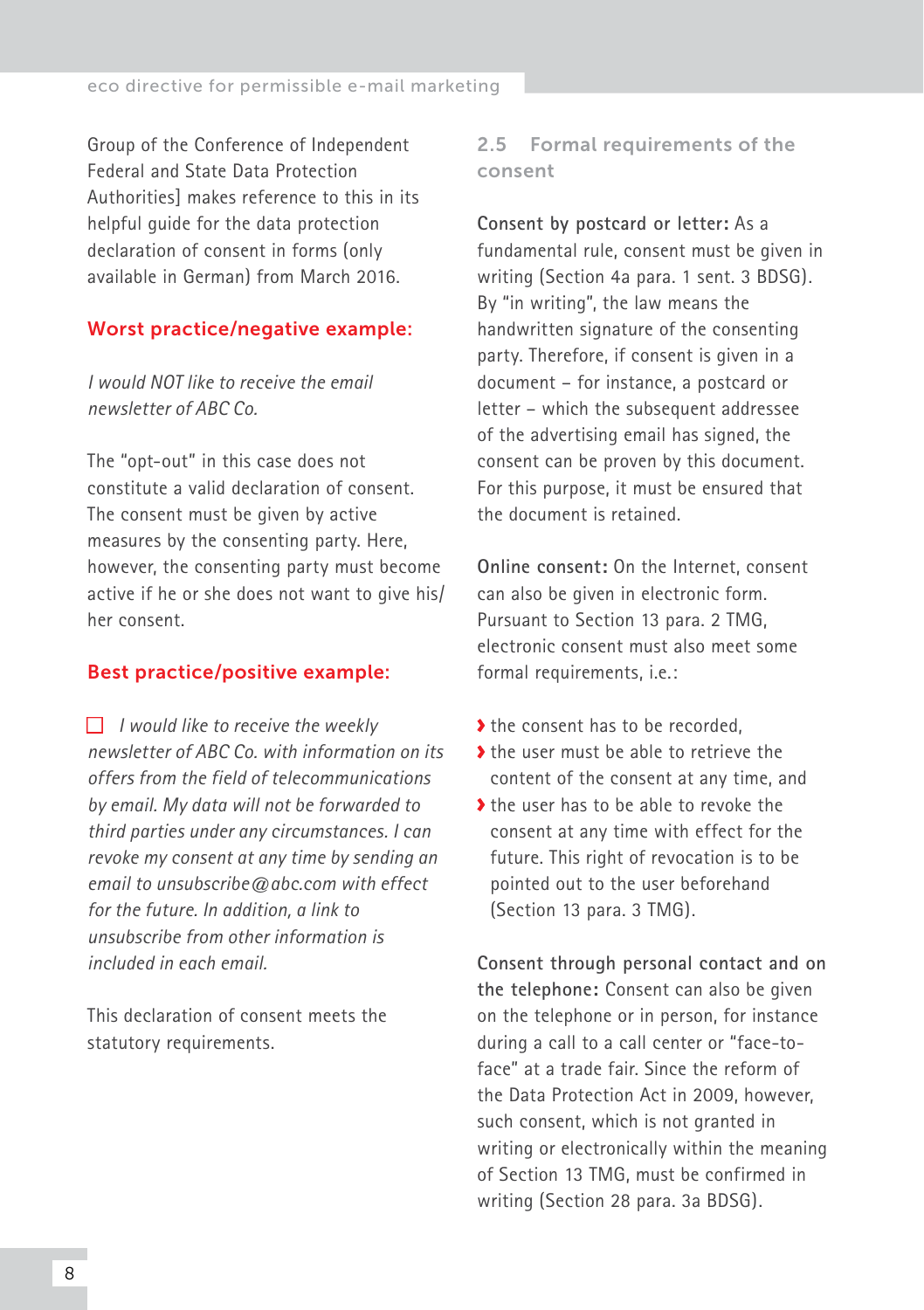#### <span id="page-8-0"></span>2.6 Data economy

Under the consent, no more data may be requested from the recipient than are actually necessary for the provision of the service. Usually, only a request for the email address is necessary for the sending of an email newsletter. The obligatory request for the first name or surname to personalize the email newsletter is not seen as permissible by all data protection supervisory authorities. However, as many items of data as required can be requested and given on a voluntary basis.

## 2.7 Co-registration and purchase of addresses

With the acquisition of address data for third parties (lead generation through co-registration), the companies for whom the addresses are to be collected must be named in detail as well. At the same time, the number of companies for whom addresses are to be collected should be manageable. In particular, it is recommended that the following requirements be met:

- The companies for whom the address data are to be generated must be specified individually by name and with indication of the sector.
- It must be possible for the user to take note of the list of companies easily and clearly within the consent process.
- The size of the list is restricted to a maximum of ten (10) companies.

The threshold of manageability may at any rate be exceeded if the user can no longer recognize the participating companies "at a glance".

The use of purchased email addresses entails increased due diligence obligations. Since according to case law, the purchaser of the email addresses must ensure that the owner of the respective email address is really in agreement with the sending of the advertising and that the legally effective submitted consent refers in particular not only to the mailing by the seller, but also by third parties (in this case the purchaser). In this case, it is not sufficient to rely on the assurance from the seller that the consent had been given. The purchaser must have been provided the corresponding documented records and must at least carry out a random check. That is, in order to take the most reliable path in this area, the records of consent should not only be shown but also stored in the company's own files for documentation purposes.

## 2.8 Consent of minors

The minimum age for the ability to give consent is not clearly defined. Within the framework of email advertising, minors aged 16 and over can generally be seen as capable of giving consent. However, in the consent to the processing of so-called "sensitive data" (e.g. health, religion, etc.), higher requirements may have to be set under certain circumstances in individual cases.

The new EU General Data Protection Regulation (applicable from 25 May 2018) for the first time creates clarity to some extent by establishing the minimum age of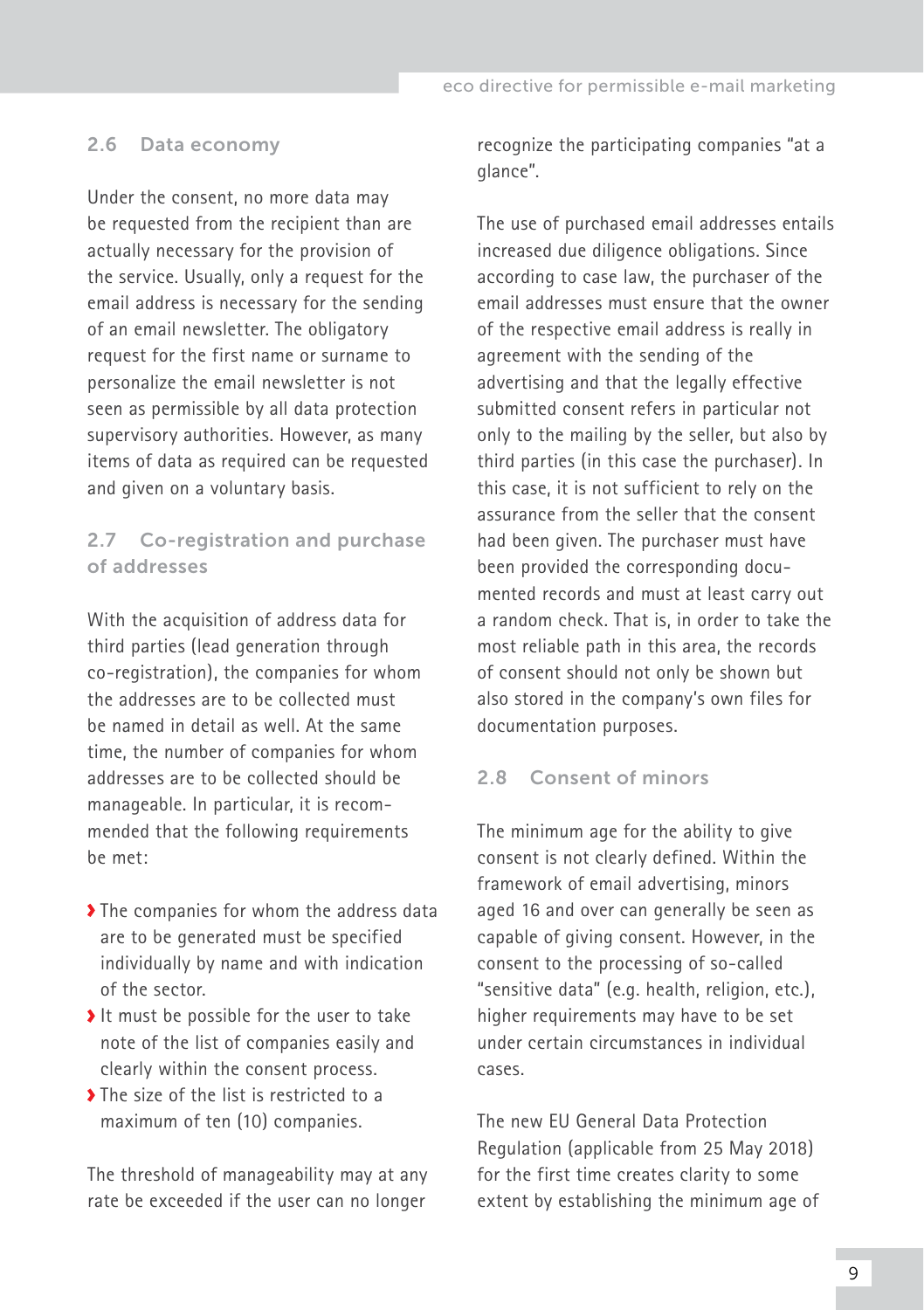<span id="page-9-0"></span>consent at 16 years, but at the same time allowing the EU Member States the possibility of establishing a lower age limit (at least 13 years).

2.9 Period of the validity of the consent

It is regularly claimed that consent to the sending of email advertising expires after a certain period of time. However, there is no proof (even) in case law for such a limited "shelf life".

It should be ensured that the consent is used relatively promptly after it is given. In the opinion of the Munich I Regional Court with its judgment dated 8 April 2010, File Ref. 17 HK O 138/10, consent to the sending of email advertising which is not used more than 1.5 years later is no longer valid as the consenting party will no longer expect the email advertising to be sent after such a long period of time. If, however, consent is regularly given to the sending of an email newsletter, there is no reason to assume that it should expire after a certain period of time.

# 2.10 Demonstrability of the consent (double opt-in)

In the event of a dispute in court regarding the permissibility of sending advertising email, the sender has the burden of presentation and proof that the consent was actually given by the specific owner of the email address used. The mere presentation that consent to the sending of advertising emails to a particular email address was given is not sufficient if the sender cannot prove that the consent actually originated

from the owner of the email address used.

As a fundamental rule, the sender must note the following:

- ◆ The mere granting of the addressee's consent is not sufficient. The consent must be obtained in such a way that it can be proven when convincing a court **(provability).**
- The consent from a person is not sufficient either on its own. It must be proven that precisely the recipient and not perhaps a third party using the recipient's name or email address has given consent **(congruence: registering party – (subsequent) recipient).**

For the proof that the consent actually originated from the owner of the email address used, the double opt-in procedure offers the maximum legal certainty. The use of the double opt-in process is therefore highly recommended – but it is not mandatory under the law. Let us repeat that: There is no statutory obligation to use the double opt-in process. Nor was such an obligation introduced with the 2009 amendment of the BDSG.

#### Why actually double opt-in?

As a reminder and for clarification: With the double opt-in procedure, a confirmation email (frequently also called an invitation email or a check email) is sent to the email address given during registration for a newsletter. In this confirmation email, the addressee is asked to confirm his or her consent by clicking on a confirmation link. If the addressee clicks on the confirmation link, it can thus be proven that the owner of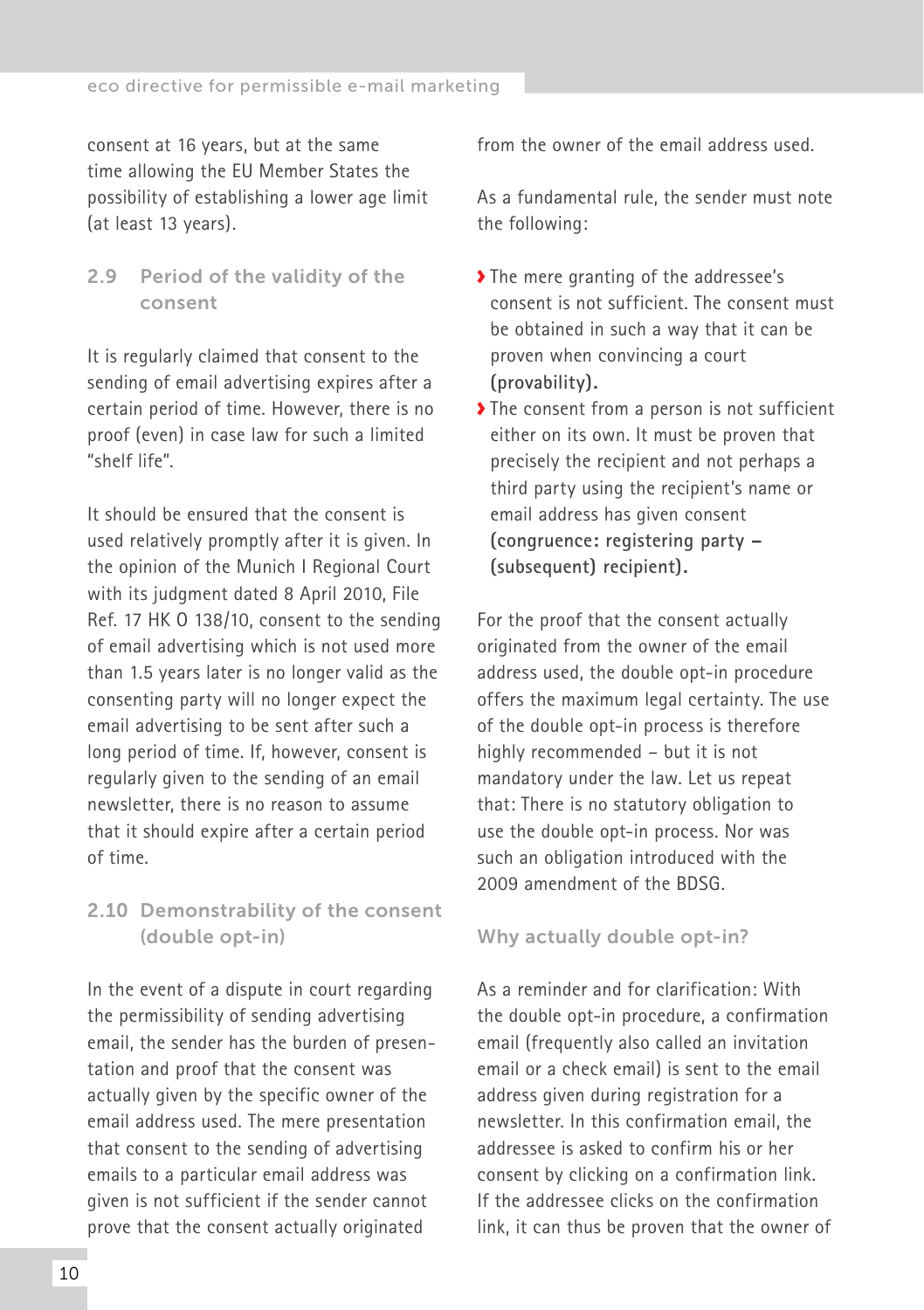the email address which was given during registration actually submitted the consent.

By using the double opt-in procedure, it can thus be prevented that advertising emails are sent to an email address that has not been registered by its owner, but instead misused by a third party. It is also ensures that no advertising email addresses with which the user has merely committed a typing error during registration become a part of the distribution list. In this case, too, there is the risk that the actual holder of the email address receives advertising emails even though he or she never submitted consent.

## And is the double opt-in procedure faultless from a legal perspective?

In the field of dialog marketing, contradictory court rulings can be found for virtually all legal issues. Unfortunately, the courts are and were also not entirely in agreement in the assessment of the double opt-in process. In some rulings, the confirmation email per se was already seen as an unreasonable harassment (or unlawful email advertising or spam). In the process, however, the courts have overlooked the fact that ultimately there is no alternative to the double opt-in procedure if you want to conduct legally sound email marketing. Not even in the (admittedly hypothetical) use of a Post-Ident procedure, or a notarized certification of the consent to the sending of email advertising, can it be established with legal certainty that, for instance, the email address angel23@gmx.com does indeed belong to Ms. Maier, who indicated precisely this address when giving her consent.

It was therefore a great step forward from a legal perspective that the German Federal Court of Justice in its judgment of February 10, 2011, File Ref. I ZR 164/09, which tellingly bears the title of "double opt-in process", basically gave a green light for the double opt-in process:

*"If request for participation is received in electronic form, the sender of the request can be asked in an email to confirm his or her request to participate. After receipt of the requested confirmation, it can be assumed that the application did indeed originate from the email address indicated".*

In contrast, the Munich Higher Regional Court ruled 27 September, 2012, that the confirmation email under the double opt-in procedure already constitutes an unsolicited advertising email. The confirmation email that is used precisely to avoid spam would therefore itself be spam according to the Munich judges.

In this manner, according to the Munich judgment, consent is required even for a confirmation email. However, as the confirmation email is used particularly to make the consent provable, there inevitably cannot be any provable consent for the sending of the confirmation email. Which means that you somewhat feel as if you were in a novel by Kafka:

*"Do you want to obtain consent? But then please prove beforehand that you already have consent …".*

This would raise almost insoluble practical problems.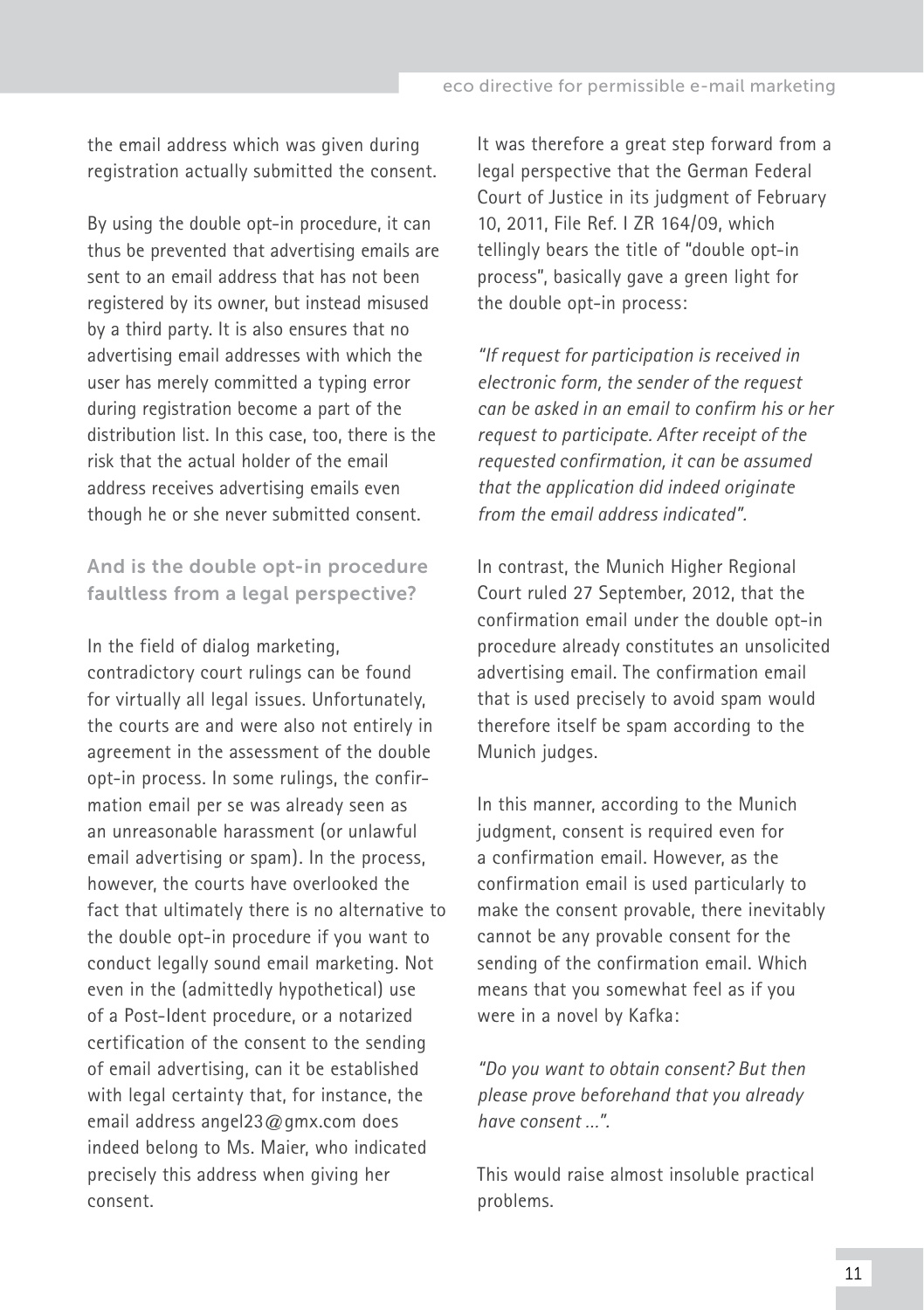Under the following conditions, sending a confirmation email within the framework of a double opt-in process would be legal:

## a) Confirmation email without advertising

The confirmation email must always be absolutely free of advertising and may solely be used to verify the email address.

As is seen frequently enough, the confirmation email does not have to be sent as plain text. It may indeed correspond to the corporate identity of the company and for instance include a logo, but additional advertising elements must be avoided. A confirmation email loaded with advertising would not be upheld in court and would be considered impermissible advertising email.

# b) Confirmation email with full declaration of consent

The confirmation email serves solely to verify consent. If a user indicates a thirdparty email address in subscribing to a newsletter, either improperly or because he or she is of the opinion that the newsletter could perhaps interest the owner of the email address, the owner of the email address receives a confirmation email.

Without being familiar with the declaration submitted by the third party, the owner of the email address receives this confirmation email; he or she has never submitted any kind of consent on a website. If he or she now clicks on the confirmation link, this click alone must constitute sufficient consent in order to send the newsletter to his or her email address in the future.

The full consent should therefore be included in the confirmation email. And full consent must be given with the click on the confirmation link. Solely with the wording of the confirmation email, the sender must be able to prove in court that the addressee's consent to the sending of email advertising had been received. It is therefore not sufficient if there is a brief and concise request in the confirmation email for the confirmation of the consent submitted on the website during registration, without repeating it.

In other words: If you invest a lot of time and effort (and possibly even money for a legal audit) in the wording of your declaration of consent on the website, this declaration of consent must also be reproduced in exactly the same form in the confirmation email. Otherwise you can save yourself the effort.

# c) Confirmation email without further explanations

The confirmation email should solely be used to confirm the consent and no further declarations should be packed into it. One of the numerous formal requirements for the validity of consent is that it is submitted separately from other declarations, in almost isolated form (cf. Chapter 2.2).

The confirmation of consent in the confirmation email should therefore, for instance, not be linked to participation in a contest.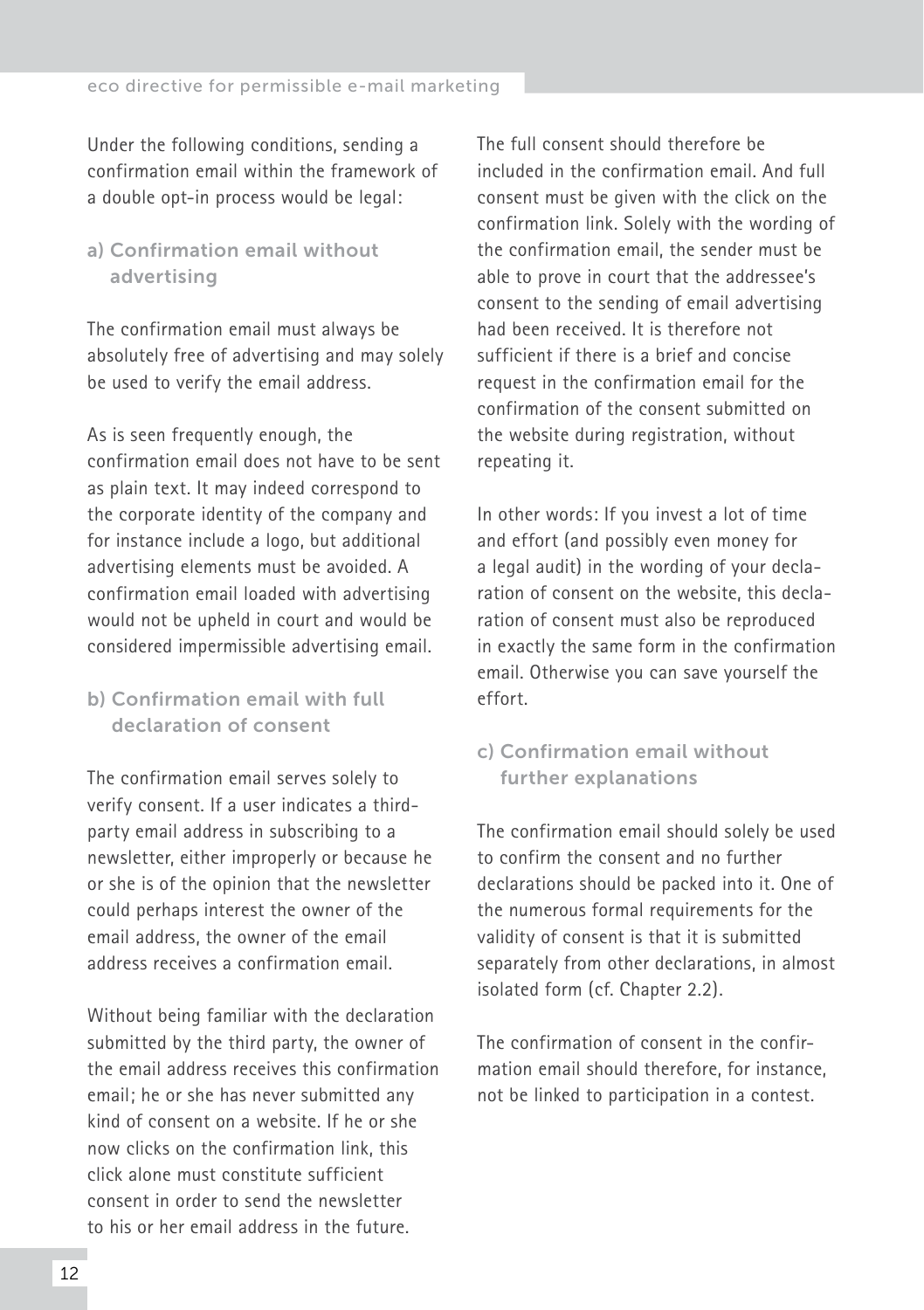#### Worst practice/negative example

*One more click to big winnings! Please conclude your participation in our big million-dollar contest by clicking on the following link and confirming the conditions of participation in the contest and your subscription to our newsletter with current information.*

In this case, there is no longer any separate declaration of consent and the consent would be invalid. The wording of the confirmation to be submitted must make clear that solely the consent to the sending of the newsletter is confirmed and not also the participation in the contest at the same time.

#### Best practice/positive example

*Many thanks for your participation in our big million-dollar contest! Please confirm your subscription to our newsletter with up-todate information. You can unsubscribe from this newsletter at any time with effect for the future, for example by sending an email to …*

What is the status of reminders when the addressee does not confirm immediately?

An (advertising-free) confirmation email is legally OK, but it may be the case from time to time that the confirmation email is overlooked or in the worst case perhaps caught in the spam filter. If the addressee does not click on the confirmation link, is it permissible to send a reminder email?

Unfortunately, there is no clear answer to this question. As stated above, it is indeed encouraging that the BGH established regarding confirmation emails that they do not constitute an unreasonable harassment. Regarding the question of whether a reminder email can be seen as an unreasonable harassment, the legislation has not been forthcoming to date, as far as we can tell. However, it is to be assumed that the courts will view such a reminder email significantly more critically than the confirmation email per se. The confirmation email serves solely the purpose of verifying the email address and thus acquiring a more legally sound and flawless consent. However, the reminder email tends to serve the purpose of indicating a confirmation that has not been given and to perhaps gain consent after all, even if the addressee has not confirmed it in the first run, for whatever reasons. It may therefore become more difficult here to substantiate legitimate interest beyond the growth of the distribution list in the sending of the reminder email. By this, however, the aim is not to state that the sending of such a confirmation email is clearly impermissible.

If a reminder email is sent, however, it should generally only be sent once and within a relatively short period after the sending of the confirmation email. Regular reminder emails over a period of several weeks or months will, with reasonable certainty, annoy the addressee and lead to complaints.

# Deletion of the data in the event of non-responders

How long can the data be stored then if there is no confirmation? Here, too, it is difficult to indicate an absolute period of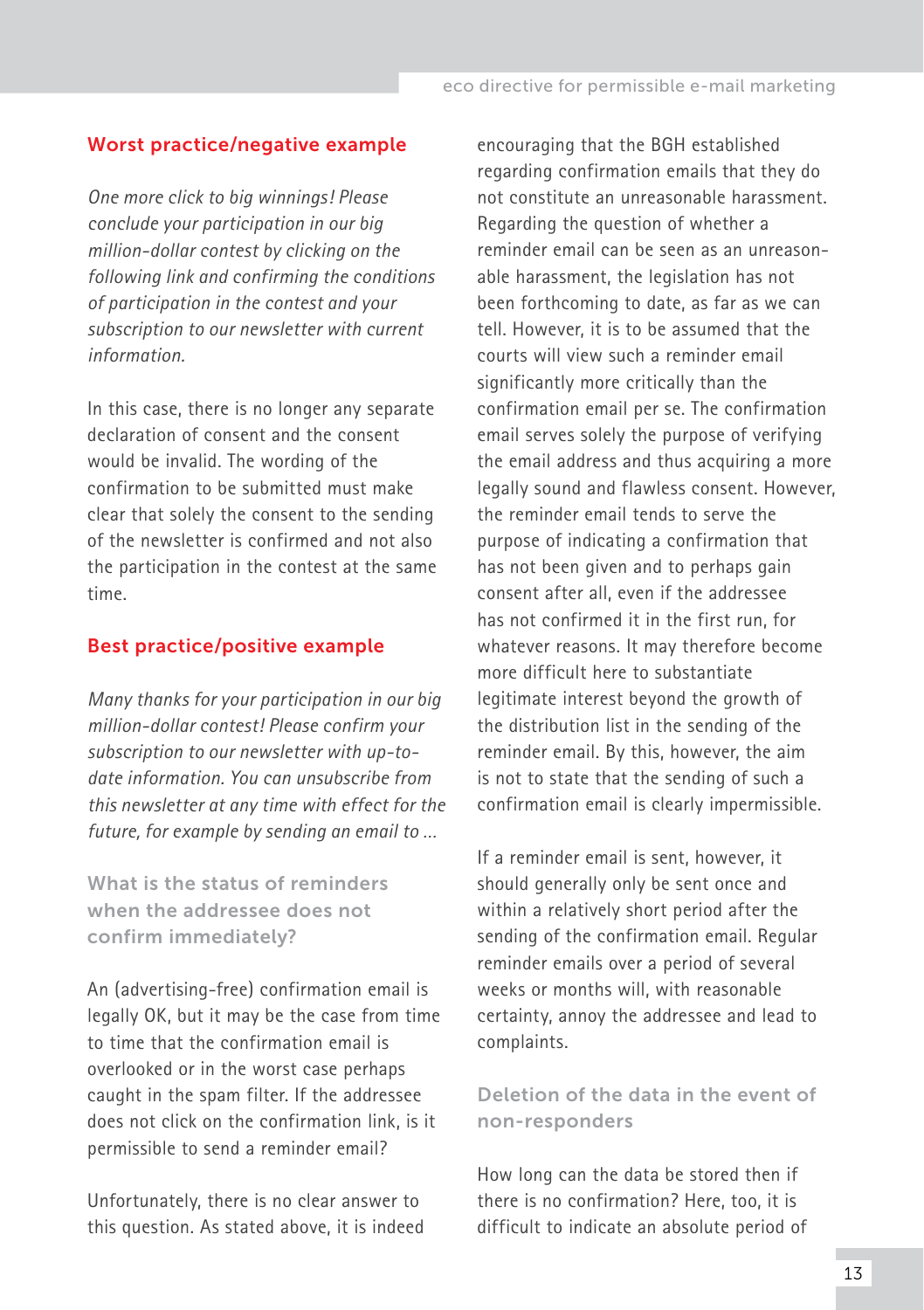time. In abstract terms, it can be stated that data may only be saved for as long as they are required to carry out the double opt-in procedure.

Thus, we arrive at the question of how long such an appropriate period of time is, i.e. how long the confirmation from the addressee can realistically be anticipated. Based on experience, the ordering of a newsletter is confirmed within a few minutes. If, for instance, the addressee is on holiday and is not lucky enough to be reachable via email, however, it may indeed take one or two weeks until the addressee confirms his or her subscription to the newsletter. Accordingly, a period of two weeks is still seen as permissible under data protection law.

#### Tell-a-Friend function

With the so-called Tell-a-Friend function internet users can inform their friends about an Internet page visited. They just type in the email addresses of their friends in a form directly on the web page and the friends will receive an automated email with the respective URL. It is debatable whether the emails sent in this manner are considered impermissible email advertising by the provider of the Tell-a-Friend function, or permitted private messages sent by the user of the Tell-a-Friend function to his friends.

With the judgment of 12 September, 2013, File Ref. I ZR 208/12, the BGH considerably reduced the use of such Tell-a-Friend functions and subjected them to certain requirements. The following facts were available to the BGH: The plaintiff received product recommendations several times

without his prior consent from the defendant who had set up a "Tell-a-Friend" function on its website. In the process, the defendant was (also) named as the sender of the recommendation email. The plaintiff therefore wanted to file a claim for injunctive relief against the defendant. The courts of prior instances (Cologne Local Court and Regional Court) had rejected such a claim on the grounds that the defendant would not be liable for the misuse by a third party with regard to the "Tell-a-Friend" function.

However, the BGH did not share this opinion: Initially, the BGH qualified the disputed recommendation emails as advertising pursuant to the Directive 2006/113/EC (accordingly, any statement when carrying out commerce, trade, craft or free profession with the goal of promoting the sale of goods or the provision of services is defined as advertising activity – see Point 2.2 above for the definition of advertising). In addition, recommendation emails are always to be assigned to the sphere of the website operator, irrespective of whether a third party initiates these emails. An important factor in particular is that the defendant appears as the sender in relation to the recipient of a recommendation email. Ultimately, it is also the meaning and purpose of the "Tell-a-Friend" function to draw attention to the website and the services offered there. It is thus stated in the grounds for the ruling:

*"This assessment is not countered by the fact that the Defendant does not tolerate the misuse of the "Tell-a-Friend" function. It is apparent that the "Tell-a-Friend" function is used precisely to send recommendation emails to third parties, without there being*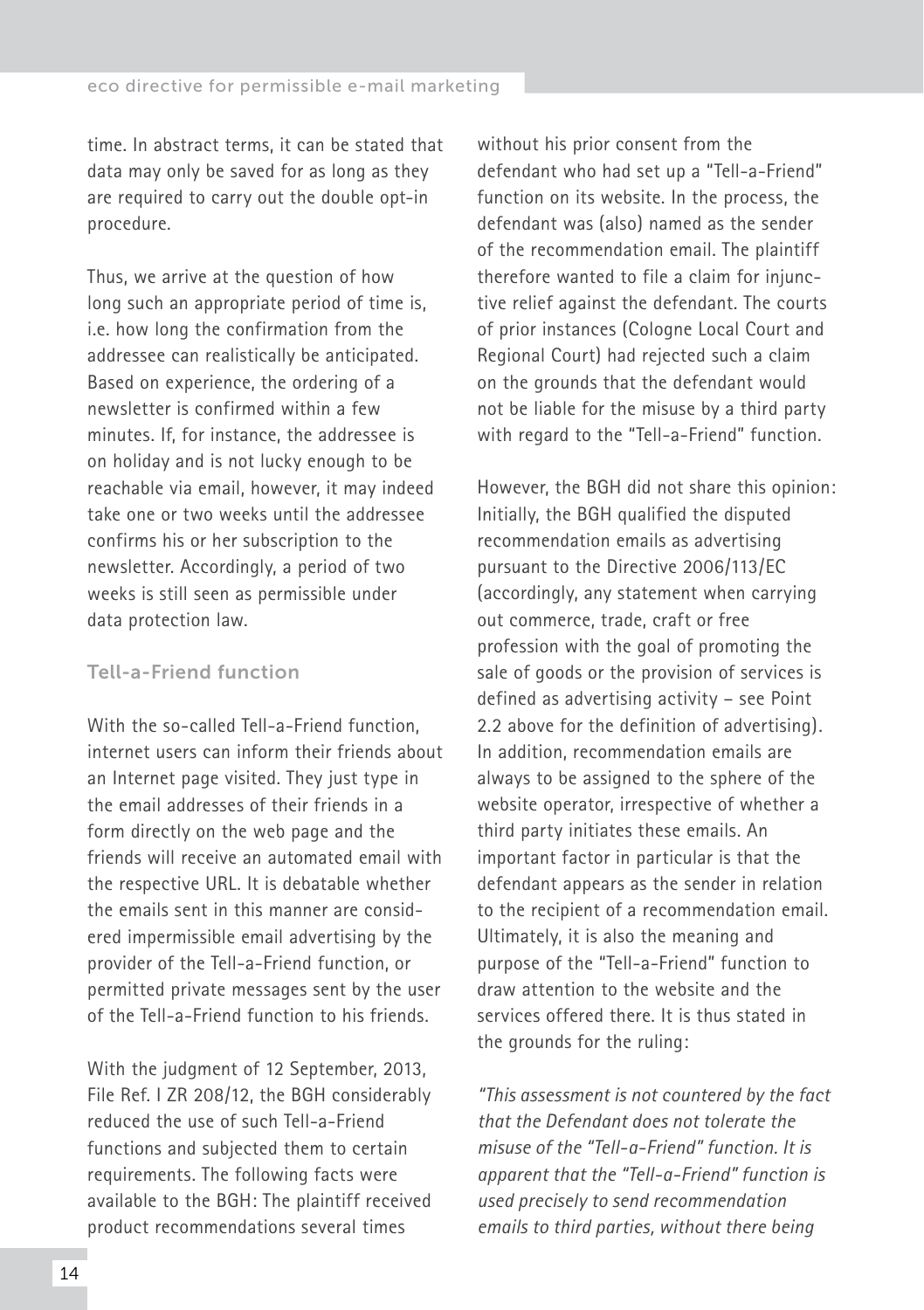<span id="page-14-0"></span>*any certainty that they have given their consent in this respect".* 

Consequently, when the recommended company appears as the sender, a decisive factor in the Tell-a-Friend function is then at least whether the recipient has given his or her express consent to the unsolicited sending of such content. If no consent has been given, the protection of the consumer is required who is powerless against the sending of unsolicited advertising emails. In these cases, the emails are impermissible pursuant to Section 7 para. 2 no. 3 UWG.

The Superior Court of Justice in Berlin in its judgment of 24 January, 2014, File Ref. 5 U 42/12 implied that the Tell-a-Friend function can be made available legally under certain conditions. A crucial prerequisite is that the message must be sent to the addressee as a private message from a friend, who initiated the dispatch, and not sent as a commercial communication by the provider of the Tella-Friend function. The above-mentioned case was about the "Find a Friend" function of Facebook. In this case emails were sent in the name of a Facebook user's email address to all email addresses in the address book of the Facebook user, inviting contacts who are not yet Facebook members to use Facebook. Unlike the above-mentioned judgment of the BGH dated 12 September, 2013, the Facebook user was named as the sender, and not the advertised company. The Superior Court of Justice in Berlin took the view that this is not considered email advertising by the advertised company if the latter only provides technical assistance for the dispatch. In the opinion of the Court, emails sent by using the Tell-a-Friend function are attributable to the user if the latter initiated

the dispatch of the email at their own initiative and with full knowledge of all the circumstances of the dispatch. In the case decided by the Superior Court of Justice in Berlin, precisely this full knowledge of all circumstances was missing. Facebook had not clearly informed the user that emails would be sent in their name to all email addresses contained in their email address book and belonging to individuals who are not yet Facebook members. Due to this lack of transparency in the design of the Tella-Friend function, the court considered Facebook as responsible for the dispatch of the emails. The BGH confirmed the judgment (judgment from 14 January, 2016, File Ref. I ZR 65/14), however, the grounds for the decision are not currently available, so that it is not clear whether the court dealt any further with the issue of the fundamental admissibility of the Tell-a-Friend function.

#### 2.11 Documentation of the consent

Irrespective of the procedure used, the declaration of consent must be documented comprehensively and permanently for the entire usage of the email address, whereby the documentation requirements of the BGH (judgment dated 10 February, 2011, I ZR/164/09) are to be taken into account in the recording process. In the case of dispute, the sender of an advertising email must be able to at least present the following details:

- Content of the declaration of consent and information about the form (how was the consent declared: actively and separately?)
- Time of the declaration of the consent
- IP address of the consenting party at the time the consent was given (with dynamic IP addresses, the IP address of course only has a very limited value as proof)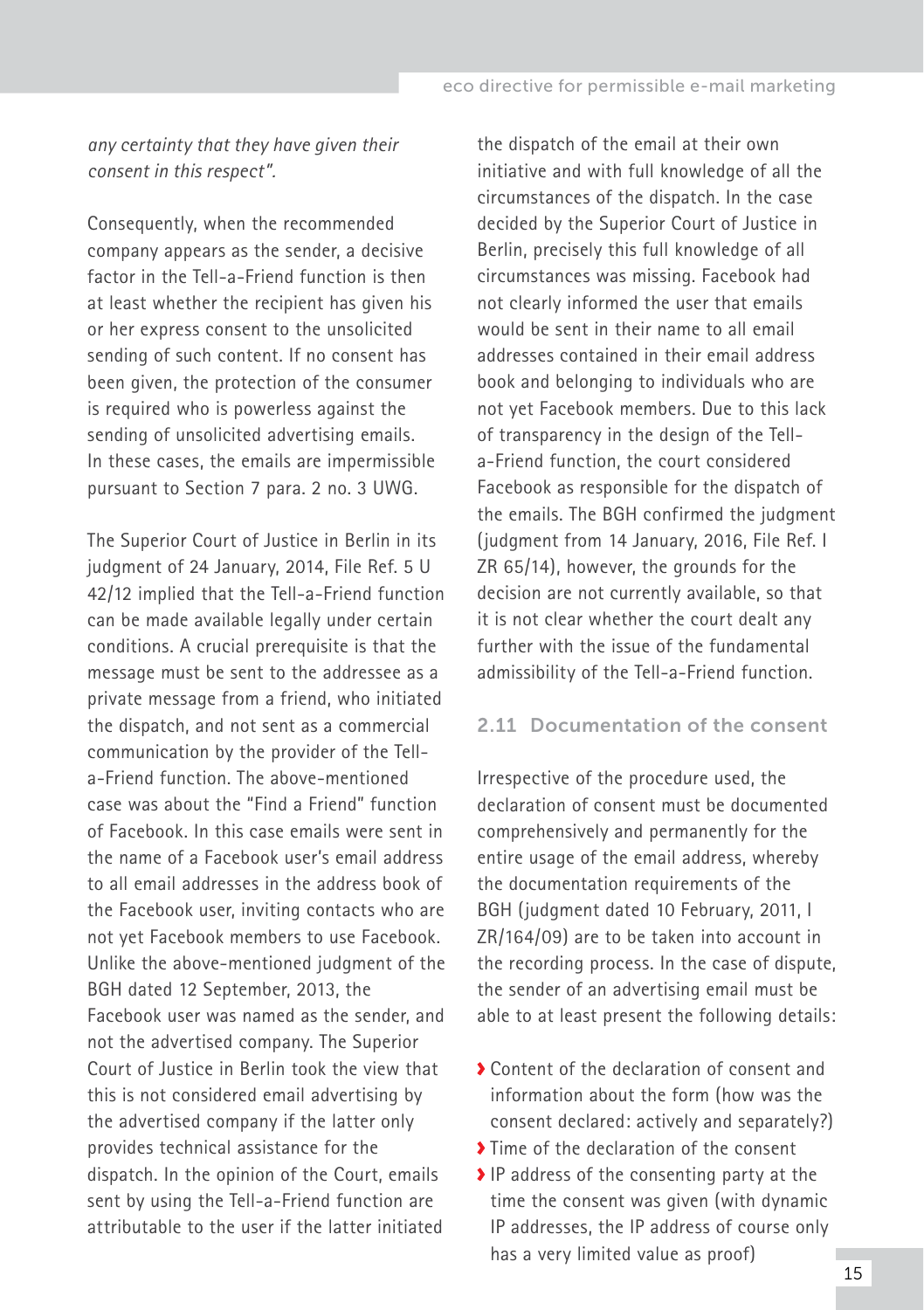- <span id="page-15-0"></span> $\blacktriangleright$  If applicable, the time when the invitation email was sent out (with double opt-in)
- Content of the invitation email (with double opt-in)
- If  $\sum$  Time of the confirmation of the consent (with double opt-in)

In the case of a consent granted through personal contact, it may be possible under certain circumstances to use the recipient of the declaration as a witness, apart from the written confirmation. In the event of a dispute (in court), the recipient's statement must be considered credible. There are doubts in this regard if the contact took place a considerable time ago and was made within the framework of many other contacts, for instance at a trade fair. In addition, it is also not ensured that the contact person is actually the person who receives the advertising later on. Here, too, the carrying out of an - accordingly adapted - double opt-in procedure lends itself.

# 2.12 Exception from the opt-in: Email advertising with existing customer relationship

For email advertising within the framework of existing customer relationships, the law makes provision for an alleviation in Section 7 para. 3 UWG. Normally, the advertising company requires the conscious and unequivocal consent from the addressee in order to be able to send advertising emails (so-called opt-in). With an existing customer relationship, however, the customer may be sent advertising emails if the customer has not objected to them being sent (so-called opt-out). This exception to the rule, however, has certain formal requirements, which is

why it is also called a "qualified opt-out"<sup>1</sup>. Specifically, these requirements are as follows:

The sender must have received the customer's email address "in connection with the sale of goods or services".

In addition, it must have been pointed out to the customer "in a clear and unequivocal manner in the collection of the address and in each use thereof" that he or she can object to the use of his or her email address for advertising at any time, "without costs other than the transmission costs pursuant to the basic rates being incurred in this regard" – and of course the customer must not have objected to it.

In the emails subsequently sent to the customer, solely "the company's own similar goods or services" may be advertised. The law clearly states that the customer must give his or her email address him- or herself to the advertiser during the order process. Accordingly, it is not sufficient if the advertiser has received or found out the customer's email address by other means. A hotly debated issue is the question of whether the sales process must actually be completed to be able to use the email address for email advertising. This question becomes relevant, for instance, with inquiries from prospective customers and in the online shop with so-called shop drop-outs who, in the course of the order process, place merchandise in the shopping cart and indicate their email address but then cancel the order process. In such cases, are the statutory requirements "in conjunction with

<sup>1</sup> As already explained, the opt-in process is basically always applicable in Germany. Only if the strict requirements of Section 7 III are met, this is exceptionally known as a so-called (qualified) opt-out or a soft opt-in.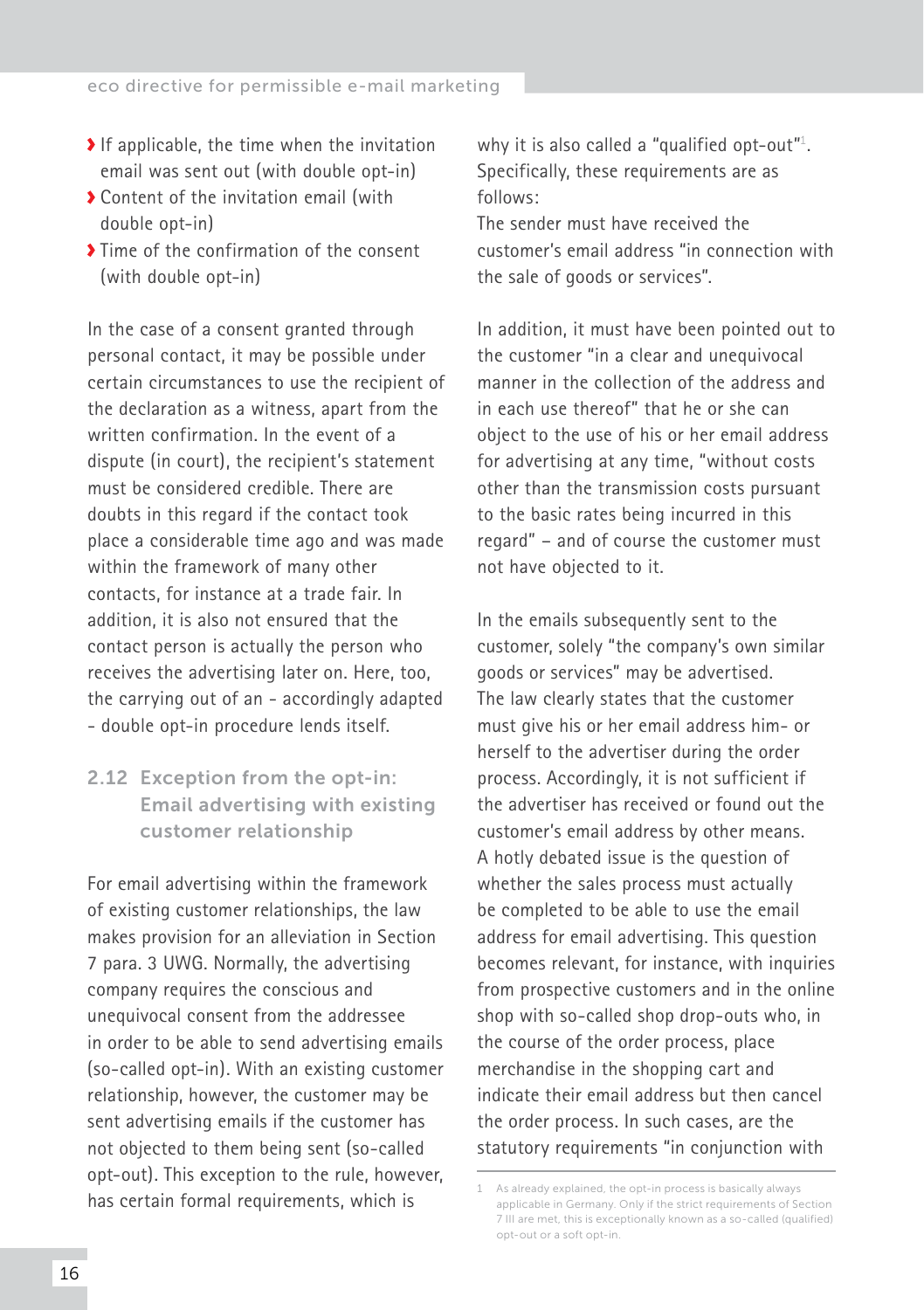the sale" already met or must the sale be definitively completed?

While it is undisputed in many other European countries that contract negotiations are sufficient for reference to the exception to the rule, there is much disagreement in this regard in Germany. On the one side, there are the advocates of the most far-reaching protection against annoying email advertising, who propagate a narrow interpretation of the exception to the rule and see the conclusion of the sales process as a mandatory requirement. An argument in favor of this is also the wording of Section 7 para. 3 UWG that expressly mentions CUSTOMER. On the other hand, it is stated that a prospective customer who has voluntarily given his or her email address during an order process and has been informed that he or she will receive email advertising in the future if he or she does not object, is not particularly worthy of protection.

In using email addresses that were collected "in conjunction with the sale of goods or a service," there is thus a residual risk if this sale is not definitively concluded. There is no definitive court ruling that provides an unequivocal answer to this question (as far as is discernible).

In order to apply the exception to the rule given in Article 7 para. 3 UWG, it must be a payment-based legal transaction. In the case of a free of charge service, for instance a free membership in an internet platform, the prerequisites of Section 7 para. 3 UWG are not fulfilled.

At any rate, a forwarding of the email address to other companies, even to group companies, is not permissible. Usage of the address for advertising purposes for other companies is not permissible either.

In addition, the advertising company may only send the customer email advertising for "its own similar goods or services". Here, the question arises with regard to what is meant by this abstract wording. The required similarity between the goods purchased and the goods that may be subsequently advertised is determined from the customer's perspective. Based on the purchases up to that point, the advertiser must ask itself the question as to what other similar goods the customer might possibly be interested in.

According to case law, the decisive factor for the similarity of the goods is whether the advertised goods correspond to the same typical intended use or customer need as those related to the products that the customer already purchased. If both goods are used for the same typical intended use, the similarity is given. In the process, accessories and supplementary goods are still recognized by the case law as "similar", even if the case law fundamentally assumes a narrow interpretation of the exceptional circumstances.

If a customer, for instance, orders French red wine, he or she will undoubtedly also be interested in wines from Austria or other countries – it is therefore permissible to inform him or her about them. The information about accessories for the goods originally purchased should also easily fall under the exception to the rule. Specialized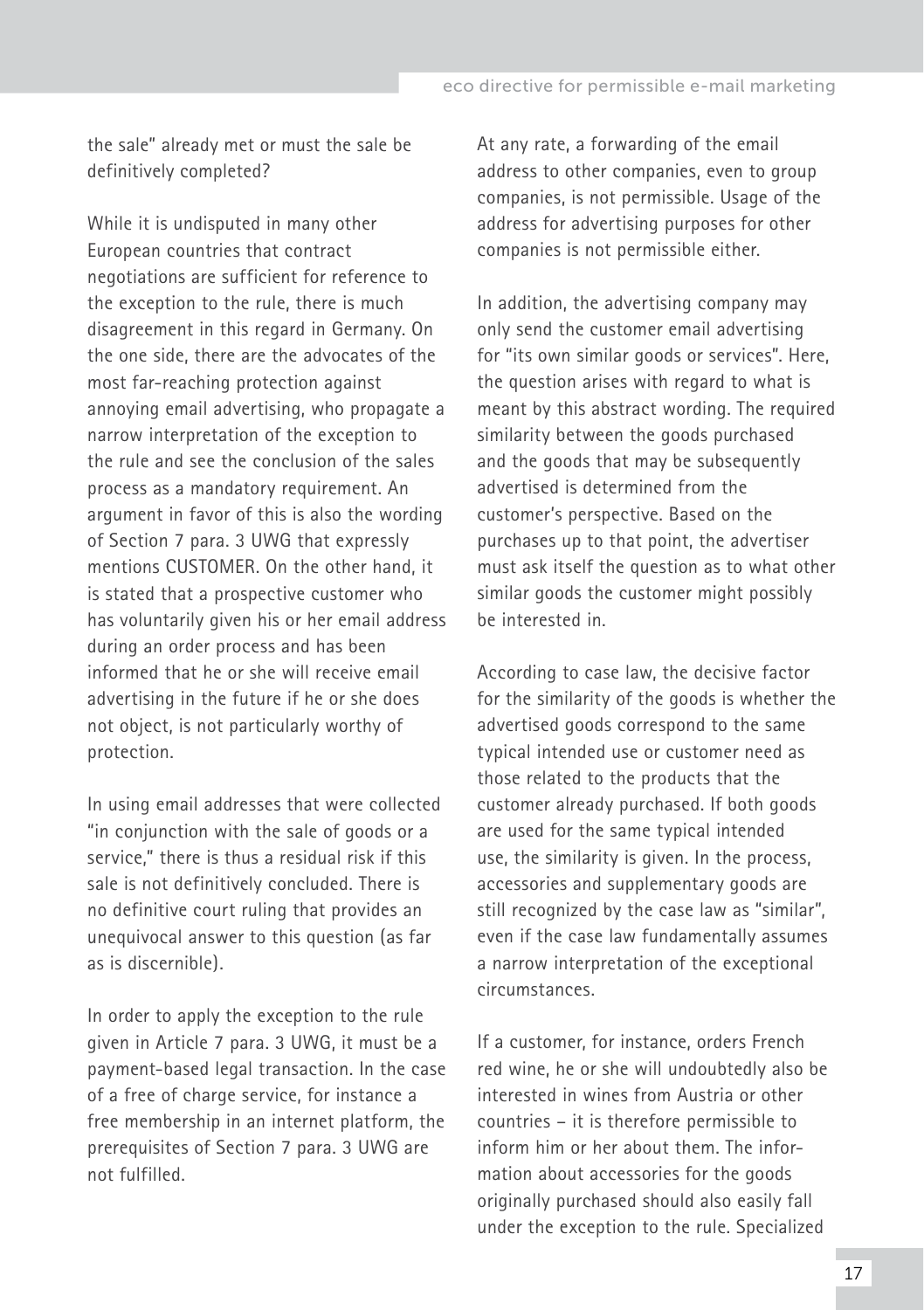online dealers who only offer goods from a certain segment will therefore be able to use the exception to the rule better than an mail order company with an extensive range of goods who advertises goods in its newsletter from all areas in an unspecified form.

If the advertiser has used an "active opt-in" up to now within the framework of its online shop in which the customer must click on a check box in order to receive its newsletter in the future, it can, as an exception, integrate this check box in "pre-clicked" form in the order process, in the case of sending advertising for its own similar products within the framework of the abovementioned customer relationships. In the process, it must always be pointed out that the sending of advertising emails can be objected to at any time, without costs other than the transmission costs pursuant to the basic rates being incurred in this regard.

The user must become active in this case and "disable" the check box if he or she does not want to receive advertising emails on their own similar products. Experience shows that such a changeover results in at least a doubling of the conversion. The advertiser must then, however, of course note the restriction of the advertising to "own similar goods or services". If he or she wants to use the addresses acquired in this way for the sending of the newsletter, he or she may only advertise goods of a similar type.

For example, a travel operator who integrates the following text in its order process should generate considerably higher conversion:

*We will send your booking confirmation to the email address indicated. In connection with your booking, you will receive from us, in addition to the booking confirmation, other emails with information and offerings tailored to your trip. You can object to the sending of these emails at any time by sending an email to unsubscribe@xyz.com, without costs other than the transmission costs pursuant to the basic rates being incurred in this regard. After receipt of your objection, we will suspend the sending of emails immediately.*

This form guarantees a virtually 100% conversion; however, the content of the subsequent advertising communication should definitely be restricted to information that is actually limited to the specifically booked trip. It is also important to note that only "own" products may be advertised.

Information about the right of objection must be provided directly when the email address is collected, i.e. at the point in time when the customer notifies the advertiser of his/her email address. Existing customers who did not have their right of objection pointed out to them when they indicated their email address cannot have this pointed out to them subsequently by email. Rather, they must be motivated to provide their email address again and then have their right of objection pointed out to them. For this purpose, the customer can, for instance, be subsequently offered an additional service (possibly also for free), during the order of which the email address is then to be given. However, the subsequent qualification is made more difficult by the fact that existing customers may not have the additional service pointed out to them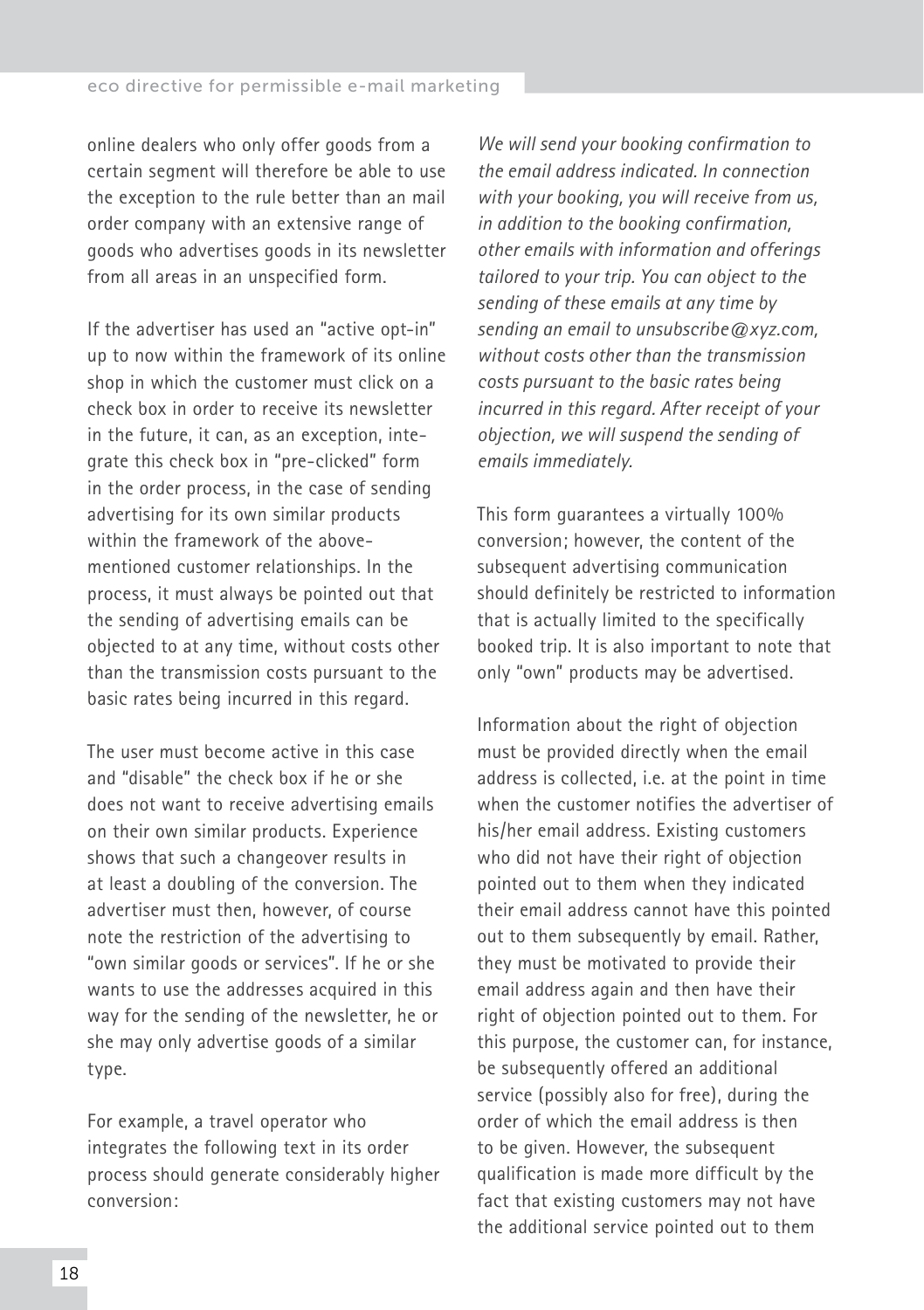<span id="page-18-0"></span>by email. Here, alternative forms of contact, for instance via the website, by mail or as part of transaction emails are to be selected.

## 2.13 Advertising in transaction emails

Transaction emails are emails that a company sends as part of the fulfillment of a contract, for instance, order confirmations, dispatch confirmations or invoices. For such transaction emails, the sender does not, of course, require the consent of the addressee. From a marketing perspective, it lends itself to also advertise for other products and services of the sender in such transaction emails, as advertising in transaction emails has aboveaverage conversion rates.

The major question here is: May transaction emails contain advertising if the addressee has not consented to the sending of advertising emails and if the requirements of the exception for email marketing with existing customer relationships (cf. 2.12) are also not met?

For advertising emails, the addressee's consent is required as an "unreasonable harassment" through unsolicited mass advertising is to be avoided. In the legislator's opinion, the "unreasonable harassment" lies in the addressee being forced to deal with every email that he or she has received and to delete it if it is unsolicited advertising. However, this "unreasonable harassment" cannot exist at all with a transaction email. The addressee receives the transaction email, i.e. for example the dispatch confirmation, at any rate and has to handle it, irrespective of whether this also contains advertising

content as an accompanying measure or not. It is a different case, however, when advertising is hidden in the transaction emails, even if it only appears as an accompanying measure. No later than when the addressee has expressly objected to advertising being sent, the sending of advertising in permissible transaction emails is illegal in any case. In this context, the BGH in its judgment of 15 December, 2015, File Ref. VI ZR 134/15, decided that advertising in an auto-reply email, for example, the automated acknowledgement of receipt of an email is illegal if previously the addressee had expressly objected to the sending of email advertising. In this specific case, the plaintiff terminated the contract with the defendant insurance company by email. He then received an automated acknowledgement of receipt by email which contained a short mention of a severe weather warning service belonging to the insurance company at the end. The plaintiff then replied by email to the insurance company and expressly stated that he objected to the advertising contained in the automated acknowledgement of receipt that was sent. A week later in response to this email, and to another email requesting information on the status, he again received an automated acknowledgment of receipt referring to the severe weather warning service.

The BGH ruled that at least the last confirmation email received from the insurance company was illegal.2

<sup>2</sup> Brief explanation: The BGH took into account the basis for claim in Sections 1004 and 823 BGB (Bürgerliches Gesetzbuch [German Civil Code]), since the plaintiff as a private subject had no claim pursuant to the UWG. The Court states in its judgment that any advertising without consent constitutes an unreasonable harassment (UWG). Unfortunately, the BGH leaves the question open regarding the extent to which an infringement pursuant to Art. 13 EU-DS\_RiLi, referred to in the judgment within the context of Section 823 BGB, is relevant. However, this should not lead to the conclusion that advertising in transaction e-mails until objection is acceptable.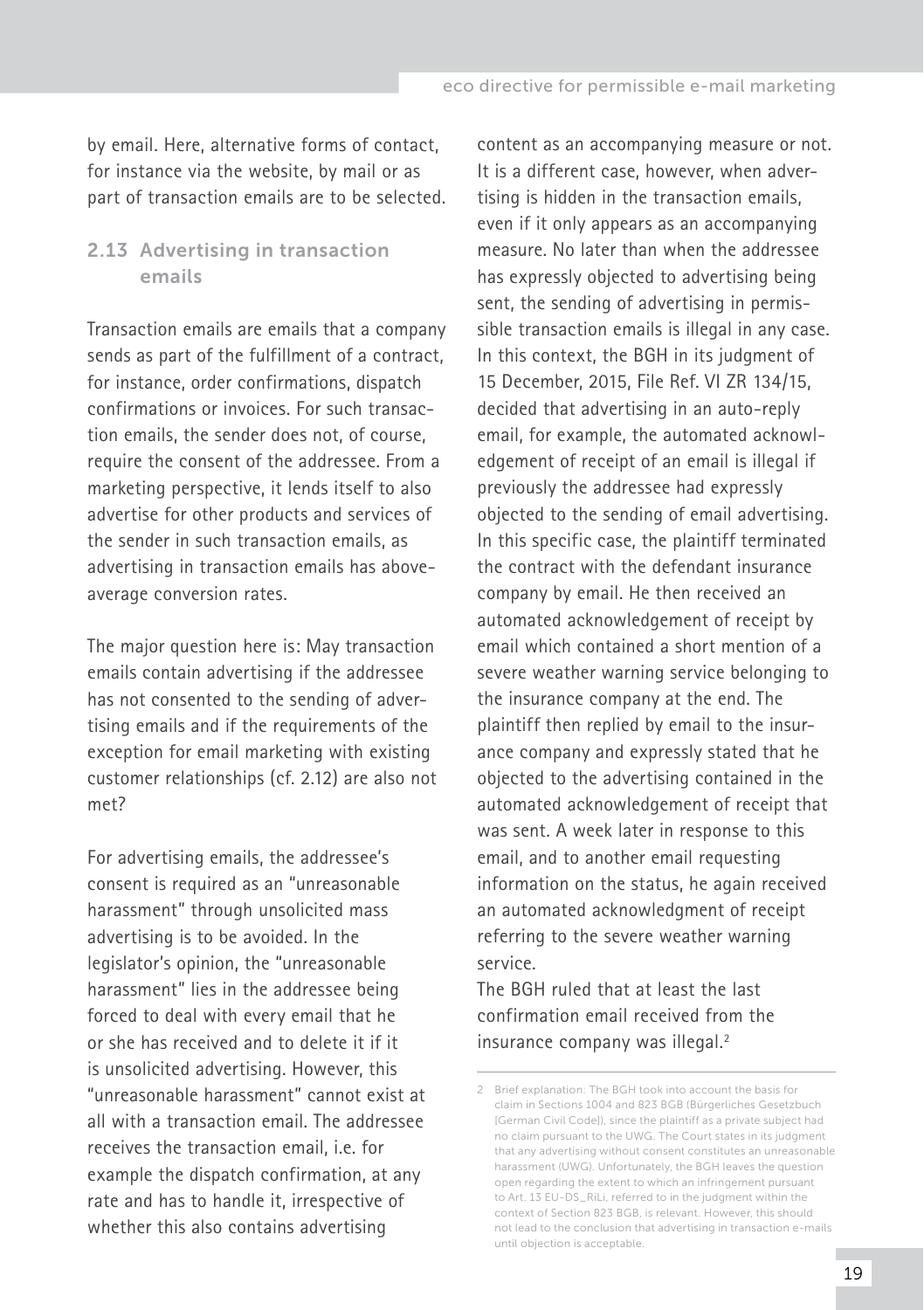<span id="page-19-0"></span>On the one hand, in the opinion of the BGH, the reference to the severe weather warning service is advertising (see above under Point 2.2 for the definition of advertising). And on the other hand, the advertising was sent against the express declared will of the addressee - and was thus an unreasonable harassment of the addressee.

## 2.14 Feedback inquiries after purchase

Customer feedback is extremely valuable for many companies to enable them to improve the products and services they offer and to adapt them to the requirements of the market. In addition, customer ratings are increasingly becoming the basis for purchase decisions. More and more suppliers are therefore sending emails out after a purchase has been made, with the request for a rating and feedback from the customer.

However, are such feedback inquiries also permissible after purchase if the addressee has not consented to the sending of advertising emails and if the requirements for exemption from email marketing with existing customer relationships (cf. above) are also not met?

The decisive question here is whether feedback inquiries are advertising. The Coburg Regional Court answered in the negative (judgment dated 17 February, 2012 File Ref. 33 S 87/11). Accordingly, a one-off feedback inquiry is not advertising but primarily "customer service that aims to help improve processes and eliminate defects". Furthermore, feedback inquiries have since then also become common practice. The court therefore did not see consent by the

addressee to advertising as being necessary. This ruling was strongly criticized, in part with good arguments. It is also not certain under any circumstances that other courts would decide exactly the same when it comes down to it. You are therefore on the legally permissible side if you meet the formal requirements of the exception in email marketing with existing customer relationships (cf. above).

2.15 Legal consequences in the case of non-compliance with statutory requirements

In the event of a dispute in court regarding the permissibility of the sending of the advertising email, the sender has the burden of presentation and proof within the meaning of Section 13 para. 2 TMG, Section 7 para. 2 no. 3 UWG, Section 28 para. 3a BDSG that the consent was actually given by the specific owner of the email address used. The mere explanation that consent to the sending of advertising emails to a particular email address was given is not sufficient if the sender cannot prove that the consent actually originated from the owner of the email address used. The minimum requirements are the text of the consent at the time of the data collection, date and time, and consent source (see Chapter 2.11.)

At present, more and more recipients are protesting against unsolicited commercial emails. In the year 2015, the eco Complaints Office recorded more than 190,000 emailrelated user complaints.

Legal disputes that have as their object the legality of sending advertising emails are not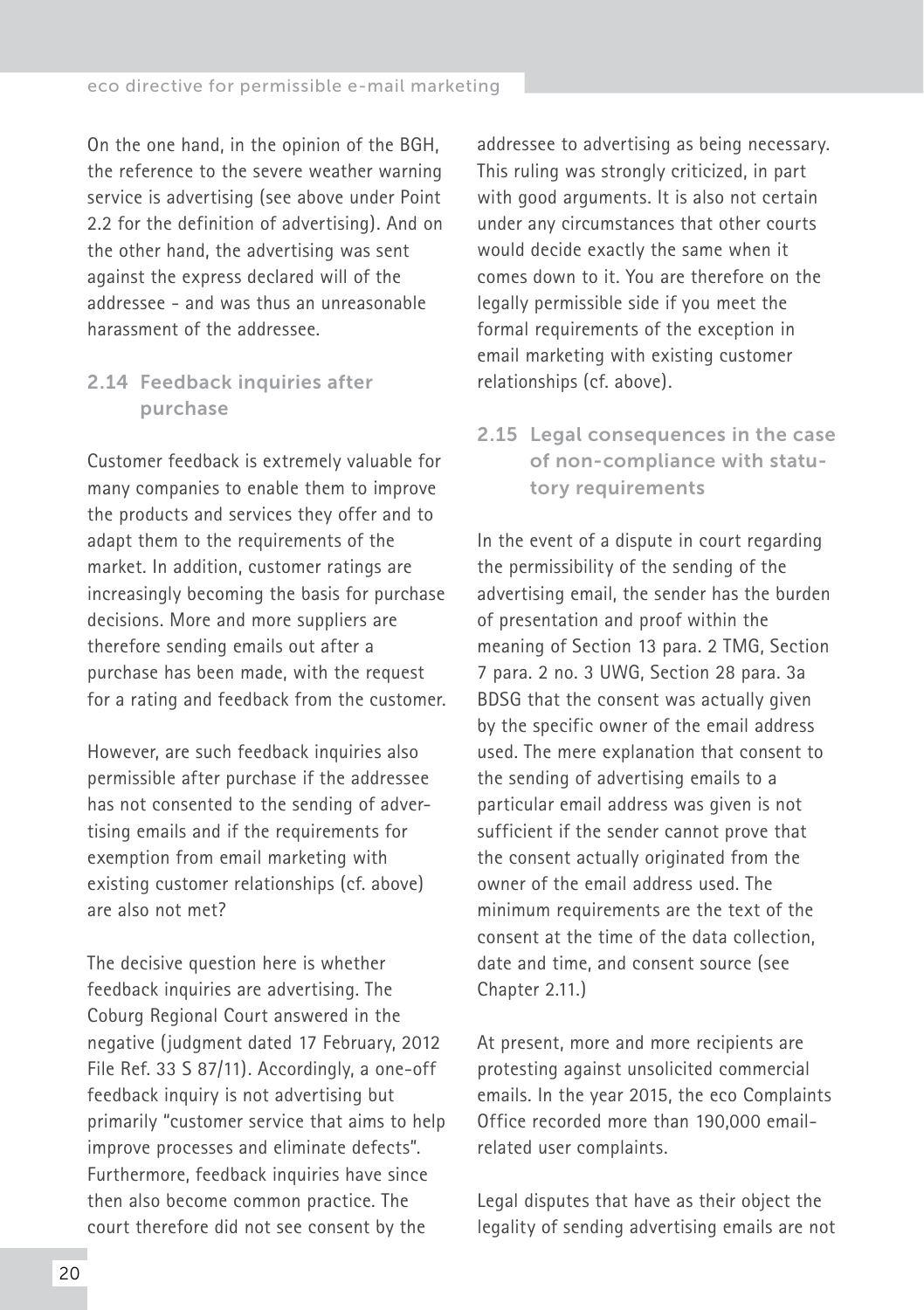<span id="page-20-0"></span>very common because the parties usually try to settle outside of court. Out-of-court procedures also have costs, but compared to a legal procedure these are still manageable. This includes e.g. warning costs and legal fees, as well as claims for compensation for damages.

If the matter escalates to legal proceedings, the sender of advertising emails can expect high costs in the event of losing the case: The costs of the legal proceedings are calculated according to the corresponding amount in dispute by the competent judge. The amount in dispute can be from EUR 100 to over EUR 30,000 (BGH I ZR 38/10) and may vary depending on the individual case and judicial instance. In the event of a dispute value of EUR 30,000, the sender could face attorney's fees, court costs as well as a compensation for a total amount of over EUR 5,000. If, for example, four recipients of unsolicited commercial emails take legal action against the sender, he or she could face costs up to EUR 20,000. In addition, mailers of illegal advertising emails could be ordered to refrain from the illegal action. In this case, the courts also threaten to impose a fine to the amount of up to EUR 250,000 for each case of infringement, provided this has been requested by the plaintiff.

It is therefore recommended that all conditions for a legitimate dispatch of advertising emails should be observed in order to avoid any high legal costs and claims to compensation for damages.

# 3. Unsubscribing

#### 3.1 Can one easily unsubscribe from emails?

Those who send advertising emails are obligated to give the recipients the opportunity to delete their names from the distribution list and to clearly point out this possibility (Section 28 para. 4 BDSG, Section 7 para. 2 no. 4 UWG, Section 13 para. 2 no. 4 TMG, Section 13 para. 3 TMG). The best variant is an unsubscribe link directly in the email. After clicking on this link, the deletion must be carried out in a prompt manner.

The information with regard to the unsubscribe option must already be available when consent is obtained.

The legislator stipulates that the service provider gives the users the option of revoking their consent to the use of their data and/or opt-in at any time (Section 13 TMG and Section 28 para. 4 BDSG). In addition, the legislator expressly demands that the information regarding this right must be given to the user as a mandatory measure before the declaration of the consent (Art. 13 para. 3 TMG)

It is therefore not sufficient to place the information in a newsletter with an unsubscribe link. The legislator already demands corresponding information during registration.

Ostensibly, this formality appears unimportant and rather self-evident. Particularly since, with this notice, users are also alleviated of some of their fear to give their consent "forever". Nevertheless, not all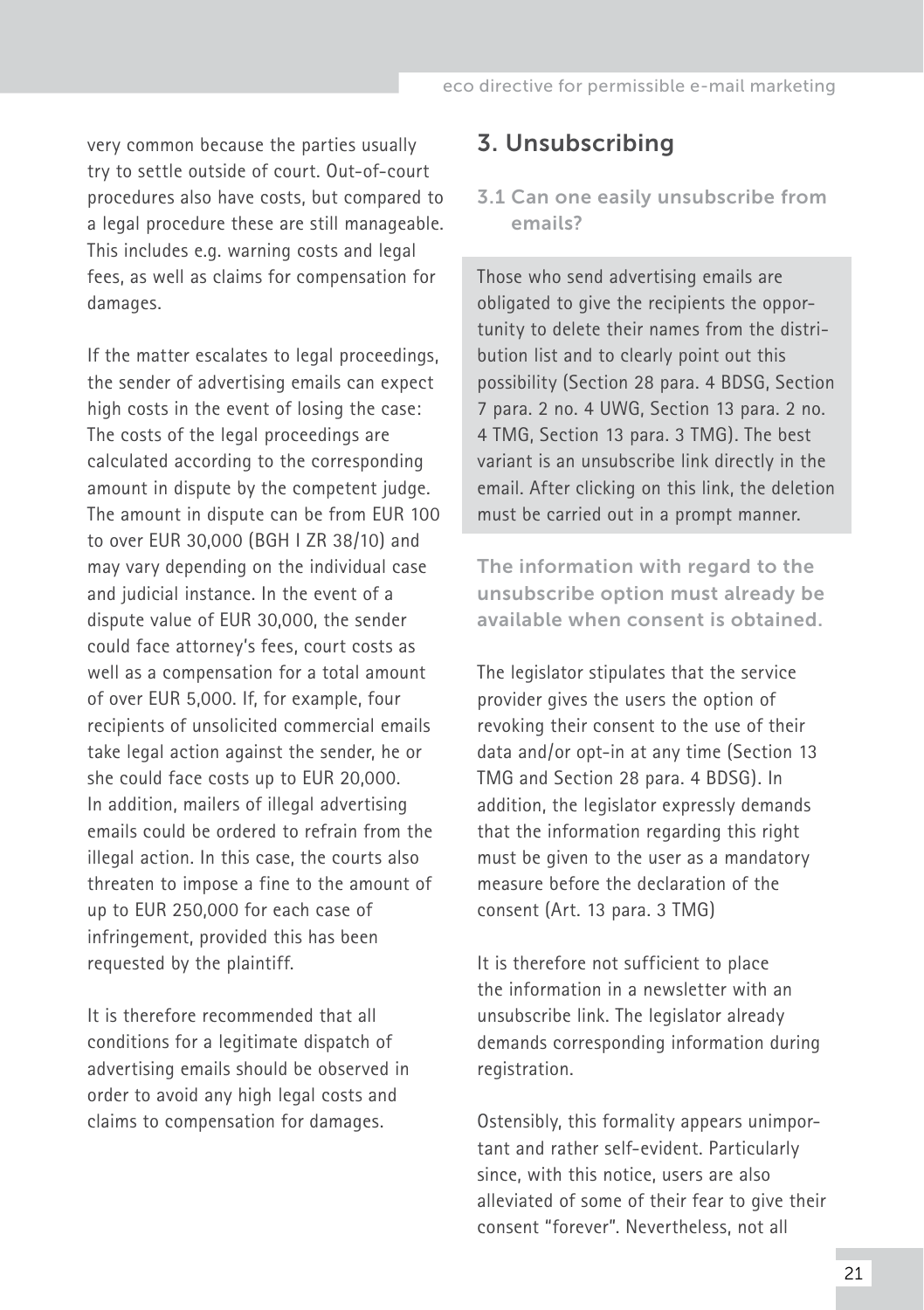companies by far succeed in meeting this requirement of the legislator.

Because such information also generates trust, this opportunity should be used and the recipients given the assurance that they can unsubscribe to the newsletter at any time (with just one mouse click).

#### Wording examples:

- You can easily unsubscribe to the newsletter at any time with effect for the future with just one click of the mouse.
- In every newsletter, we will offer you the possibility of terminating your subscription.
- Each newsletter will contain an unsubscribe link via which you can independently unregister at any time with one click of the mouse.
- You can object to the use of your data for advertising purposes at any time.

The implementation of the objection to the further processing or usage of the contact data of a person in question for advertising purposes must be done immediately in the respective company, Section 28 para. 4 sent. 1 BDSG.

The unsubscribe option must be given in each advertising email.

It is stipulated by law that an unsubscribe option must be made available in each advertising email and reference must be made to it (Section 7 para. 2 no. 4 UWG, Section 7 para. 3 UWG, Section 13 para. 2 no. 4 TMG and Section 28 para. 4 BDSG):

*If the person in question files an objection to the responsible organization regarding the processing or usage of his or her data for* 

*purposes of advertising or market or opinion research, processing or usage for these purposes is not permissible. When approached for advertising purposes, the person in question must be informed […] about the organization responsible and about the right of objection […];*

This means that: The (subsequent) recipient must have his or her right of objection pointed out to him/her. As soon as they announce that they would not like to receive any further emails from the sending company, it must be ensured that they are promptly excluded from future mailings. The opposition to an objection pursuant to Section 28 para. 4 BDSG can be punished with a fine of up to EUR 300,000 (Section 43 para. 2 no. 5b BDSG, Section 43 para. 3 BDSG.

There are several ways to point out the right of objection to the recipients. But they are not all to be recommended.

The best way and most user-friendly is the integration of an unsubscribe link in each email sent. This link is generally at the end of the email.

#### An example:

*If you no longer want to receive our newsletter, simply click here: Unsubscribe to newsletter*

Professional email marketing systems ensure that any user who clicks on this link will automatically not receive any more emails.

After clicking on the link, the user should land on a page on which the deletion from the distribution list is confirmed.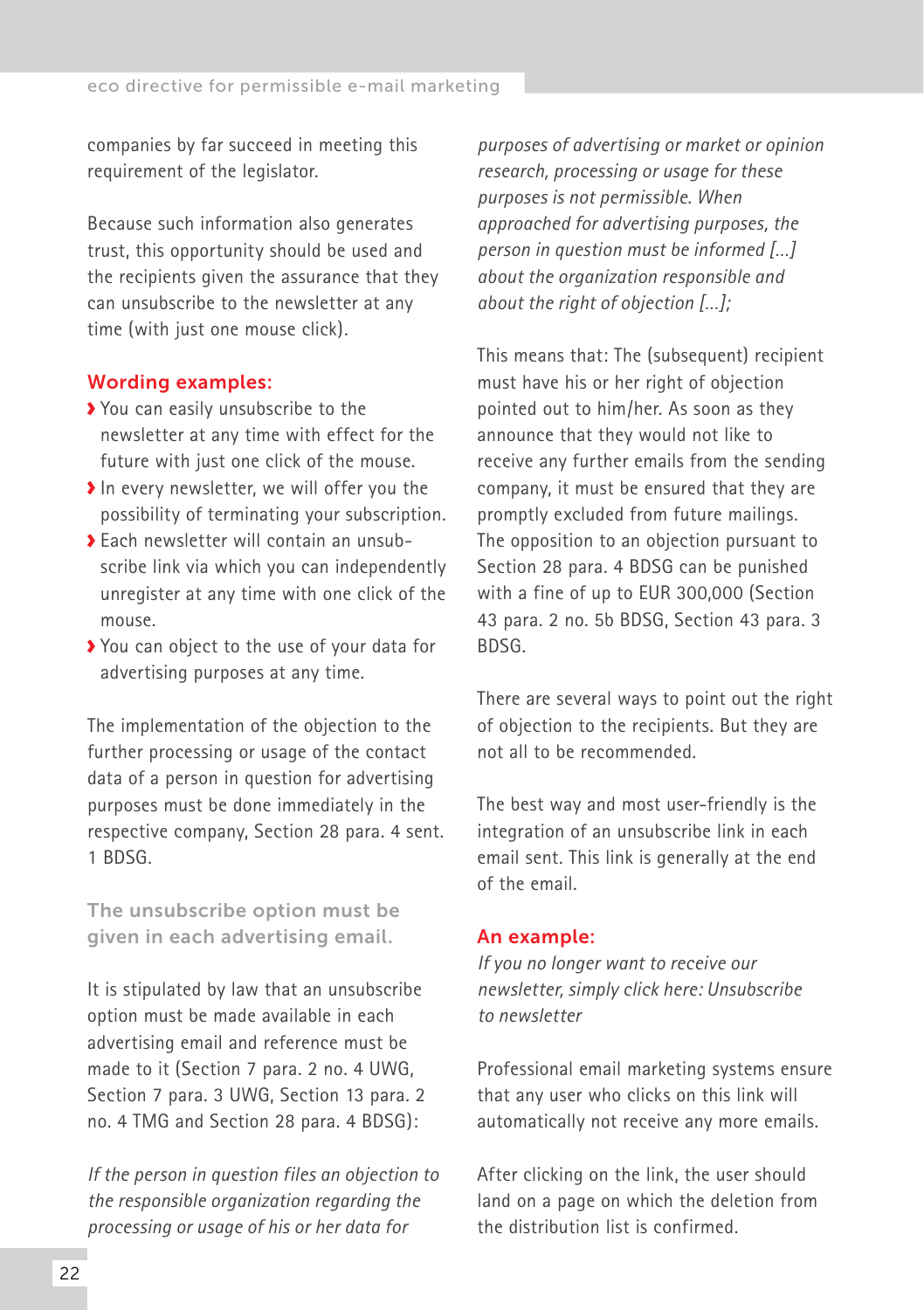#### Wording examples:

*We have deleted you from our distribution list. You will not receive any further emails from us.*

It is not necessary to confirm the unsubscribe request to the user by email. In fact, this additional email can be understood by the users as an unreasonable harassment as they have just withdrawn their consent to the advertising company sending them any more emails.

No processes should be used that make it more difficult for the user to unsubscribe, such as the so-called "double opt-out" in which the user receives an email after unsubscribing and is requested to confirm the unsubscribe by clicking on a link.

Experience shows that a not-to-beunderestimated percentage of users does not click on this link: Perhaps precisely this email got caught in the spam filter by mistake, or the user thought the email was nothing but a confirmation of the unsubscribe, without reading it in more detail – there are many possible reasons. The fact is that in this case the user will continue to receive the respective newsletter. This often leads to the user getting annoyed quickly – which is not really what the newsletter actually wanted to achieve.

Some email marketing systems do not offer the use of automatic unsubscribe links. The unsubscribe is implemented by email in this case. There are two common variants.

#### Example variant 1:

*To unsubscribe to our newsletter, reply to this* 

*email and write "unsubscribe" in the subject line.*

#### Example variant 2:

*If you do not want to receive any other emails from us, please send an empty email to unsubscribe-635094235835@ companyname.com.*

In both cases the email marketing system monitors the incoming mails and removes the recipient from the distribution list.

Unsubscribes by email are also used for the so-called "list unsubscribe". Unfortunately, this is not yet standard and thus only a few email programs and web mailers currently offer their users this additional service. The way it works is pretty straightforward. The sender not only integrates the unsubscribe link in the content of its newsletter, but also stores it in the email header. The email program or the web mailer then provides an extra button for unsubscribing. If the recipient clicks on it, an email is automatically sent in the background to an email address provided by the sender for this purpose and the newsletter is unsubscribed. Advantage of this variant: The "unsubscribe" button has a fixed place in the email program and applies to newsletters of all senders who support the "list unsubscribe" method. A search for the unsubscribe link in the newsletter is thus no longer necessary.

In addition, there must be the possibility of also correctly processing unsubscribes via other means. If a user therefore sends an informal email in which he or she asks to be deleted from the distribution list, it should be guaranteed that this inquiry is read and processed promptly.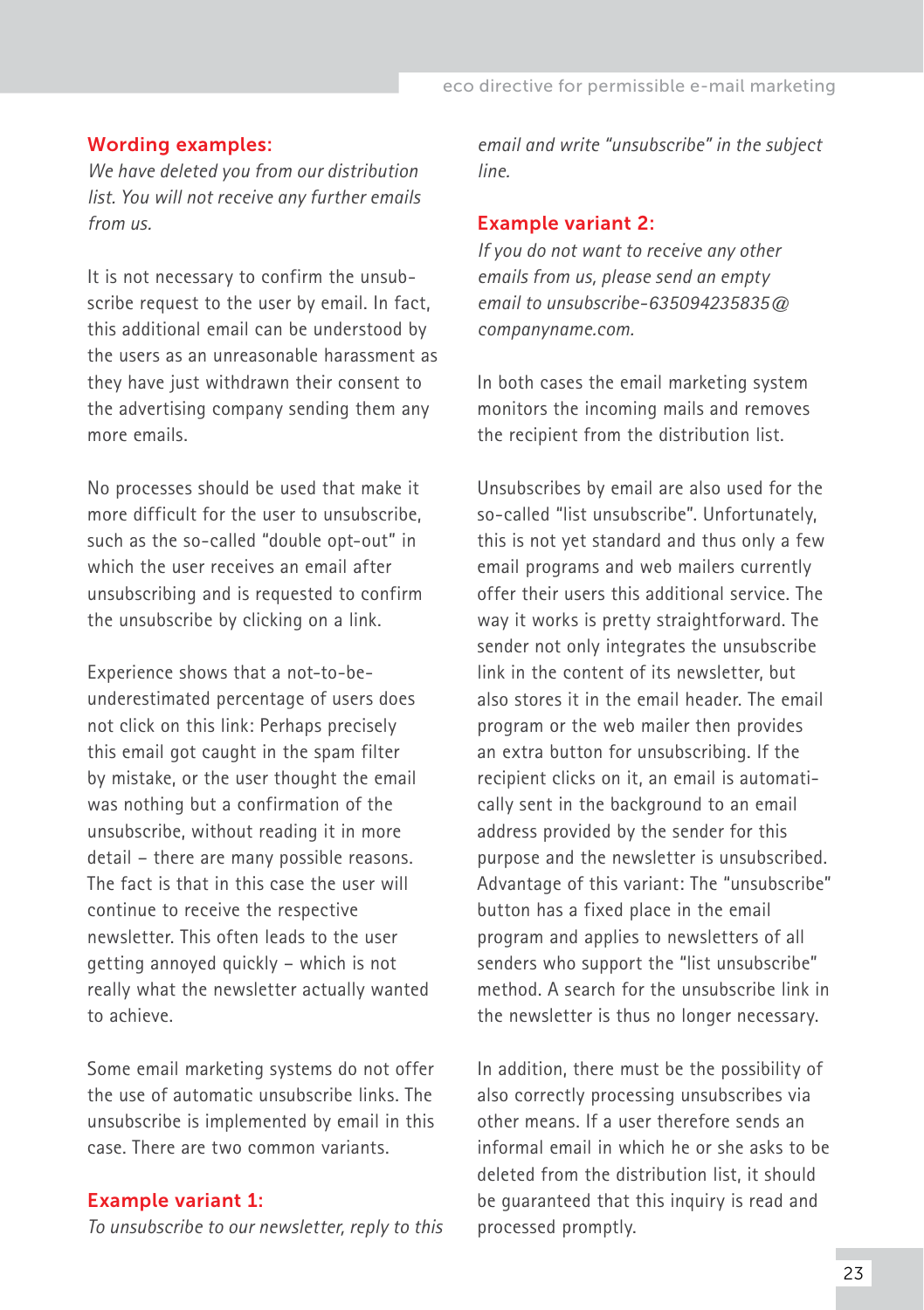<span id="page-23-0"></span>Companies who are in contact with their customers via a call centre or hotline must ensure that unsubscribes that are received over the phone are processed promptly and are not simply "lost".

The variant of also offering an unsubscribe form on the website and in which the user enters his or her email address, in addition to the subscribe form, is not recommended (or is at best suitable as additional measure). Reason: Many users have their emails redirected from one email account to another and in cases of doubt, no longer know which of their various email addresses they used to subscribe. Some users will therefore be unable to unsubscribe, which harbors potential for frustration.

However, it could be even worse.

#### Worst practice/negative example

*In order to unsubscribe to the xyz newsletter, please log in with your user name and password under www.xyz.com. Then access the area "My profile" and remove the tick next to "Newsletter" in the section "Email settings".*

Such a procedure is firstly complicated and secondly there is a high probability that a not-to-be-underestimated percentage of the users have already long forgotten their original registration data.

#### **Checklist**

- $\vee$  Was the unsubscribe option pointed out when consent was given?
	- **Yes No**
- $\vee$  Is reference made on all online and offline forms to the unsubscribe option?

■ **Yes** ■ **No**

- ✔ Does each commercial email sent contain an unsubscribe option?
	- **Yes No**
- $\vee$  Is the unsubscribe directly possible (without double opt-out or mandatory login)?
	- **Yes No**
- $\vee$  Is the address deleted promptly from the distribution list after unsubscribing? ■ **Yes** ■ **No**
- $\vee$  Is it ensured that cancellations received via other channels are also handled promptly?
	- **Yes No**

3.2 Are inquiries and complaints responded to?

Email advertising is dialog marketing. It is, therefore, particularly important that inquiries and complaints are answered quickly. Particularly because email marketing is such a fast medium, companies should not allow themselves any negligence here. Twenty-four hours are usual.

People who make complaints or give feedback fundamentally have a great interest in the company:

- When complaints are recorded and processed properly, they can even be turned into their opposite (goal: satisfied customer).
- Feedback of any kind also always helps an improvement process – what is done well at the company, what is not done well?
- ◆ Feedback can pave the way for specific business: Particularly with emails, many people are used to simply pressing "Reply". A company should not waste this opportunity for dialog.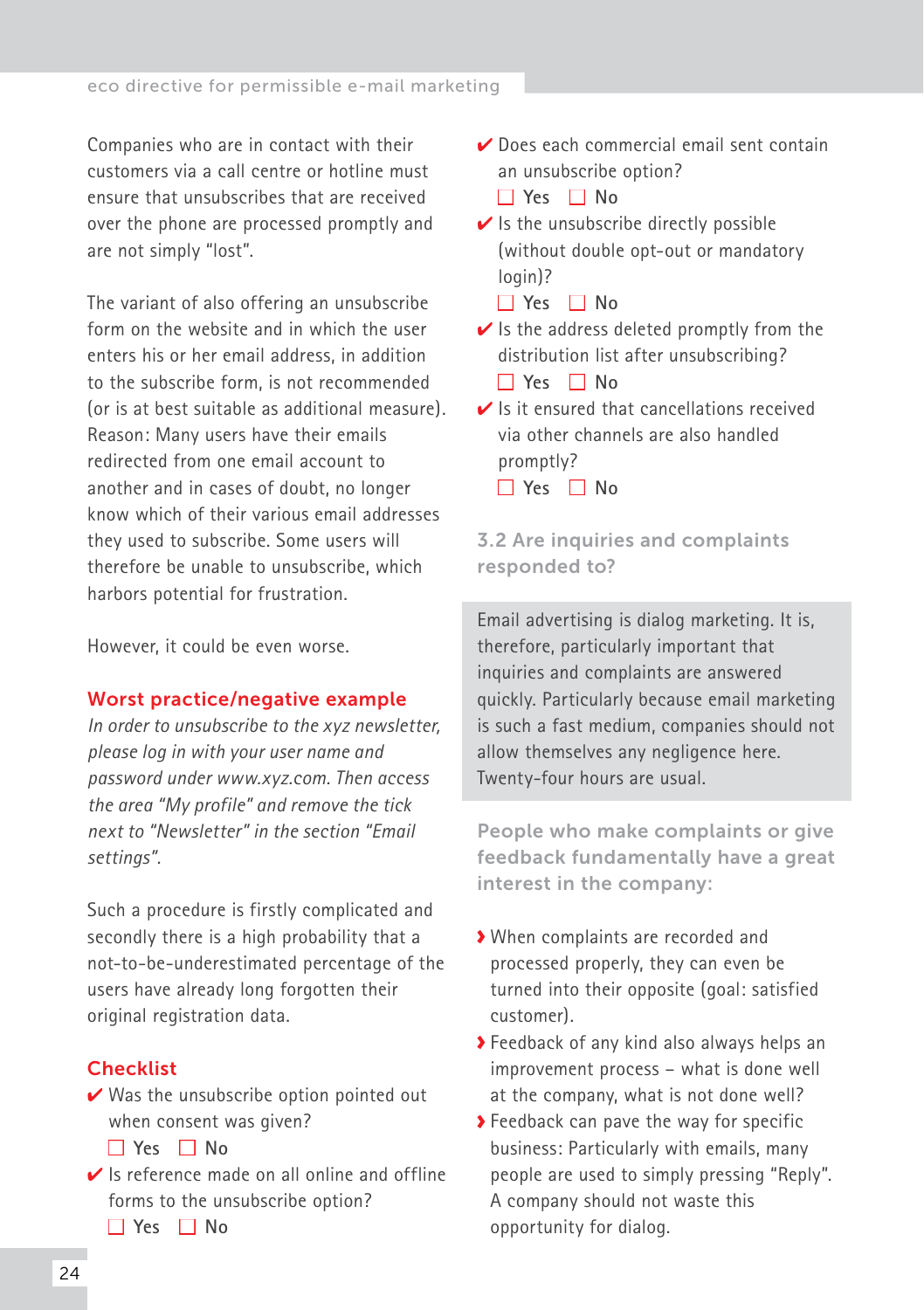Responses to emailings are received by a company via several channels:

- **1.** Every email dispatch has bounce mails holiday messages and other auto-replies (e.g. "I have changed the department, the person responsible is now Mr. Müller»), undeliverable messages, acknowledgments of receipts, "genuine" responses, etc.
- **2.** "Genuine" email responses that are received via the published support email address.
- **3.** Responses by other means, such as telephone, fax, letter, or lawyer.

Virtually all modern email marketing systems filter holiday announcements, bounces, etc. out automatically and process these emails further (e.g. bounces are blocked from further mailings). The challenge in this case is to filter "genuine" responses. This can be done manually or automatically. Under no circumstances may the content of the mailbox be simply deleted for the "reply to" address.

The "genuine" responses filtered in this way can now be processed in exactly the same way as the responses that are received via the normal support email addresses.

Text components that provide answers to the usual standard questions are recommended. In order to make the processes of answering several tens of thousands of emails manageable in a short period of time, there are special response management systems. It is a "matter of conviction" whether to give preference to fully automatic systems with "artificial intelligence" or more to "rule-based

systems" that support the call center agents, but do not replace them. As a rule, customers tend to react testily when they receive a response that has (apparently) been generated automatically. The more specifically the subject of the question is addressed, the more likely the customer is to be satisfied.

The recipients rarely ring. It is crucial that the call center agents have access to the email database so as to at least be able to definitively answer the most important questions ("Where did you get my address from?", "Please do not send me any further emails!").

In both cases (the electronic feedback and the feedback by other means), it is crucial that the processes for responses and complaints are defined and documented. The speed of the response is of particular importance – with the fast medium of email, the expectation is a response within 24 hours.

## Checklist:

- $\vee$  Is a support address given in the email which can be contacted by email or by telephone?
	- **Yes No**
- $\vee$  Is it ensured that the sender/"reply to" address works and that messages addressed to it do not land in "cyberspace"?

■ **Yes** ■ **No**

**✓ Are email returns to the sender's address** automatically filtered and adjusted to reflect bounces / holiday notifications?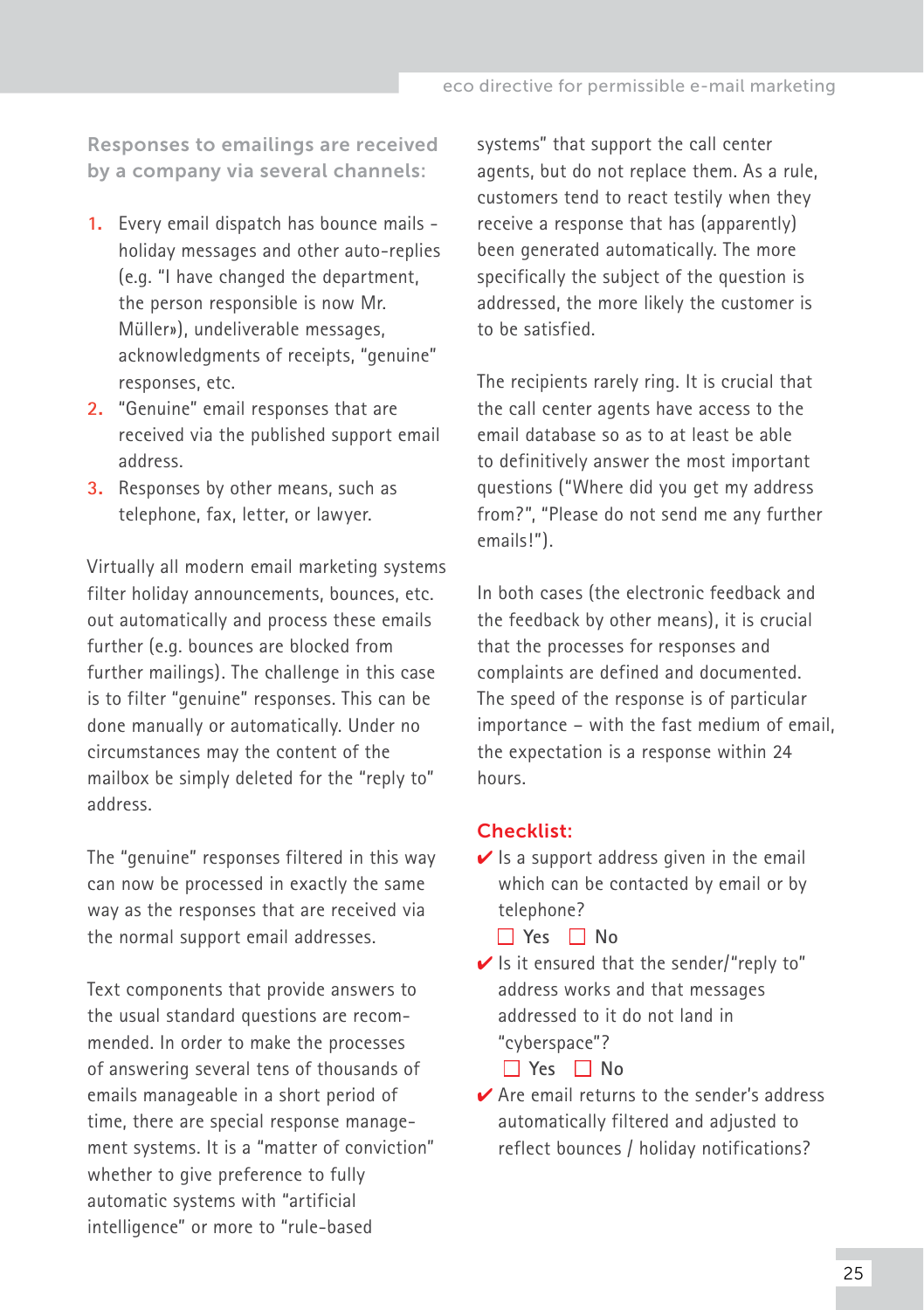# <span id="page-25-0"></span>■ **Yes** ■ **No**

✔ Are "genuine" email returns reviewed and either answered directly or forwarded to the corresponding departments on a continuous basis by an AI system or an employee?

#### ■ **Yes** ■ **No**

- $\vee$  Does the call center have access to the email database, e.g. to be able to carry out immediate blocking of addresses? ■ **Yes** ■ **No**
- $\vee$  Is the call center informed about the outgoing emails?
	- **Yes No**
- ✔ Are there checklists and procedures on how "critical" cases are to be handled? ■ **Yes** ■ **No**
- $\vee$  Are there analyses of response time and quality / satisfaction with response? ■ **Yes** ■ **No**
- $\vee$  Are requests / complaints answered promptly (twenty-four hours are usual)? ■ **Yes** ■ **No**

# 4. Design of newsletters

Some legal requirements must also be observed in the design of the newsletter itself.

#### 4.1 Subject

Commercial communication by email must always be clearly recognizable as such (Section 6 para. 2 TMG). The subject of the newsletter should not conceal the fact that it is an email for advertising purposes. Such a concealment is when the sender of the email designs the subject intentionally to mislead recipient about the commercial character of the email.

## The explanatory memorandum includes the following examples of deceptive subject lines:

- "Final Warning"
- "Caution, extremely urgent!"
- "Your criminal proceedings File. Ref. XY"

Such subject lines supposedly ensure that as many recipients as possible open the email. However, the recipients must be protected from having to open advertising emails to determine whether the email contains relevant content. Moreover, on the basis of the subject, recipients should be able to recognize that it is an advertising newsletter.

However, that does not mean that the term "Newsletter" must be necessarily mentioned in the subject line. The commercial nature of an advertising email can also be identified in other promotional-typical wordings.

#### Examples:

- "Your Offer of the Week"
- "Only until Sunday 20% discount on the whole product range"
- "Go spring shopping cheap now"

From a marketing standpoint, the subject of the newsletter should be as brief, precise and appealing as possible. A personal greeting in the subject of the newsletter can speak to the newsletter recipients on more of an individual level.

In addition, with email marketing it should be taken into consideration that the subject line of the email is checked by means of spam filters. Therefore, all terms and phrases should be avoided which can lead to the newsletter landing in the SPAM folder.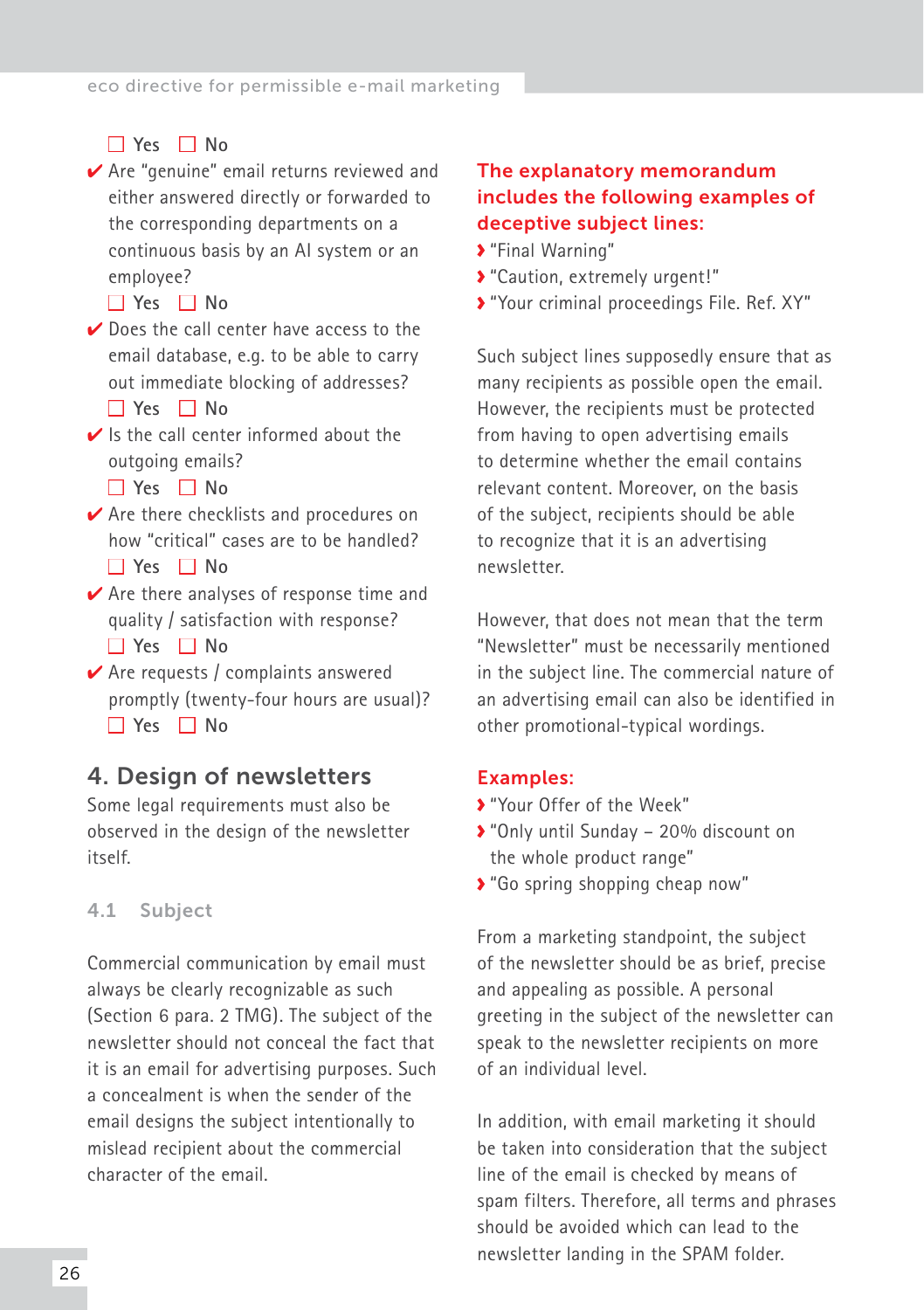#### <span id="page-26-0"></span>Examples:

- Special characters (e.g. \$!?)
- **CONSISTENT CAPITAL LETTERS**
- Free-of-charge, free, guarantee
- Order today! Order now!
- Money-back guarantee
- Poker, casino, chance to win

SPAM filters change constantly in order to catch up-to-date SPAM waves. In case of doubt, newsletter mailers should therefore check whether their newsletter may have to be fished out of the normal SPAM filters. There are providers with whom you can check for free if the newsletter is being identified as SPAM.

## 4.2 Content

With respect to the content of the newsletter, the commercial background must be clearly identifiable as such (Section 6 para. 1 no. 1 TMG). The sender must also be identifiable (more under 4.3). If the newsletter contains special promotional offers (such as discounts, premiums and gifts), the conditions which are to be met to qualify for them must be easily accessible and presented clearly and unambiguously (Section 6 para. 1 no. 3 TMG).

#### Example:

The online shop XY offers a temporary discount campaign. It promotes this campaign in the newsletter under the title *"Super Summer Sale at XY – now an extra 20% off all reduced items".* 

In this case, the customer must be informed of the conditions of the discount, whether it is temporarily limited and if a minimum order value is applicable. The customer must also be informed on the exclusion of individual brands or products. Ideally, this information should be made available at the end of the email and must be connected by an asterisk note with the eye-catching offer. Alternatively, the supplementary notes can be made accessible by a clearly visible link. In the above example the note could look as follows: *"Valid from 15-31.08.2016, applies only to discounted items, minimum order value of €50, brands A&B are excluded from the offer".*

The advertising nature of prizes and games must be clearly identifiable as such and the conditions of participation must be easily accessible and presented clearly and unambiguously (Section 6 para. 1 no. 4 TMG).

Moreover, a newsletter must comply with all requirements of other laws. A newsletter is a business action, such that the provisions of the Law against Unfair Competition (UWG) must specifically be observed.

In accordance, advertising statements may not be misleading (Section 5 UWG) or influence the consumer in an impermissible manner (Section 4a UWG). In addition, advertising may not be disguised as information or editorial content (no 11 of the Annex to Section 3 para. 2 UWG). If a competitor is discernible in the advertisement, the provisions on comparative advertising (Section 6 UWG) must be observed. Email advertising must therefore always meet the same requirements as advertising distributed via other channels.

If prices are specified in the newsletter, it is important to ensure that the provisions of the PangV (Preisangabenverordnung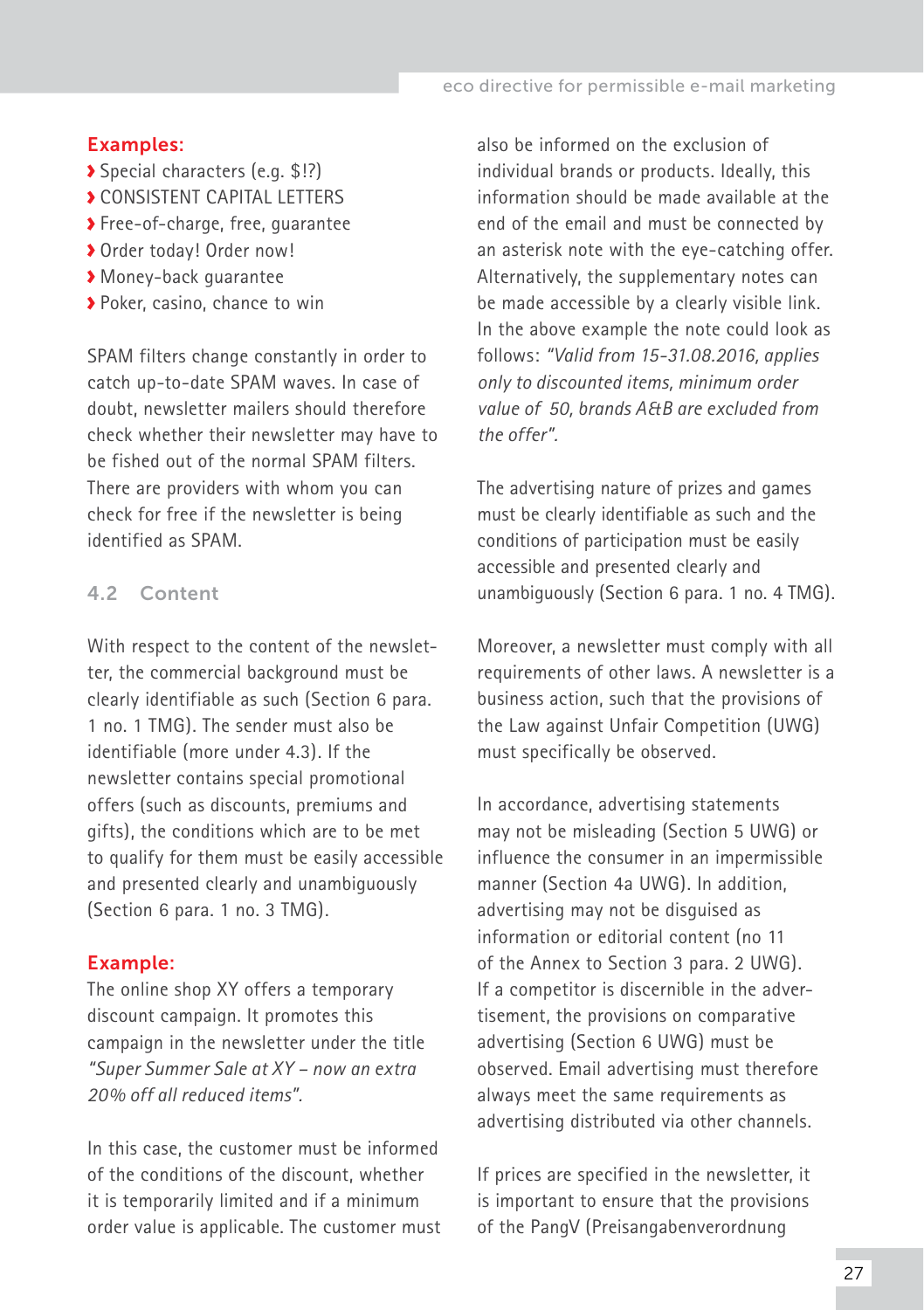<span id="page-27-0"></span>[German Price Indication Ordinance]) are met. This means, for example, that every price indication to end users must indicate that the sales tax is included in the price. Any additional costs such as shipping costs, must also be clearly indicated. In the case of certain products a basic price must also be specified (Section 2 PangV).

If any copyright-protected content is used in the newsletter, make sure that the necessary usage rights have been obtained. This applies both to photos or graphics, as well as text.

#### Checklist Content:

- $\vee$  The commercial background must be clearly identifiable.
- $\vee$  In the case of discounts, premiums and gifts, the conditions must be easily accessible and presented clearly and unambiguously.
- $\vee$  In the case of prizes and games, the conditions of participation must be easily accessible and presented clearly and unambiguously.
- $\vee$  Advertising statements must not be unfair, e.g. misleading
- $\vee$  Price details must comply with the legal requirements, e.g. sales taxes, shipping costs, basic price information
- ✔ Licenses to copyright-protected content must have been purchased

#### 4.3 Identification of the sender

The law prescribes that the sender of the newsletter must be clearly identifiable (Section 6 para. 1 no. 2 TMG). This does not mean the actual sender, but the advertisers, on whose behalf the newsletter is sent. So it is not the employee Mr. X, who is

responsible for the dispatch of newsletters, who must be identifiable, but the company on whose behalf Mr. X. sends the newsletter. It is not permissible to disguise or conceal the sender of the email (Section 6 para. 2 TMG). The legal justification cites here as an example that the sender data suggests that the email is coming from an official body, e.g. an authority. It is also unacceptable to not mention any sender. The recipient must know who has sent the email.

When selecting the sender address, care should be taken to ensure that this gives a trustworthy impression. A clearly allocated address such as [newsletter@company.de](mailto:newsletter@firma.de)  is suitable. SPAM filters should also be considered here. These often filter out questionable sender addresses automatically.

#### 4.4 Legally sound legal notice

A Legal Notice is required on Internet pages. The law establishes a legal obligation for "commercially" offered internet pages (Section 5 TMG), as well as for Internet pages with journalistic and editorial content (Section 55 RStV (Rundfunkstaatsvertrag [German Interstate Broadcasting Treaty])). Therefore, in principle, all Internet pages require a Legal Notice, not solely for private purposes.

The same principles also apply to advertising emails/newsletters.

**What compulsory information is there?** The law regulates the mandatory information that must be included in a legal notice:

Name of supplier, and in the case of companies: Corporate name and legal form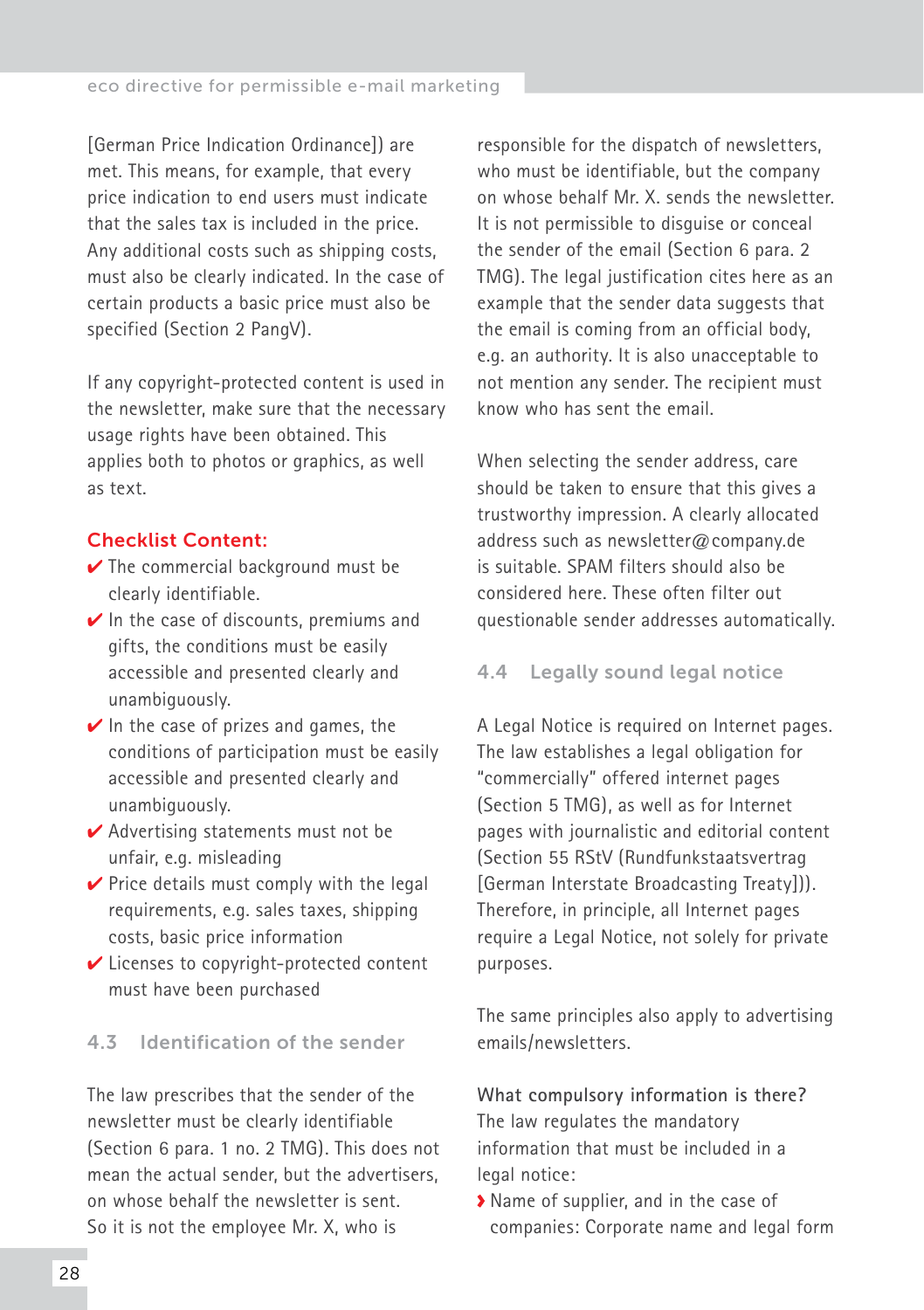- <span id="page-28-0"></span>Authorized representatives (in the case of legal entities)
- Postal address at which the sender can be summoned (so not a P.O. box)
- **>** Email address
- Telephone and fax number, if applicable
- If available, commercial, cooperative, association, or partnership register number
- If available, VAT identification number and/ or business identification number
- In the case of journalistic and editorial content: Name of the publishe[r](http://de.wikipedia.org/wiki/ViSdP)  *[\(responsible party pursuant to press law\)](http://de.wikipedia.org/wiki/ViSdP)* or person responsible for the content and, with legal entities, that of the authorized representative

Moreover, in individual cases further information may be required, e. g. professional legal information for physicians, pharmacists, lawyers or tax consultants.

In addition, mandatory details under commercial and corporate law must also be taken into account. Whether and which information is necessary is determined according to commercial and corporate law. For joint stock corporations (AG), for instance, other mandatory information applies as for the sole proprietor or the limited liability company (GmbH).

# Template Legal Notice for a limited liability company

*Anycompany Ltd Represented by the managing director John Anyman 1 Any Street Anytown, AB 12345* 

*Email: [sample@sample.com](mailto:muster@muster.de) Phone: 0123-45 67 89 Fax: 0123-65 43 21*

*VAT ID: DE 123456789 Sample Local Court, HRB 1234*

# **How should the legal notice be integrated?** The legislator requires that mandatory

- details must be
- **a** easily discernible.
- **S** directly accessible, and
- permanently available.

The legal notice should therefore be referred to as such and be easily found without a long search. The font size should be selected so that the text is clearly legible.

The mandatory details do not necessarily need be in the email itself. A link to the legal notice in the homepage can also be placed in the email. Case law has acknowledged that a legal notice which is accessible by a maximum of two clicks meets the statutory requirements.

# 5. Profiling and evaluation of the opening and clicking behavior

Email marketing can be optimized by analyzing the interests of potential customers. Marketing can be refined using personalization or individualization. Personalization can be performed by evaluating the opening and clicking behavior of the email recipients, evaluating the otherwise acquired interests of the persons in question or through a combination of various possibilities. The main legal standard for the admissibility of this action is data protection law.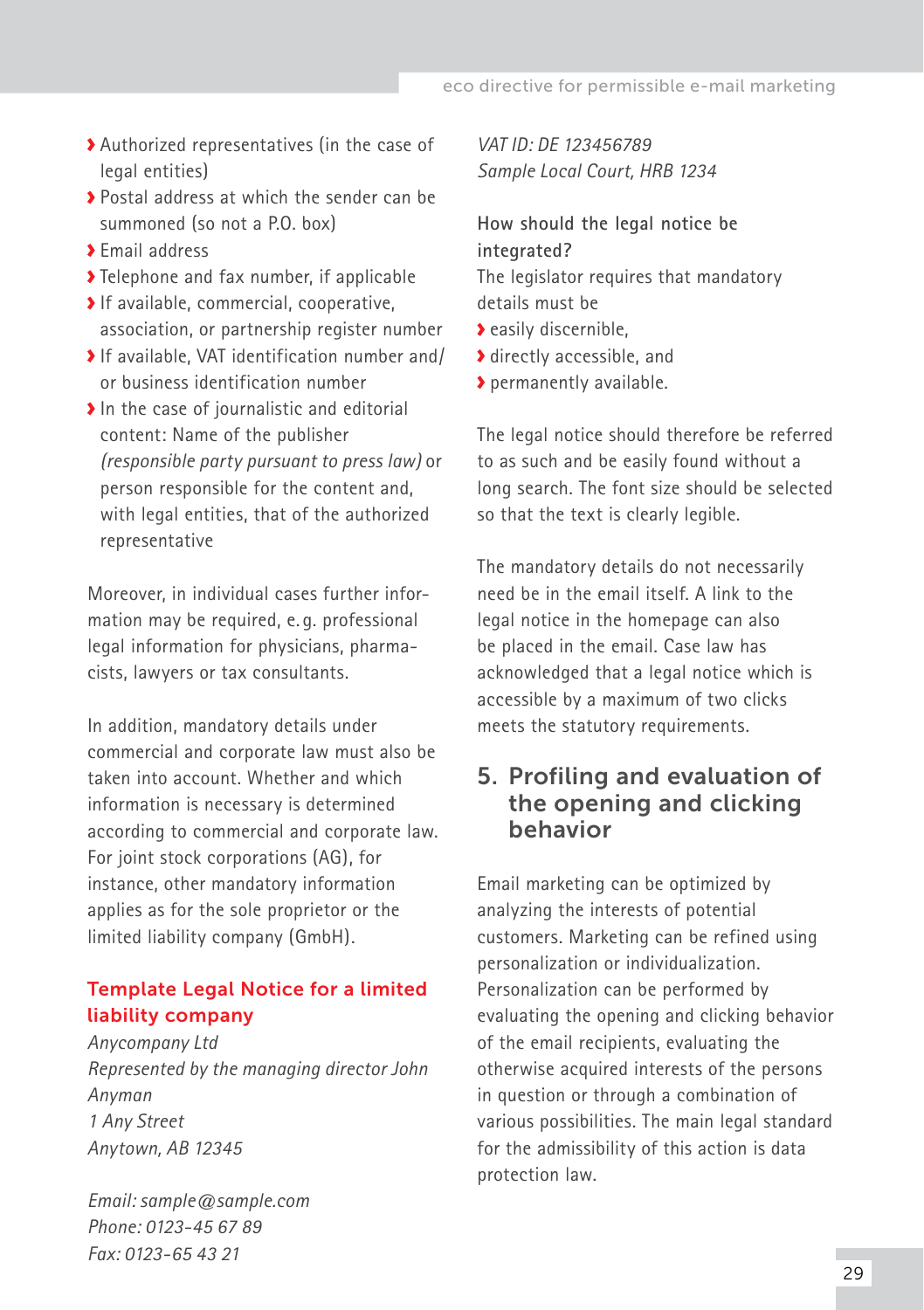## <span id="page-29-0"></span>5.1 Application of data protection laws

Data protection law must be observed if personal data is collected or used (Section 1 para. 2 BDSG). This includes all information relating to an identified or identifiable natural person. Therefore, it is crucial that the data collected and used can be attributed to a specific or determinable natural person.

What is required for such a determination and thus for the application of data protection law is controversial in the legal world. Simply put, the discussion is as follows: In accordance with the **so-called subjective approach,** it is crucial whether the place that has the data can itself make the connection to a person. This view is mainly supported in the legal literature and in the case law from the highest courts. On the other hand, the **so-called objective approach** takes into account whether this is possible or not given the possibility of external third parties. The German data protection supervisory authorities tends to agree with the latter view. Due to the different interpretation by the courts and the supervisory authorities, the practical relevance of this uncertainty is evident.3 In this case, the BGH also tends towards the subjective approach. The BGH has submitted the matter to the European Court of Justice (ECJ) for a decision.4 This is because the decision must be made based on the interpretation of European data protection law (Data Protection Directive 95/46/EC).

A decision of the ECJ is expected in 2016.<sup>5</sup>

However, there is consensus that data protection law is not applicable to **anonymous data or anonymized data.** According to the legal definition given in Section 3 para. 6 BDSG, anonymization means the modification of personal data so that the information concerning personal or material circumstances can no longer or only with a disproportionate amount of time, expense and labor be attributed to an identified or identifiable individual. It is obvious that the question as to when this is given is in connection with the interpretation of the ability to identify a person. Anonymization must be distinguished from pseudonymization. In accordance with the legal definition given in Section 3 para. 6 BDSG, "pseuydonymization" means replacing a person's name and other identifying characteristics with a label, in order to preclude identification of the data subject or to render such identification substantially difficult.

**The crucial difference is:** Data protection law is not relevant to the collection and use of anonymous data. In the collection and use of pseudonymized data, data protection law must be fully observed. However, data protection law sometimes simplifies the use of pseudonymized data (see below on Section 15 para. 3 TMG).

Data protection law covers all activities in relation to personal data (cf. Section 3 para. 2 to 6 BDSG). Therefore, there is no "escape" from data protection law due to the type of activity.

<sup>3</sup> In detail and fundamentally: Eckhardt, in: Big Data in Marketing, Editor Dr. Schwarz, Haufe; Eckhardt, CR 2011, 339; Brink/Eckhardt, Editorial, ZD 1/2015 and ZD 2015, 205 et seq. 4 BGH, ruling dated 28.10.2014, IV ZR 135/15, CR 2015, 110 et seq.

with Observation by Eckhardt (CR 2015, 114 et seq.)

<sup>5</sup> The Advocate General of the ECJ gave an opinion on 05.12.2015 in this case C-582/14.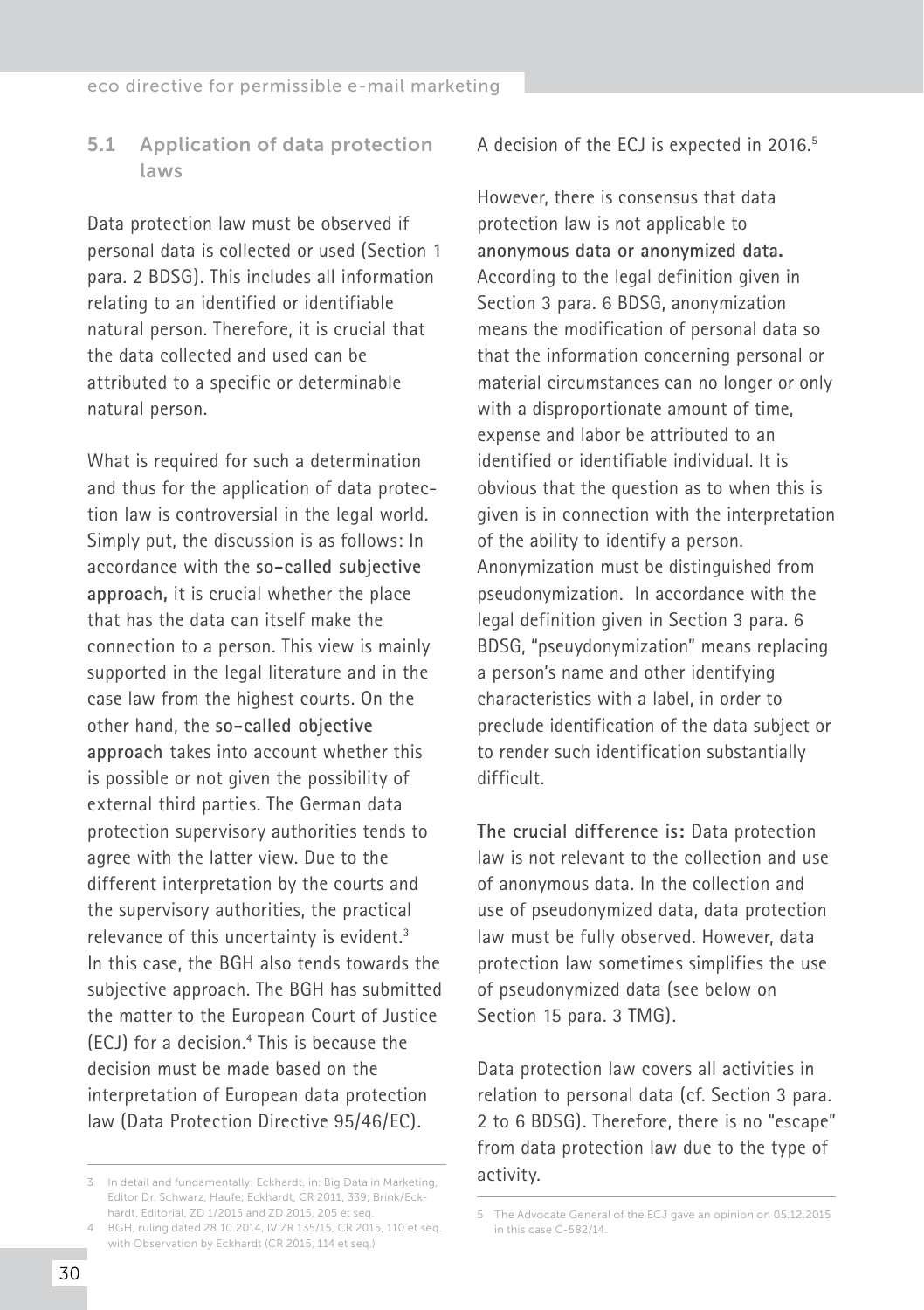<span id="page-30-0"></span>In addition to the application of data protection law, which elements of data protection law are applied is also crucial: The German Federal Data Protection Act (BDSG), or the data protection provisions of the Telemedia Act (Sections 11 et seq. TMG). **The distinction between the BDSG and the TMG is not clearly regulated by law,** so that it is in the nature of things that there are different views in the legal world. **In simple terms, the demarcation can be summed up as follows:** The data protection provisions of the TMG are applicable to Internet-specific facts and circumstances, while the rest (with the exception of telecommunications) is governed by the BDSG.<sup>6</sup> In the present context, the application of Sections 11 et seq. TMG is assumed.

## 5.2 Usage profile in online and email marketing

The data protection provisions of the Telemedia Act have a special regulation for the creation of online usage profiles for the marketing in Section 15 para. 3 TMG: *"For the purposes of advertising, market research or demand-oriented design of telemedia usage profiles, the service provider may use pseudonyms, if the user does not object to this. The service provider must point out the right of objection to the users as part of their process for providing information pursuant to Section 13 para. 1. These usage profiles may not be merged with data about the bearer of the pseudonym."*

**This results in three possibilities for profiling:**

- **Personal profiles:** Only permissible with consent
- **Pseudonymized usage profiles:**  Permissibility under the conditions of the above-mentioned Section 15 para. 3 TMG
- **Anonymized usage profiles:** No data protection restriction since there is no application of data protection law (see above Point 5.1))

Obtaining consent theoretically presents the broadest latitude for profiling. Consent is accordingly subject to the above requirements (see Chapter 2).

**In practice, the following aspects are a particular challenge in obtaining consent for the creation of online profiles:**

- **(1)** The person in question must be asked before data collection is initiated and in such a way that the consent is clear. The "one has to reckon with that" approach is not sufficient.
- **(2)** The person in question must be clearly informed as to what specifically is to be done - i.e. how the data is evaluated and analyzed.

**In the case of personalized email marketing, the use of anonymous data is often not possible.**

This is because email marketing is precisely advertising in relation to specific recipients identified by their email address. In any case, data that was anonymous to date becomes personal data when assigned to an identified recipient.

<sup>6</sup> In-depth: Eckhardt, in: Big Data in Marketing, Editor Dr. Schwarz, Haufe.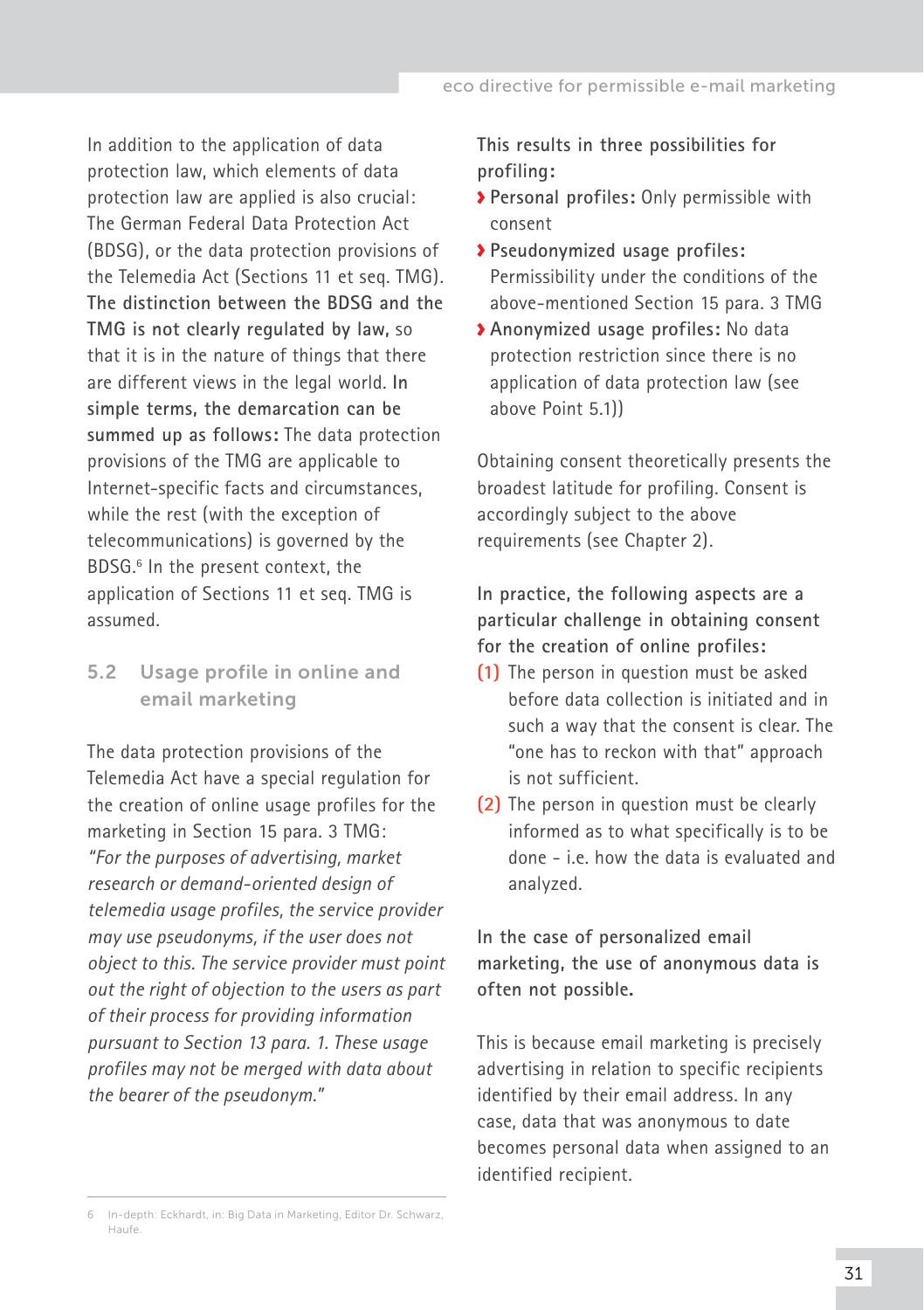<span id="page-31-0"></span>**The creation of so-called pseudonymized user profiles is permitted in accordance to Section 15 para. 3 TMG under these three conditions.** These three conditions must exist together.

**Pseudonyms must be used.** The term pseudonymization has already been discussed in Point 5.1 above.

**The person in question must have been informed during the data collection on the right of objection against the creation of user profiles; a subsequent notification is not sufficient.**  The notification of the right of objection must also inform the person in question that user profiles will be created. The notification must be made when the person in question starts to use the service. A notification made after the start or the end of the profiling is not sufficient.

The position of the German data protection supervisory authorities with regard to Google Analytics,<sup>7</sup> however, indicates that a notification in the so-called privacy policy (Section 13 para. 1 TMG) on the Internet is sufficient.

**The usage profile must not be merged with the bearer of the pseudonym.** This means that the regulation of Section 15 para. 3 TMG is only applicable, even when the profile later does not refer to the specific person in question.

## 5.3 Consequences for email marketing

These provisions, in particular Section 15 para. 3 TMG, apply to all online profiles for marketing. This includes both the collection and evaluation of the opening and clicking behavior of an email recipient, as well as other forms of data collection.

The legislation provides for a possible use of personal data. The maintenance of the pseudonymization coding in the use of profiles is often a challenge. There is no standard legal solution, but the specific design must be examined in each individual case.

<sup>7</sup> Decision by the supreme supervisory authorities for the protection of data in the non-public sector on 26/27 November, 2009 in Stralsund, structuring of analysis methods for the range measurement of internet offerings that comply with data protection provisions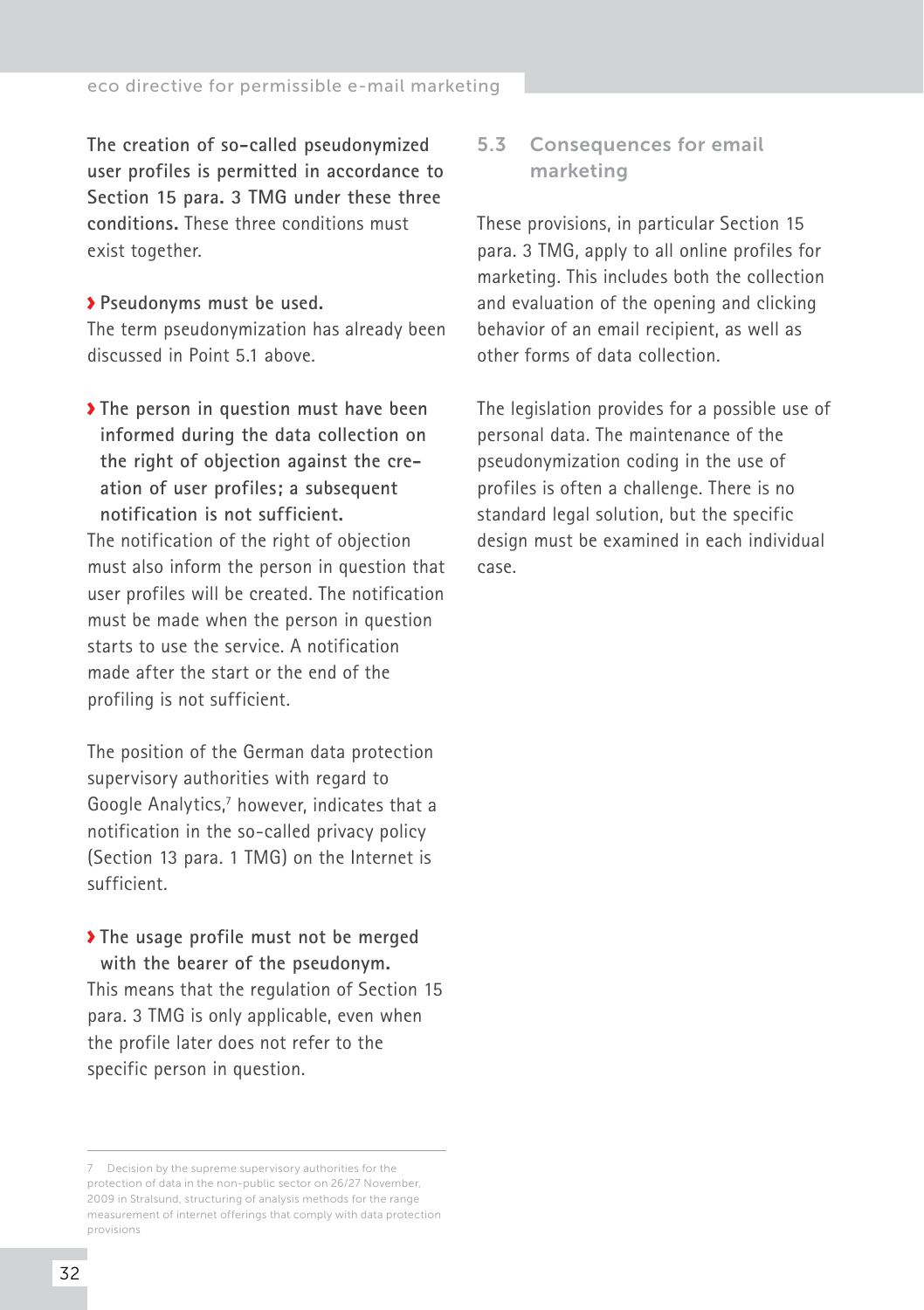# <span id="page-32-0"></span>6. Contract data processing with the integration of service providers

If any (external) service providers are used in the email marketing, their compliance with data protection regulations must be examined. External service providers can be software providers (in particular cloud services) for CRM and dispatch solutions, agencies, content suppliers, analysis service providers, etc. When using service providers, compliance with data protection regulations must be observed. The data protection legislation is not relevant in all cases of integration of service providers.

Whether the service provider has access to personal data is crucial for the application of data protection legislation. Which data is considered personal was already described above under Point 5.1. If the service provider has anything to do with the personal data (e.g. preparation, enriching, comparing), the application of the data protection legislation is clear. If, on the other hand, there is only a possibility of access, the question arises as to whether data protection law is applicable. The demarcation is difficult and is evaluated differently in specialist circles. Therefore, the question as to whether there should be such access - to be on the safe side focuses on whether the service provider can actually access it, and not on whether it should or is allowed to.

In the view of the German data protection supervisory authorities, the application of data protection law is not ruled out even if only encrypted data is kept in a cloud service and the cloud provider only has

access to such encrypted data.<sup>8</sup> This consideration is legally disputed.

6.1 Advantages of structuring as contract data processing

The typical structure for the integration of service providers with access to personal data is that of contract data processing in accordance with the provisions of Section 11 BDSG. The advantage of contract data processing is that for the data transmission to a contracted data processor, neither the legal prerequisites for data transmission (e.g. Section 28 BDSG) nor the consent of the individuals concerned must be given. This effect is considered as a so-called privileged treatment of the contract data processing and has its legal basis in Section 3 para. 8 sent. 2 BDSG.<sup>9</sup>

**However, a prerequisite for this privilege is:** 

- **(1)** The strict implementation of the provisions of Section 11 BDSG (see b) below).
- **(2)** The data remains in the European Union (EU) or the European Economic Area (EEA) (see below 6.3).

<sup>8</sup> Orientation aid - Cloud Computing of the Working Group for Technology and Media of the Conference of Data Protection Commissioners of the Federal Government and the Federal States, as well as the Working Group for International Data Traffic of the Dusseldorfer Kreis, version 2.0, version 10.09.2014, page 12 et seq.

<sup>9</sup> In-depth: Eckhardt, DUD 2013, 585 et. seq.; Eckhardt/Kramer, DuD 2014, 147 et seq.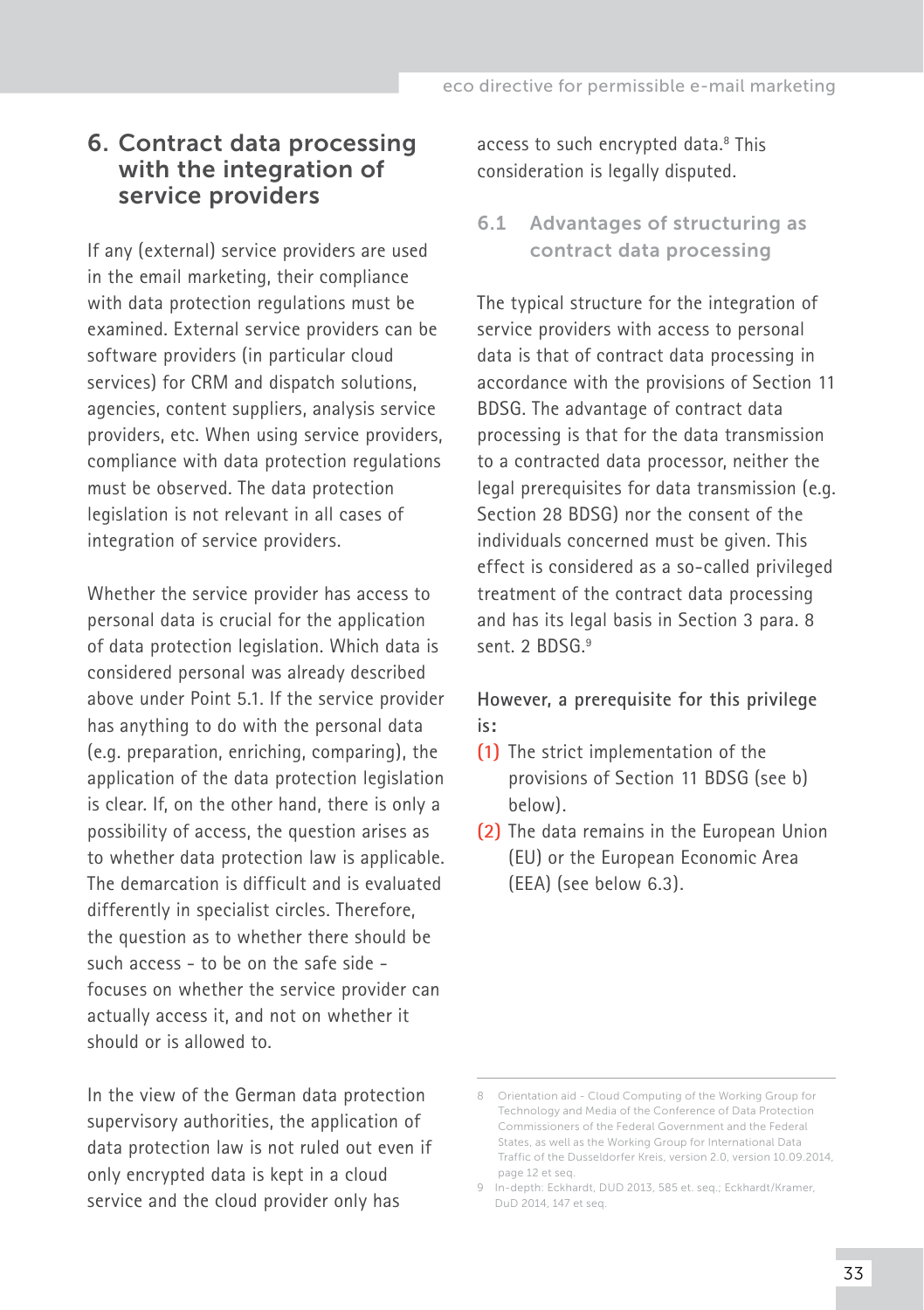#### <span id="page-33-0"></span>6.2 Contract data processing

Contract data processing is characterized by 3 elements:

- Instruction-based activities of service providers in relation to personal data
- Written agreement with content in accordance with Section 11 para. 2 sent. 2 BDSG

The formation of convictions by the customer in relation to the technical and organizational data protection measures taken by the contractor prior to the commencement of data processing and also subsequently on a regular basis.

The relationship that is subject to directives is given if the contractor has no leeway to make decisions with regard to the handling of personal data. To put it bluntly: In each situation, the service provider must know what to do by means of instructions from the customer. This is usually established by the description of service given in the agreement or order.

According to the "German interpretation", the Order Data Protection Agreement requires the written form within the meaning of Section 126 BGB, so that an electronic conclusion is excluded, unless the contract is concluded under use of qualified electronic signatures in accordance with the provisions of Section 126a BGB. The minimum content of the agreement in accordance with Section 11 para. 2 sent. 2 BDSG must include:

- **1.** *"Object and duration of the Agreement,*
- **2.** *The scope, type and purpose of the foreseen collection, processing or use of*

*data, the data type and the circle of concerned persons,*

- **3.** *The technical and organizational measures to be taken pursuant to Section 9.*
- **4.** *The correction, deletion and blocking of data,*
- **5.** *The obligations of the contractor referred to in paragraph 4, and in particular, the verification to be performed,*
- **6.** *The possible authorization as justification for subcontract relationships,*
- **7.** *The control rights of the client and the corresponding toleration and cooperation obligations of the contractor,*
- **8.** *Violations against regulations for the protection of personal data or against the determinations established in the work order, to be reported by the contractor or its employees,*
- **9.** *The scope of the authority to give instructions that the client holds in relation to the contractor,*
- **10.** *The return of any data media provided and the deletion of the data stored at the contractor's site on termination of the contract".*

The formation of convictions in relation to the technical and organizational data protection measures taken by the contractor must not necessarily be performed by the client at the contractor's premises. The extent to which the contractor may rely on statements of the contractor is debated in specialist circles. Appropriate certifications, approval seals and audits by independent and competent third parties, which cover the entire spectrum of the order, are the preferred solution.10

<sup>10</sup> In-depth: Guidelines - Data protection and cloud computing, Guideline No. 11, Competence Centre Trusted Cloud, page 19 et seq.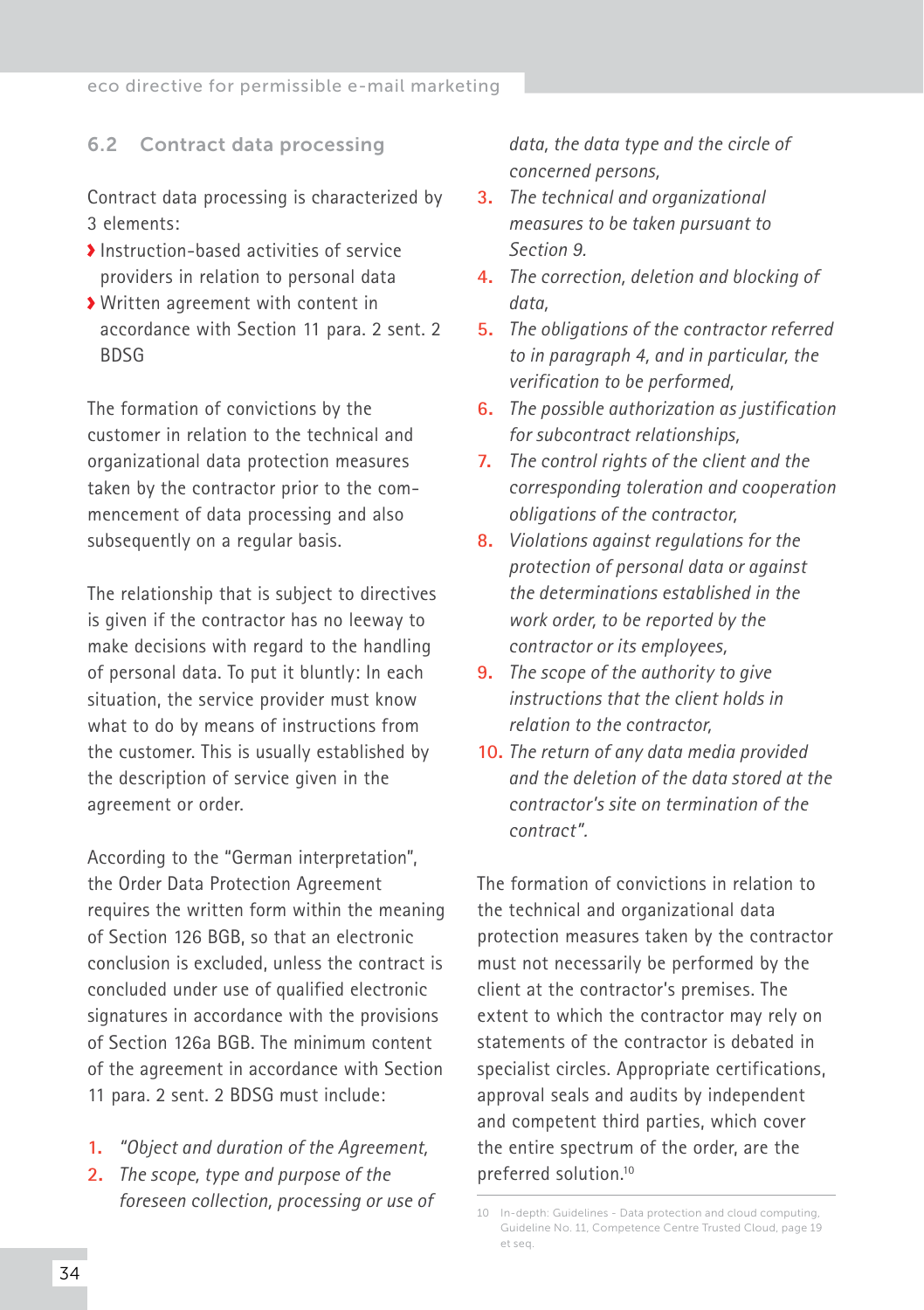# <span id="page-34-0"></span>6.3 Cross-border contract data processing

If the personal data is transmitted across international borders or accessed from other countries (see introduction to Point 6), the admissibility of this cross-border traffic requires an additional (!) admissibility check with the data protection legislation (Section 4b, 4c BDSG).

The evaluation results in a simple dichotomy: If the data or data access remains **within the EU or the EEA,** then there is no additional requirements for admissibility checks.

If the data is transmitted or accessed from **outside the EU or the EEA,** in accordance with the provisions of Sections 4b, 4c BDSG it must be verified whether there is an adequate level of data protection for the recipient in his/her country.<sup>11</sup> In this case, the problem is exacerbated by the fact that the so-called privileged treatment effect of contract data processing according to Section 3 para. 8 sent. 2 BDSG (see above) is eliminated. It must also be checked if there is a legal admissibility regulation for the transmission or access.12 As a result, a two-stage test is then required: 1. Permissibility of the transmission or access according to Sections 28 and 29 BDSG. 2. Permissibility of the transmission in the corresponding country according to Sections 4b and 4c BDSG.

#### 6.4 Responsibility of the client

The client of the service provider must illustrate its responsibility under two aspects:

When transferring data to the service provider - even if this is done abroad - there is no exemption from the German data protection restrictions in relation to the handling of this data. To put it bluntly: What clients are not allowed to do on their own systems, they are not allowed to do on the systems of the service provider. The client remains fully responsible to those whose data are to be processed according to Section 11 para. 1 BDSG. Claims for compensation can be made against him/her for errors made by the service providers (Section 278 BGB).

The client also bears the responsibility for the correct structure of the Contract Data Processing Agreement. This results from Section 11 BDSG. This is illustrated by the threat of fines in Section 43 para. 1 no. 2b BDSG, which are only imposed against the client. However, fines may be imposed against the service provider in the case of invalid contract data processing in particular pursuant to Section 43 para. 2 no. 1 BDSG, or as a participant in the event of infringements by the client. If the service provider has specified this in the Contract Data Processing Agreement, this could result in a claim for compensation of the client. In brief: It is in the interest of both that contract data processing is properly structured.13

<sup>11</sup> More in detail: [EuroCloud Guidelines Law, Data Protection &](http://www.eurocloud.de/2010/news/datensicherheit/eurocloud-leitfaden-recht-datenschutz-compliance.html)  [Compliance,](http://www.eurocloud.de/2010/news/datensicherheit/eurocloud-leitfaden-recht-datenschutz-compliance.html) http://www.eurocloud.de/2010/news/datensicherheit/eurocloud-leitfaden-recht-datenschutz-compliance. html; Guidelines – Data protection and Cloud Computing, Guideline No 11, Competence Centre Trusted Cloud, page 27 et seq.

<sup>12</sup> The consent of all persons in question is typically excluded as a structural possibility.

<sup>13</sup> In 2015, for instance, the Bavarian Data Protection Authority (BayLDA) established five-digit fines in the event of inadequate order placement (press release by BayLDA, "Contract data processing without proper contract can be expensive", 20 .<br>August 2015).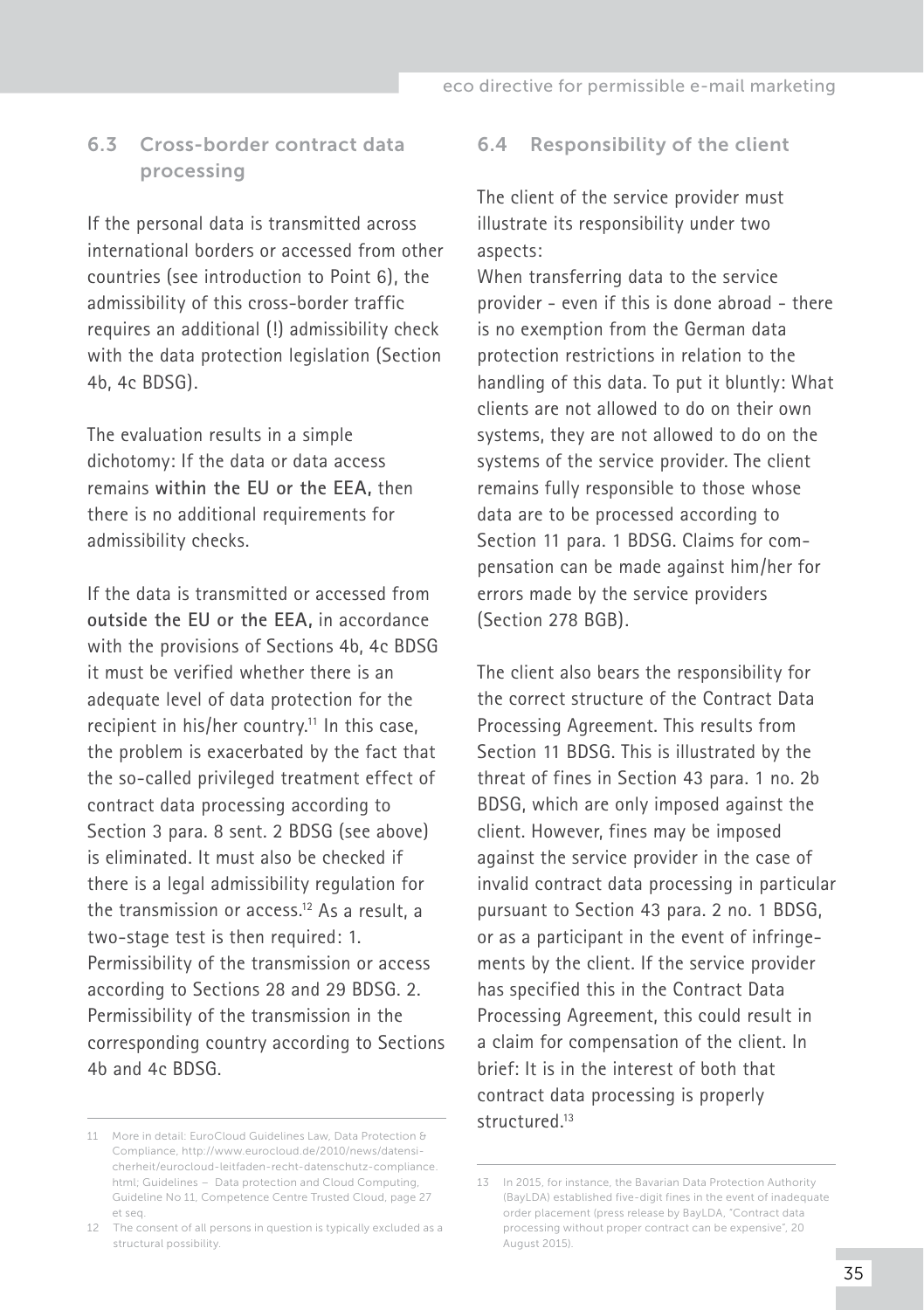# <span id="page-35-0"></span>7. EU General Data Protection Regulation - an Overview

The General Data Protection Regulation (GDPR) was published on 05 April 2016 in the Official Journal of the European Union14, entered into force on 25 May 2016 and is applicable in accordance with Article 99 from 25 May 2018 on. The legislative process initiated on 25 January 2012 is thus completed.15 The GDPR has a comprehensive regulation of data protection.16

EU regulations have priority of application over conflicting national law. Divergent national regulations are only possible in so far as the GDPR itself contains flexibility clauses for this.17 To put it bluntly: GDPR replaces the national data protection regulation and provides exceptions only in certain sectors.

The regulations of GDPR, as well as national laws, are subject to interpretation and are not always clear and coherent in every respect. Precisely because of the European legislative process there are some outstanding questions to be clarified.<sup>18</sup>

#### T

he following is an overview of the emerging consequences on email marketing:

7.1 Limited continued validity of consent after 25 May 2018?

Recital 171 GDPR essentially provides that up to 25 May 2018, all processing of personal data must be adapted to the GDPR.19 There are no safeguards after 25 May 2018. For consent, the following is regulated:

*"… if the processing is based on a consent in accordance with the provisions of Directive 95/46/EC, it is not necessary that the person in question must grant their consent, when the type of the already granted consent complies with the terms of this Regulation, so that the person responsible can continue the processing after the date of application of this Regulation. …"* 

Accordingly, a consent is still effective if two conditions are met:

- **1.** The consent meets the requirements of Directive 95/46/EC. These are requirements which the BGH has already mentioned in its decision "Consent in Telemarketing II"20 and "reflects" it in Art. 4 no. 11 GDPR.
- **2.** The "conditions" of GDPR have been met. In accordance with the wording, these are only the indications given in Arts. 7, 8 GDPR. The transparency requirements pursuant to Arts. 13 and 14 were then not requirements for effectiveness.

<sup>14</sup> Regulation (EU) 2016/679 of the European Parliament and of the Council of 27 April 2016 on the protection of individuals with regard to the processing of personal data and on the free movement of such data and repealing Directive 95/46/EC (General Data Protection Regulation), OJ L 119/1 of 4 May 2016.

<sup>15</sup> About the background: Eckhardt CR 2012, 195 et seq. on the former proposal of the EU Commission

<sup>16</sup> In detail and fundamentally: Eckhardt/Kramer, Current Data Protection – Special Report EU General Data Protection Regulation, TKMmedia

<sup>17</sup> In detail and fundamentally: Eckhardt/Kramer, Current Data Protection – Special Report EU General Data Protection Regulation, TKMmedia

<sup>18</sup> In detail and fundamentally: Eckhardt/Kramer, Current Data Protection – Special Report EU General Data Protection Regulation, TKMmedia

<sup>19</sup> In detail and fundamentally: Eckhardt/Kramer, Current Data Protection – Special Report EU General Data Protection Regulation, TKMmedia

<sup>20</sup> BGH, judgment dated 25 October 2012, I ZR 169/10, MMR 2013, 380 et seq. Note Eckhardt (Page 382 et seq.).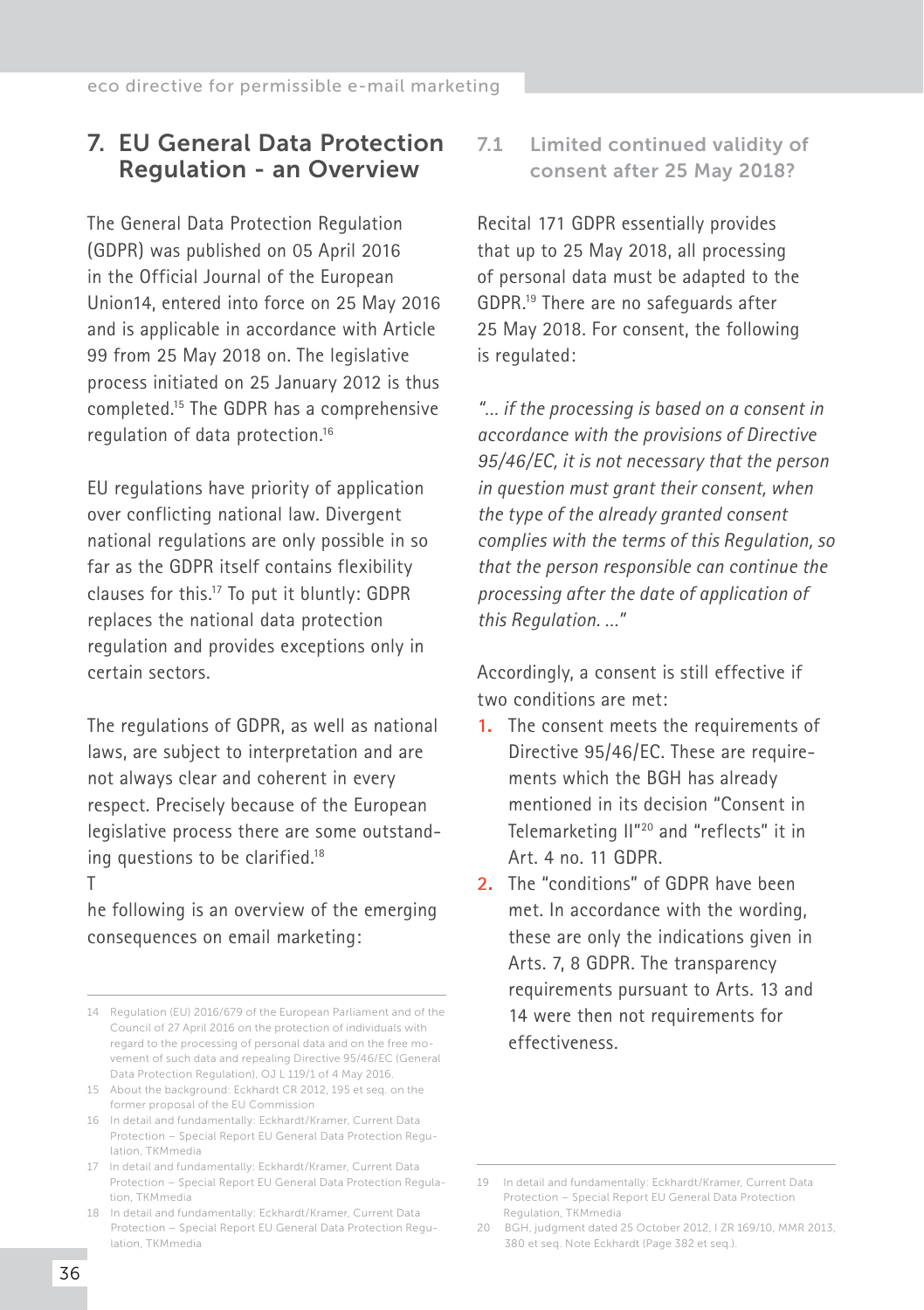#### <span id="page-36-0"></span>7.2 Regulation of consent

The regulation of consent is in multiple parts of the GDPR. The concept of consent is defined and the basic requirements are established in Art. 4 no. 11 GDPR. This is not exactly new to the previous understanding of the term, in particular on the basis of the decision "Consent in Telemarketing II"21 of the BGH.

Art. 7 GDPR establishes more "conditions" for a consent. The stipulated principles are not entirely new, but will nevertheless have to be assessed in detail as to what extent this brings changes to the existing legal situation. What is new is the general obligation to inform the person in question, prior to granting consent of the right to revoke the consent (Art. 7 para. 3 sent. 3 GDPR). Particularly in the case of advertising consent, this is normally done due to Section 28 para. 4 sent. 2 BDSG, Section 7, para. 4 no. c UWG as well as in the case of electronic consent due to Section 13 para. 3 TMG.

Art. 8 GDPR contains "conditions for the consent of a child in relation to the services of the information society". These are to be observed in relation to children in any case. Whether any action must be taken in general for consent is still to be clarified. In practice this means that: It must be checked whether, and if so, what shortcomings there are among the existing consents to the specifications of the GDPR. On this basis, it must be evaluated whether and when the request for consent must be adjusted and if any changes are necessary for older consents.

#### 7.3 Transparency requirements

Arts. 13, 14 GDPR contains general information obligations to be fulfilled proactively. The regulations are different for legitimacy issues and for consent. Art. 13 GDPR is relevant in the case of the collection of personal data from the person in question and Art. 14 GDPR if the personal data has not been obtained from the person in question.

The information requirements have been extended in comparison with the previous obligations in the data protection laws to a significant extent. In any case, this requires adaptation.

Art. 21 GDPR contains its own regulation on the right of opposition of the person in question. However, this does not apply to consent.

Even if the breach of the obligation to inform does not invalidate the consent, infringement is sanctioned with a fine of up to EUR 20 million, or 4% of the total worldwide annual turnover obtained in the preceding business year, whichever is the greater, (Art. 83 para. 5 GDPR).

#### 7.4 Profiling

There are no special regulations for profiling comparable to those in Section 15 para. 3 TMG for marketing. Art. 22 GDPR deals with profiling, as long as it is an integral part of an automated decision, which has legal effects for the person in question or affects them in a similar way. This is typically not the case for a marketing profiling, but it

<sup>21</sup> BGH, judgment dated 25 October 2012, I ZR 169/10, MMR 2013, 380 et seq. Note Eckhardt (Page 382 et seq.).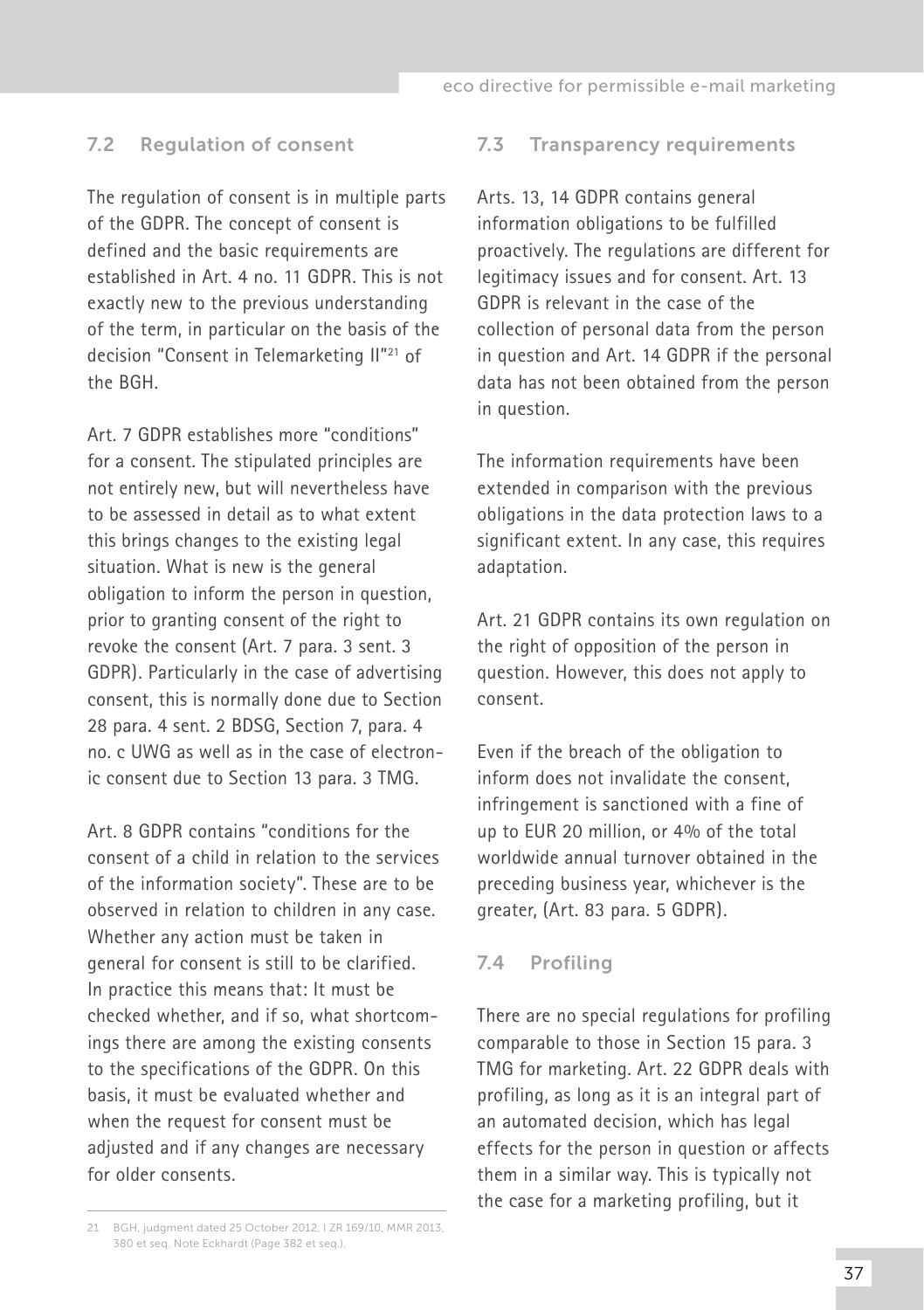<span id="page-37-0"></span>must be verified in each individual case. As the legal basis for a marketing profiling under GDPR the general interest is taken into consideration in Art. 6 para. 1 lit. f et seq. GDPR. A balancing of interests must take place here. If personal data is to be used for a change of purpose for the marketing profile, Art. 6 para. 4 GDPR must be taken into consideration in the verification process.

The transparency requirements of Arts. 13, 14 GDPR (see above), and particularly the regulations concerning the right of opposition in Art. 21 GDPR (see above) should be observed for such a profiling. Whether a breach of the transparency provisions makes the processing illegal will certainly be the subject of discussions. This was denied for previous configurations of BDSG, but this is not the only standard for the EU compliancy of GDPR.

# 7.5 Contract data processing

Contract data processing (as it is called in GDPR) is regulated in Art. 26 GDPR. The preferential treatment effect is also laid out in Art. 4 no. 10 GDPR, since the order processor is not considered a third party. The discussion as to whether this is sufficient for the privilege effect has already begun.

The content structure of the contract data processing is comparable to that regulated under Section 11 BDSG, although, of course, there are differences and their impact should be examined in detail.

However, one novelty is that according to Art. 82 GDPR the order processor is jointly and severally liable in addition to the client (Art. 82 para. 4 GDPR). However, there is a possibility of limiting this for the order processor. Whether any action must be taken by the service provider is still to be clarified.

Another novelty from a German point of view is the so-called "joined controllership" in Art. 26 - meaning: jointly responsible for the processing. The question here is to what extent the service provider will be jointly responsible together with the client and there is no client - contractor processor relationship. A prerequisite of Art. 26 para. 1 sent. 1 GDPR is that the purposes and processing methods should be jointly determined. In practice, the question will arise as to how close a relationship is required for this purpose. Some action must be taken by the service provider here too.

# 7.6 E-Privacy Directive (Directive 2002/58/EC)

Art. 95 GDPR does not impose any additional obligations on individuals or legal entities in respect to processing in connection with the provision of publicly available electronic communications services in public communications networks in the Union, in so far as they are subject to particular obligations in Directive 2002/58/EC, which have the same objective.

Simply put: The national legislator can still establish regulations within the scope of the Directive 2002/58/EC. In Germany, this Directive is primarily in the data protection provisions of the Telecommunications Law (Section 91 et seq. TKG). However, not only requirements arising from this Directive are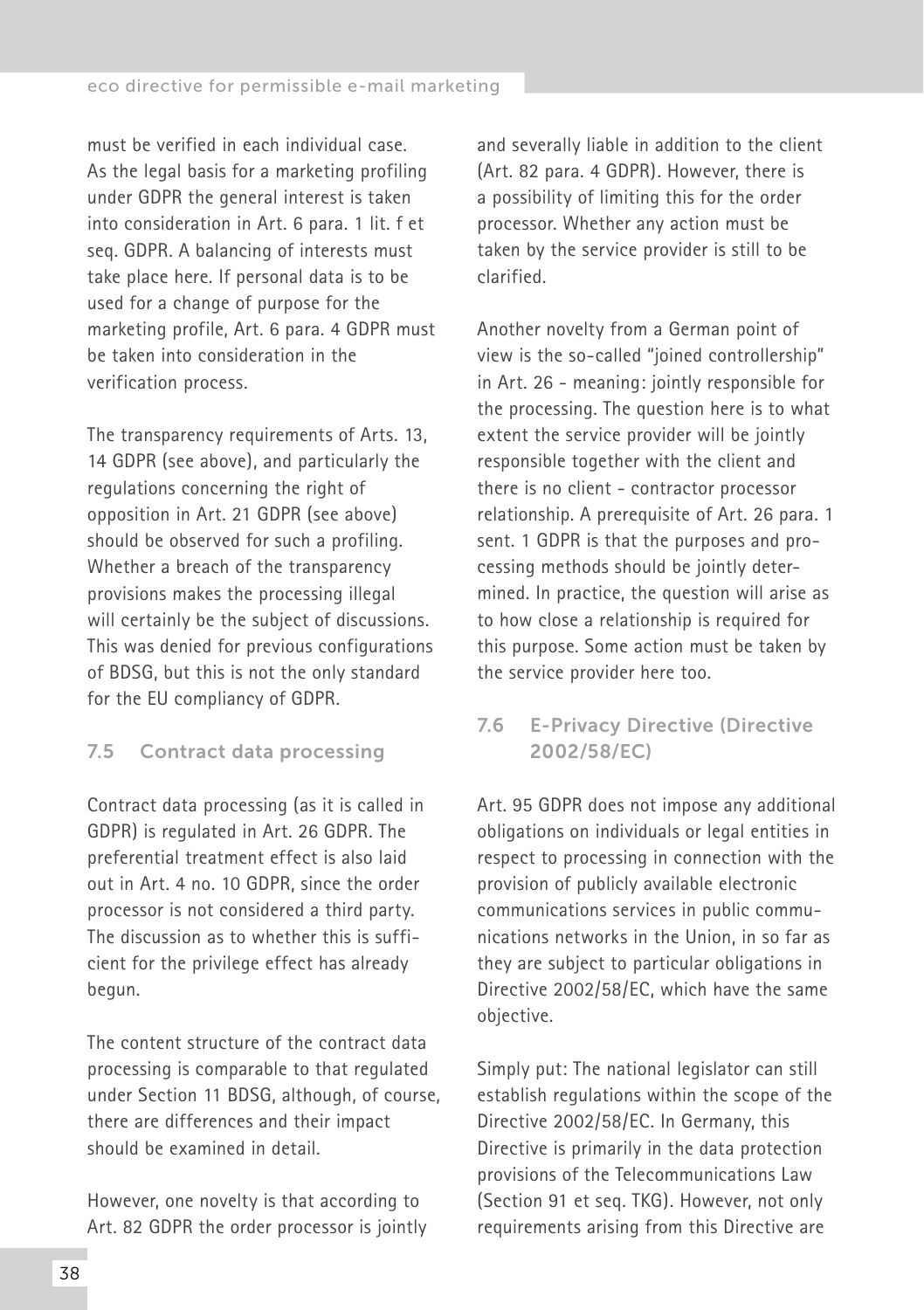<span id="page-38-0"></span>regulated, the scope of application is also defined differently in the TKG than in Art. 95 GDPR. Some legislative action is required from the national legislator in order to clarify this question.

More exciting for the present context, however, is the discussion on whether the specifications of the so-called Cookie Directive, which is ultimately a directive amending Directive 2002/58/EC, were already implemented in the data protection provisions of the TMG, or not. If so, the data protection provisions of the TMG could possibly continue to apply under GDPR. Otherwise, the data protection provisions of the TMG (Sections 11 et seq. TMG) are "displaced" by GDPR. Some legislative action is required from the national legislator in order to clarify this question.

#### 7.7 Conclusion

The EU GDPR implies change and adaptation requirements, which must be performed by 25 May 2018. However, a careful analysis of the situation must be performed beforehand. In particular, this must include a clarification of the interpretation and application questions of the GDPR. To put it bluntly: Blind activism is just as bad as "sitting back and waiting".

# 8. What should be observed in other countries in email marketing

#### 8.1 Legal aspects in Switzerland

Whereas the sending of advertising emails has long been strictly regulated in the EU and particularly in Germany, the Swiss legislature did not create corresponding specific statutory bases until 2007. These regulations are firstly to be found in the UWG (Gesetz gegen den unlauteren Wettbewerb [Act Against Unfair Competition]) (UWG, Art. 3 lit. o), and secondly in the FMG (Fernmeldegesetz [Telecommunications Act]), Art. 45a). The UWG fundamentally regulates the conditions for the sending of commercial emails. The FMG records which measures the telecommunications provider has to take to combat spam.

The state itself (State Secretariat for Economic Affairs, SECO, www.seco.admin. ch) can also take measures against spammers at home and abroad if enough people complain.

After the revision of the DSG (Schweizerisches Datenschutzgesetz [Swiss Data Protection Act]) of 2006 - the relevant rules entered into force in 2008 - the data protection regulations gained relevance in the case of email marketing. On the one hand, Art. 3 lit. o UWG does not apply in advertising emails, because it is not automated mass advertising, but on the other hand it supplements Art. 3 lit. o UWG in the case of mass advertising. In connection with email marketing, Art. 4 para. 3 and para. 4 DSG is particularly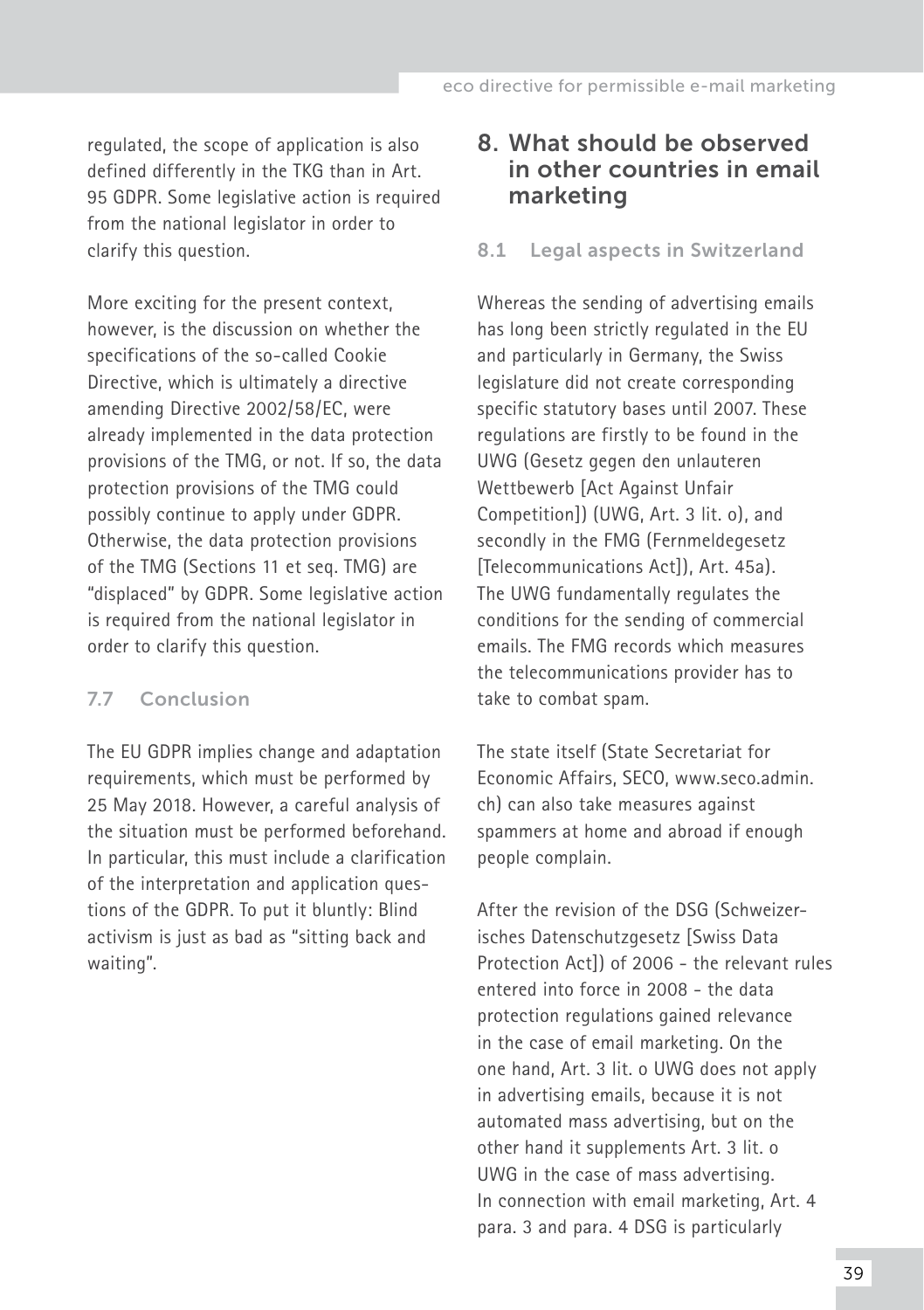relevant. Art. 4 para. 3 DSG stipulates the so-called precept of purpose linking.

Personal data may only be processed for the purposes indicated on obtaining the data or for the purposes discernible under the circumstances. Art. 4 para. 4 DSG establishes the so-called requirement of transparency. The procurement and processing of personal data and the purpose of the processing must be recognizable for the person in question. If these two data processing principles are not respected, there is a breach of personality rights. In this case, according to Art. 13 DSG, a justification is necessary (e.g. the consent of the person in question or an overriding interest of the data processor). In the event of a breach of the data processing principles, as a rule, consent is necessary for email marketing.

This overview of the legal provisions relevant for email marketing shows that the legal requirements in Switzerland are far less detailed than, for example, in Germany.

There is much more scope for interpretation. What is actually permitted, and what is not?

Mailing of advertising emails to noncustomers

The "mass mailing of advertising via the Internet or telecommunication services" to non-customers is legally permissible if the following requirements are met:

Prior to the receipt of the email, the recipient must have expressly consented (opt-in principle) (see also "registration methods").

- The sender must be clearly recognizable. The address must be correctly given; the identity must not be hidden or falsified.
- Each advertising email should contain a clearly discernible, free-of-charge, and simple unsubscribe option (e.g. unsubscribe link with confirmation of unsubscribe, possibly a link to the online unsubscribe form).

Consent is also necessary from the point of view of data protection laws. In the case of advertising emails to non-customers, the data protection legal transparency principle is regularly not respected.

Mailing of advertising emails to existing customers.

For email advertising to existing customers, Art. 3 lit. o UWG makes provision for a certain alleviation. A recipient is considered as an "existing customer" when there is an economic relationship between them and the advertising company, i.e. a purchase must actually have taken place (service or product). When mailing advertising emails to such existing customers, **no opt-in is required** if the following conditions are met:

- > There is a link between the service purchased at a particular time and the service advertised (advertising of comparable products or services).
- No third-party services are advertised.
- When mailing of advertising emails to existing customers, the sender must be clearly discernible, and each email must contain an easy-to-find, free-of-charge unsubscribe option (see above).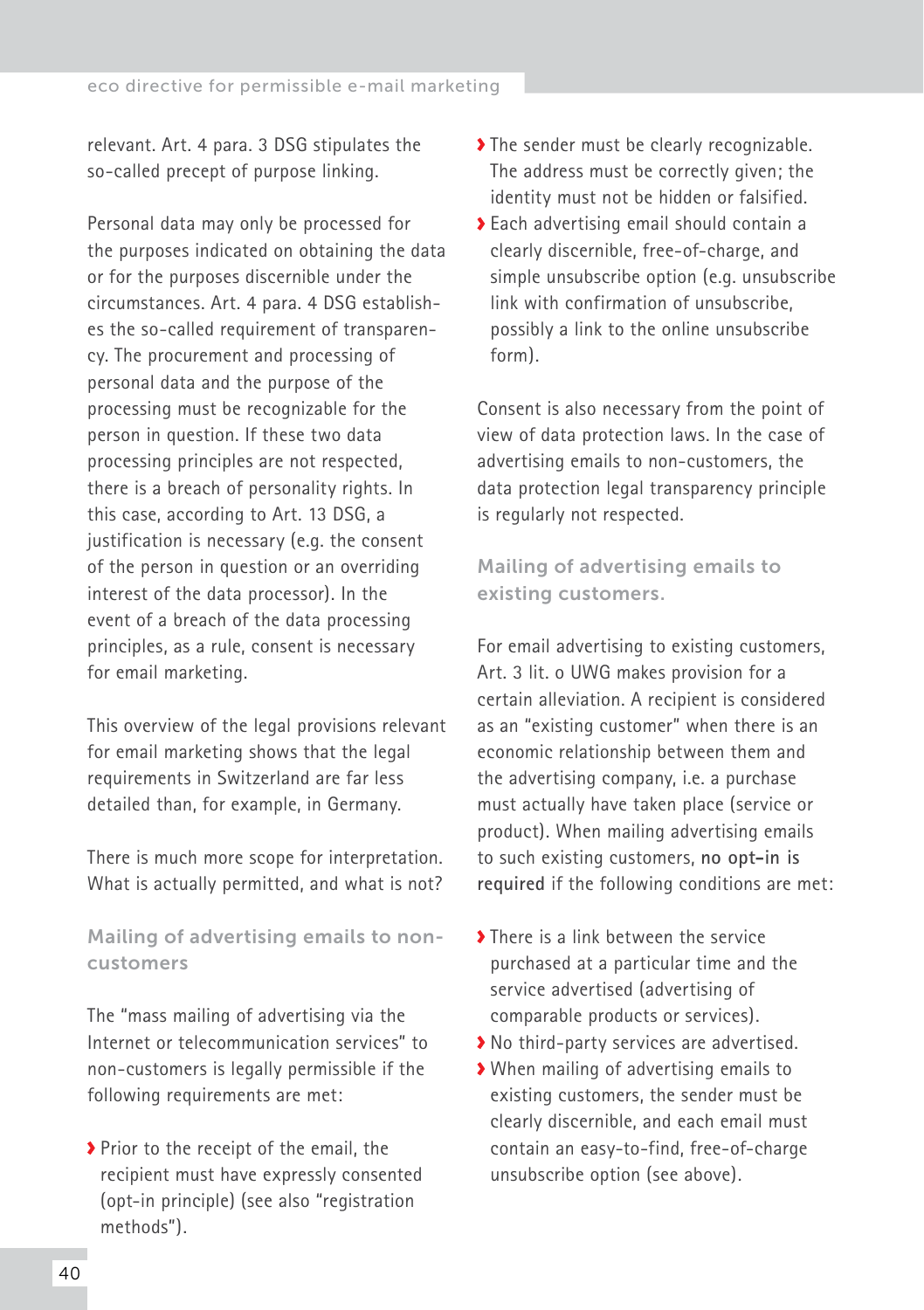If the above-mentioned prerequisites are not fulfilled - when, for example, information on third-party products is to be sent to the existing customer - the same requirements as for the mailing advertising emails to noncustomers must be fulfilled.

#### Methods of registration

In Art. 3 lit. o UWG, the Swiss legislator has refrained from regulating the form and provability of the registration. The sender is, therefore, basically free to choose one of the registration methods described above. The only mandatory requirement is that the recipient "expressly" gives its consent. When collecting offline registrations (e.g. at trade fairs, by telephone, or via physical registration forms in the sales store), there is no provision that regulates the provability and storage obligation in detail. Ultimately, the sender must ensure that the recipient expressly consented to receipt in the advertising email.

In order to comply with the opt-in principle, there are the following online registration methods in email marketing:

#### **Single opt-in:**

Subscribers register online expressly by clicking on the corresponding check box and entering their email address (and possibly other data). The registration is merely confirmed on a following page of the registration page. This method of registration is generally not recommended.

#### **Confirmed opt-in:**

Subscribers register online expressly by clicking on the corresponding check box and entering their email address (and possibly

other data). The registration is first confirmed on the following page and then re-confirmed by email.

 A confirmed opt-in (single opt-in with email confirmation without a confirmation link) is allowed from a fair legal point of view, but in terms of data protection law, it has some inherent risks. As explained in more detail below (see double opt-in), the company processing the personal data must verify the accuracy and ensure that the recipient has given his/her consent to the receipt of email advertising. There is a certain risk of abuse with the confirmed opt-in procedure. It cannot be ruled out, for instance, that someone provides a third-party email address and thus orders a newsletter to a third-party email address. It is impossible for the company with the confirmed opt-in to ascertain whether the registration was actually made by the owner of the email address.

#### **Double opt-In:**

The so-called "double opt-in procedure" has gained ground in practice, in particular in relation to the Data Protection Act. The double opt-in is a process in which a customer "doubly" issues his/her consent (in two steps). In a first step, the recipient provides an email address in order to receive e.g. a newsletter (step 1). The advertising company will then send a confirmation email with a confirmation link to the email address provided by the recipient and the recipient confirms (by clicking) on the confirmation link his/her desire to receive the newsletter (second step).

Although from the point of view of fair trade laws, consent is already granted in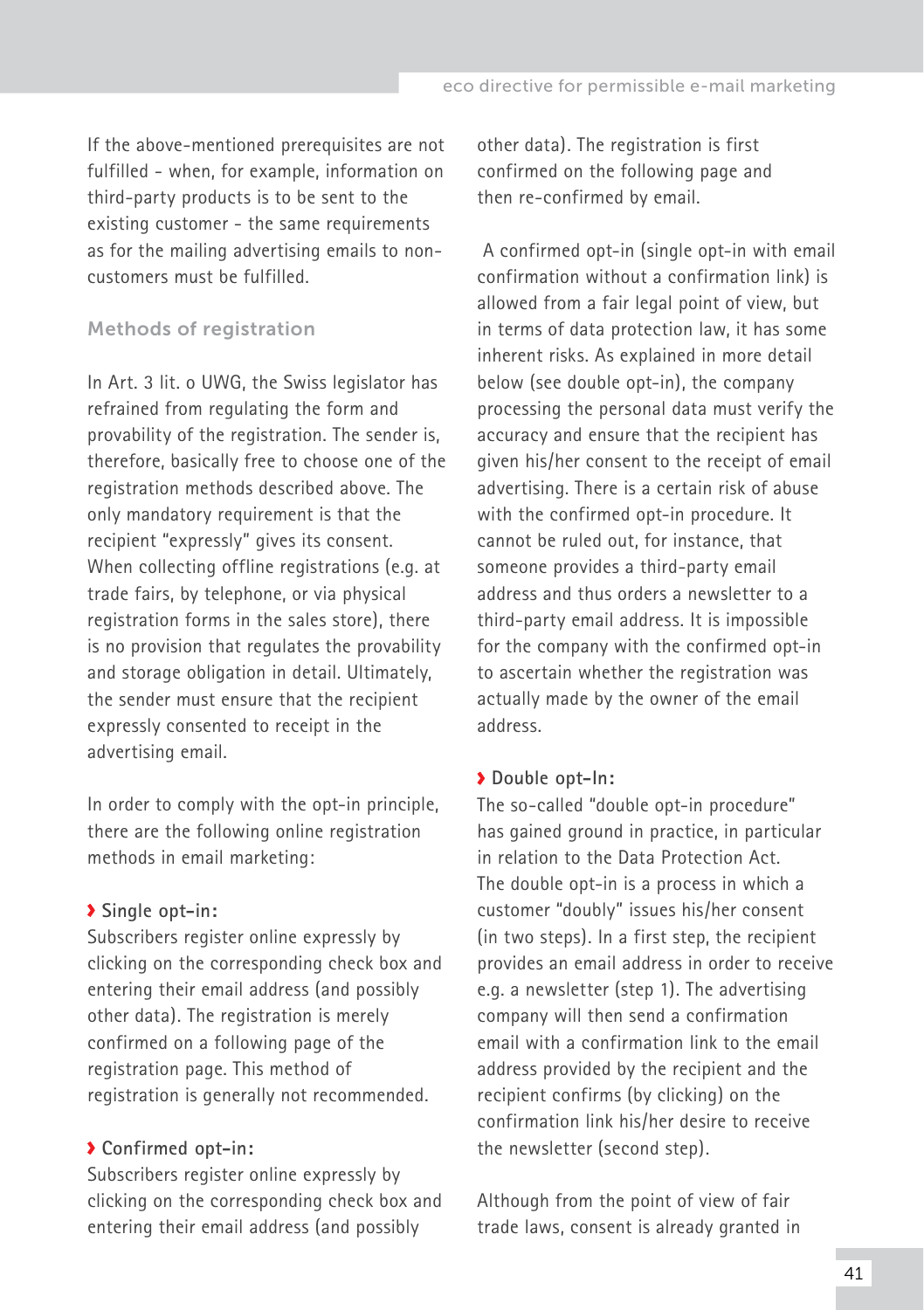the first step; it is recommended to use the double opt-in approach in relation to data protection law. Ultimately, the sender must ensure that the recipient expressly consented to receive the advertising. This can only be ensured with the double opt-in process.

## "Tell-a-Friend" functions

In Switzerland, the so-called "Tell-a-Friend" functions are common and widely recognized as permissible. At least messages that are sent by this function are not classified as mass advertising within the meaning of Art. 3 lit. o UWG. In accordance with the legislative material, mass advertising is messages that are sent in an automated manner. Advertising messages that require a human effort - in the case of "Tell-a-Friend" the input of individual email addresses - are not regarded as mass advertising.

#### Purchased Addresses

A frequent question is: "Is it permitted to send emails to purchased / rented addresses?"

Many advertising companies are operating in a gray area under Swiss law. Many advertising companies assume that they may send advertising emails to purchased addresses without further ado. However, this is not correct.

The particular difficulty in sending advertising emails to purchased addresses is that the advertising companies did not obtain the data directly from the person in question. Without the appropriate information, it is not discernible for the person in question that the purchased email address was sold

to third parties for marketing purposes. No information would mean a violation of Art. 4 para. 4 DSG, which can only be justified regularly through consent (Art. 13 DSG). Consent is already absolutely necessary under Art. 3 lit. o UWG. Ideally, an informed consent should be obtained by the data provider at the time the data is collected.

The extent of the information in connection with the consent, as already mentioned, is not sufficiently clear from either Art. 3 lit. o UWG or from the Data Protection Act. The client or persons in question must be able to form an idea regarding the circle of the data recipients. If the provider of personal data wants to forward the addresses to a unrestricted circle of recipients, the requirements of the consent are correspondingly higher. Information and consent must be explicit here. If the information and consent is contained in general terms and conditions, the circle of third parties should not be unexpectedly large or unexpectedly composed. A transfer of addresses by means of consent and the information in the general terms and conditions may therefore be permitted e.g. when forwarding to other group companies, but not to an unlimited number of third parties.

In view of Art. 3 lit. o UWG, it is also important that the advertiser does not rely on the assurance of third parties that there is adequate consent.

# Procurement from publicly available sources

Many advertising companies assume that they may use advertising emails obtained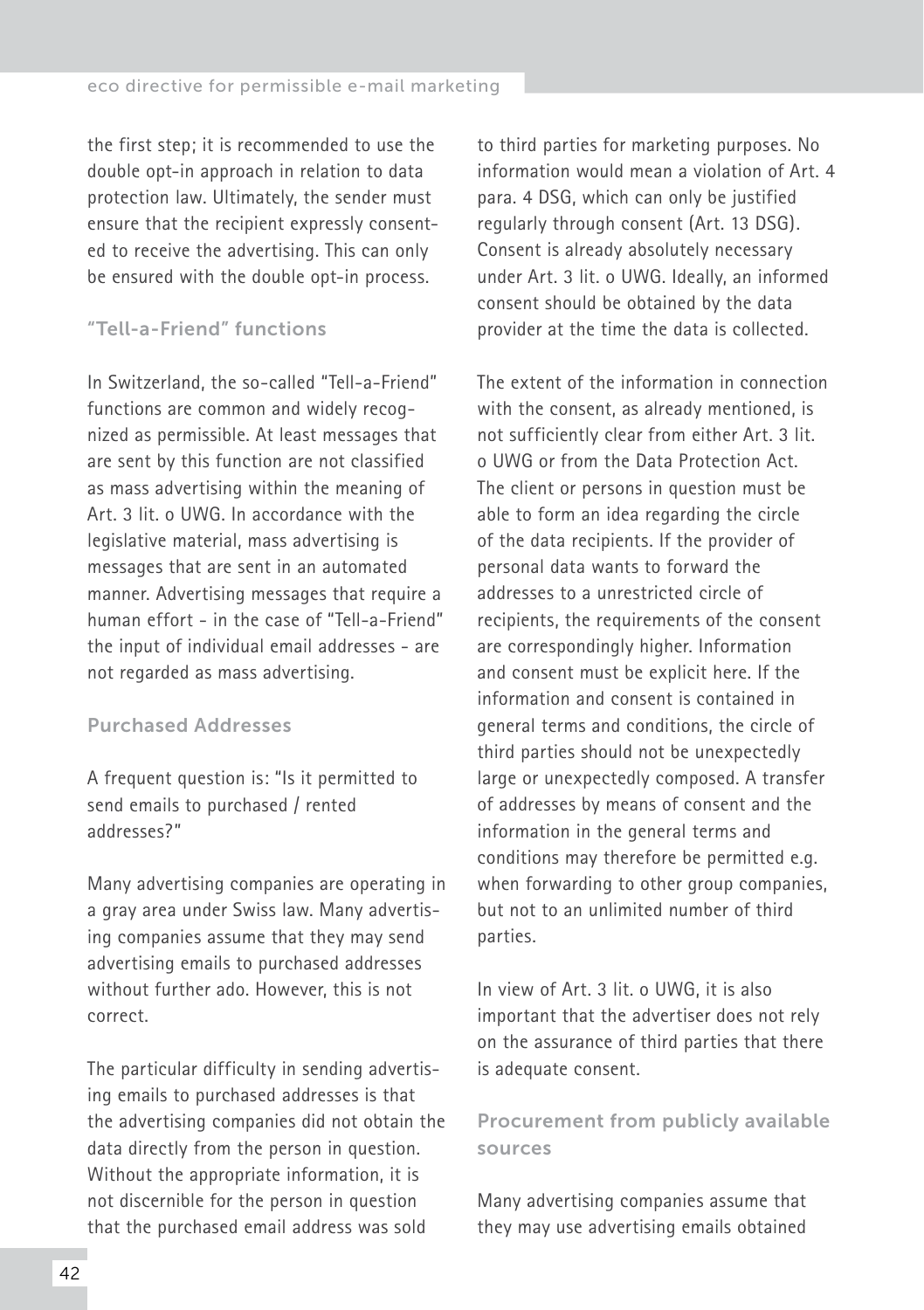from public sources without any usage restrictions. However, this frequently made assumption is not correct.

Email addresses can be collected, in particular by Internet research. In this case, the sender of advertising emails can neither invoke a (implicit or explicit) consent, nor a pre-existing business relationship. Therefore, there are no grounds for permissible advertising sent by email (pursuant to Art. 3 para. 1 lit. o UWG).

From the point of view of data protection, the use of email addresses obtained from public sources for advertising emails is also problematic. Obtaining addresses from public sources is not recognizable for the person in question so that Art. 4 para. 4 DSG is always violated. At first glance, it seems possible under data protection law to invoke that the persons in question have made their email addresses publicly available and therefore sending them advertising emails (according to Art. 12 para. 3 DSG) is presumably not a breach of privacy. This presumption applies only to data processing within the framework of the purpose of the disclosure apparent from the circumstances of the person in question. A person who reveals their email address on a website is not necessarily inviting the sending of mass advertising.

The context of the publication of the address can also result in that the purpose of the publication covers the sending of targeted advertising e.g. registration of the email address in yellow pages, commercial directories, etc.

#### Caution: Market place principle

As already mentioned, Swiss legislation is less detailed than that of Germany. It is therefore understandable that most Swiss companies do not heed the more detailed foreign specifications.

However, there is a not entirely harmless "drawback" that Swiss companies should be aware of: If a Swiss company sends emails to recipients abroad, it is fundamentally subject to compliance with foreign legislation (and thus mostly more detailed) pursuant to the principle of "market place principle".

What does the term "market place principle" mean? A market place is a place where influence is to be exerted on the recipient from a marketing perspective. Indications to define a market place are:

- ◆ Country code of the email address (e.g. @examplemail.de),
- Language of the email,
- Country reference of the advertised product (e. g. German Internet sites)

If the definition above is strictly applied, it must be assumed with subscribers for a German-language newsletter that they can also come from Germany. As a mandatory field during registration, only the email address can be collected. Moreover, the company is obligated to be able to prove the registration – irrespective of whether it was completed offline or online – in a credible and seamless manner.

Of course, factors such as the size of the advertising company and the question of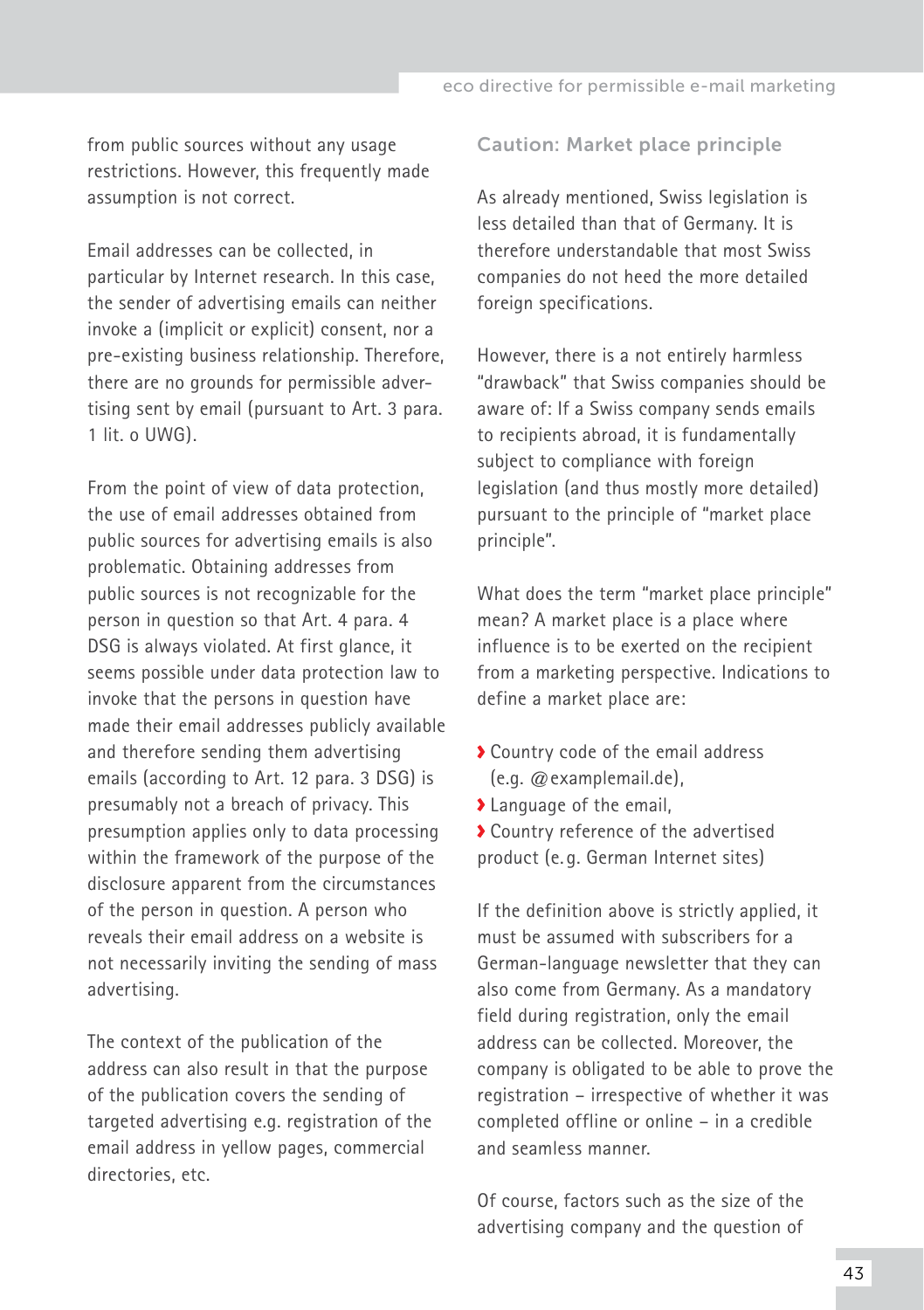whether the company operates at a regional, national, or even international level, play a major role in the question regarding the importance of this regulation. With a purely locally active small company, it is probably only to be assumed in the rarest of cases that customers from Germany subscribe to the newsletter, then "forget" it, and subsequently complain about the unsolicited sending of emails.

However, every company that wants to use the benefits of email as a medium to acquire and retain customers should consider in detail whether it wants to "only" be right at the limit of the statutory specifications with regard to its communication policy, or whether the fundamentally positive agreement with (potential) customers should set the signal for the communication instead.

Penalties for the violation of the legal specifications

Those who willfully commit unfair competition pursuant to Article 3 UWG will on request be punished with imprisonment for up to three years or with a fine (Art. 23 UWG). However, as yet there is no legally enforceable Federal Supreme Court judgment in Switzerland on this offense (Art. 3 lit. o UWG). As far as can be seen, only the Cantonal Court of Lucerne dealt with this issue in a decision of 01 July 2014 (LGVE I no. 6 2014). A recipient of an advertising email had filed a criminal complaint against the advertising company. The public prosecutor had dismissed the criminal proceedings. The Cantonal Court had confirmed this decision on appeal. In connection to the judgment, the Cantonal Court had ruled that no double opt-in was required by law. The case to be evaluated, however, shows why this registration method is recommendable. In the said case, the recipient of the advertising email claimed that he had not provided his email address, nor given his consent. The advertising company however affirmed that the email address had been entered on their website in relation to receiving the newsletter.

With a few exceptions, there are no effective sanctions for violations of the Data Protection Act in the applicable law. There are no criminal sanctions in the current Data Protection Act for violations of the transparency requirement, if it is just "normal" data (Art. 34 DSG). It is a different case if, when obtaining personal data from third-party sources in addition to email addresses which qualify as "normal" personal data, particularly sensitive data is collected and a personality profile is created. In this case, Art. 14 DSG provides for an active information requirement. Violations of this obligation can be sanctioned with a fine (Art. 34 para. 1 DSG). In addition, the person in question may at any time initiate civil proceedings (Art. 15 para. 1 DSG). They may request that further processing of the data be prohibited or that the data collected be deleted.

In future, the sanctions in the event of data protection violations must be extended. In particular, the Swiss Federal Data Protection Commissioner should be given the competence to impose substantial fines for violations of data protection in the event of infringement of its recommendations. At present, the revision project is only at the stage of expert advice. No concrete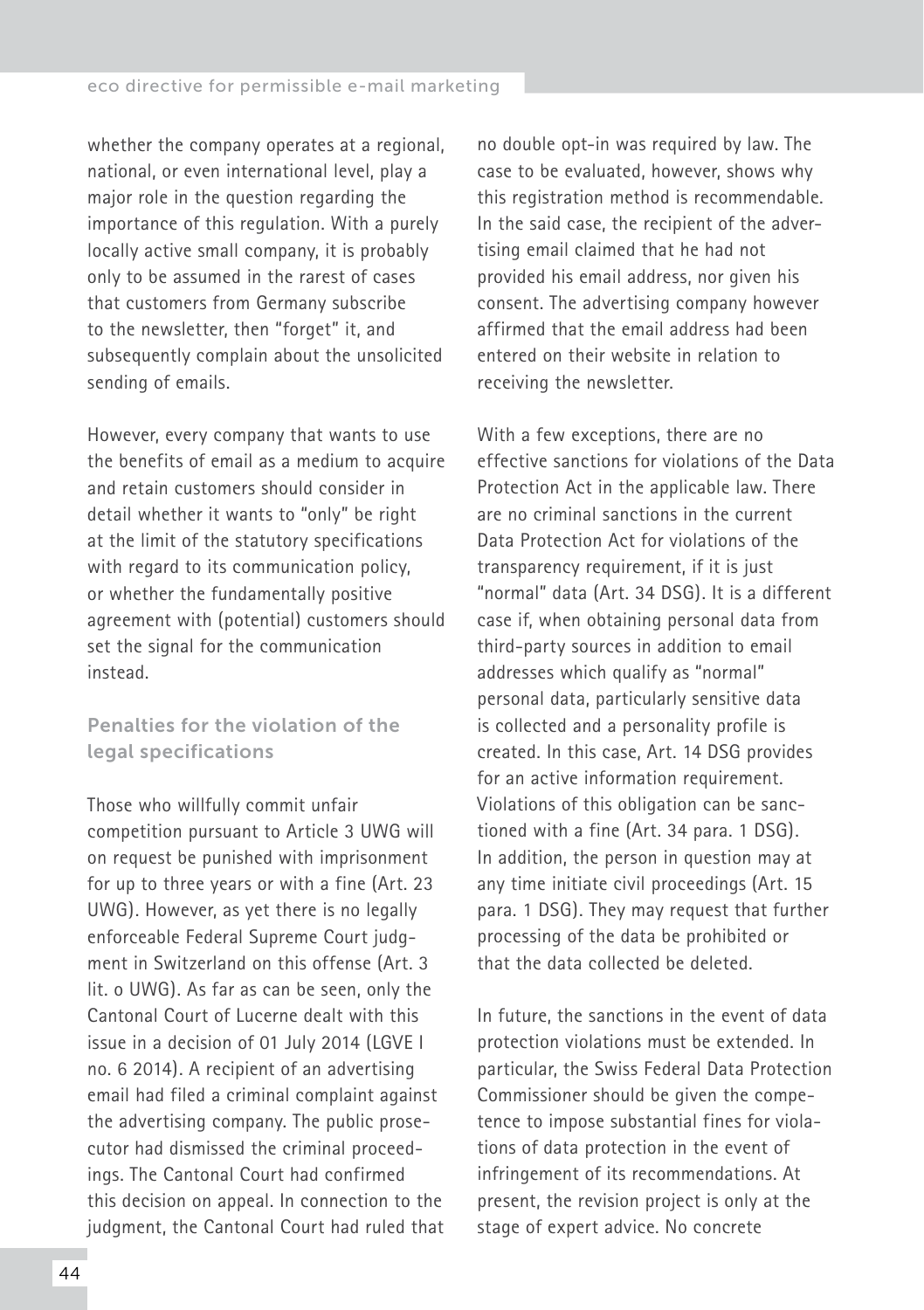preliminary draft has yet been prepared. If the revision is passed in the future and the revised Swiss Data Protection Act, as is to be expected, is also based on the European General Data Protection Regulation, advertising companies must observe the Data Protection Act with much more attention than is currently the case.

The only important factor is the law

Even if enforcement of the Swiss Spam Act is more theoretical than practical, advertising companies should observe the following: (potential) customers who feel "spammed" demonstrably and very quickly develop a defensive attitude towards the advertising company.

Therefore, it is indeed recommended for Swiss companies that they comply with the substantially more detailed legal requirements in Germany and the double opt-in process; this firstly ensures that all subscribers, whether they come from Switzerland or neighboring countries, are written to in a legally compliant manner. Although the recipient base may possibly remain slightly smaller due to the use of the double opt-in registration method, this only includes readers who are really interested in the sender's offer and will also react accordingly to its emails.

The following checklist shows which conditions a company must fulfill in the mailing of marketing emails in Switzerland and which conditions should be additionally and voluntarily fulfilled. The checklist is not to be viewed as exhaustive. Medium-sized and larger companies are advised to consult a specialist in communication law for the

formulation of the email marketing guidelines.

#### Checklist

- **✓ Correct and unmistakable sender address** (true identity)
	- **Mandatory**
- $\vee$  Previous express consent or existing commercial relationship to the recipient (recipient is customer)
	- **Mandatory**
- $\vee$  Easy and highly visible rejection option for future mailings (the same means of communication, no further costs); e.g. unsubscribe link, unsubscribing by email reply

#### **Mandatory**

- ✔ Online consent: Any check box that reflects the consent to receive the advertising emails of the sender must be expressly clicked (no pre-selected check boxes)
	- **Mandatory**
- ✔ Unsubscribed recipients are no longer contacted by email
	- **Mandatory**
- $\vee$  Emails to existing customers: No sending of third-party advertising without their express consent being obtained beforehand
	- **Mandatory**
- $\vee$  No automated advertising emails to email addresses which have been obtained from public sources

#### **Mandatory**

 $\vee$  When sending advertising emails to purchased addresses, it is essential to obtain a written commitment by the seller that the persons in question have given valid consent. Ideally, the advertising companies should verify the validity of consent at random intervals

## **Recommended**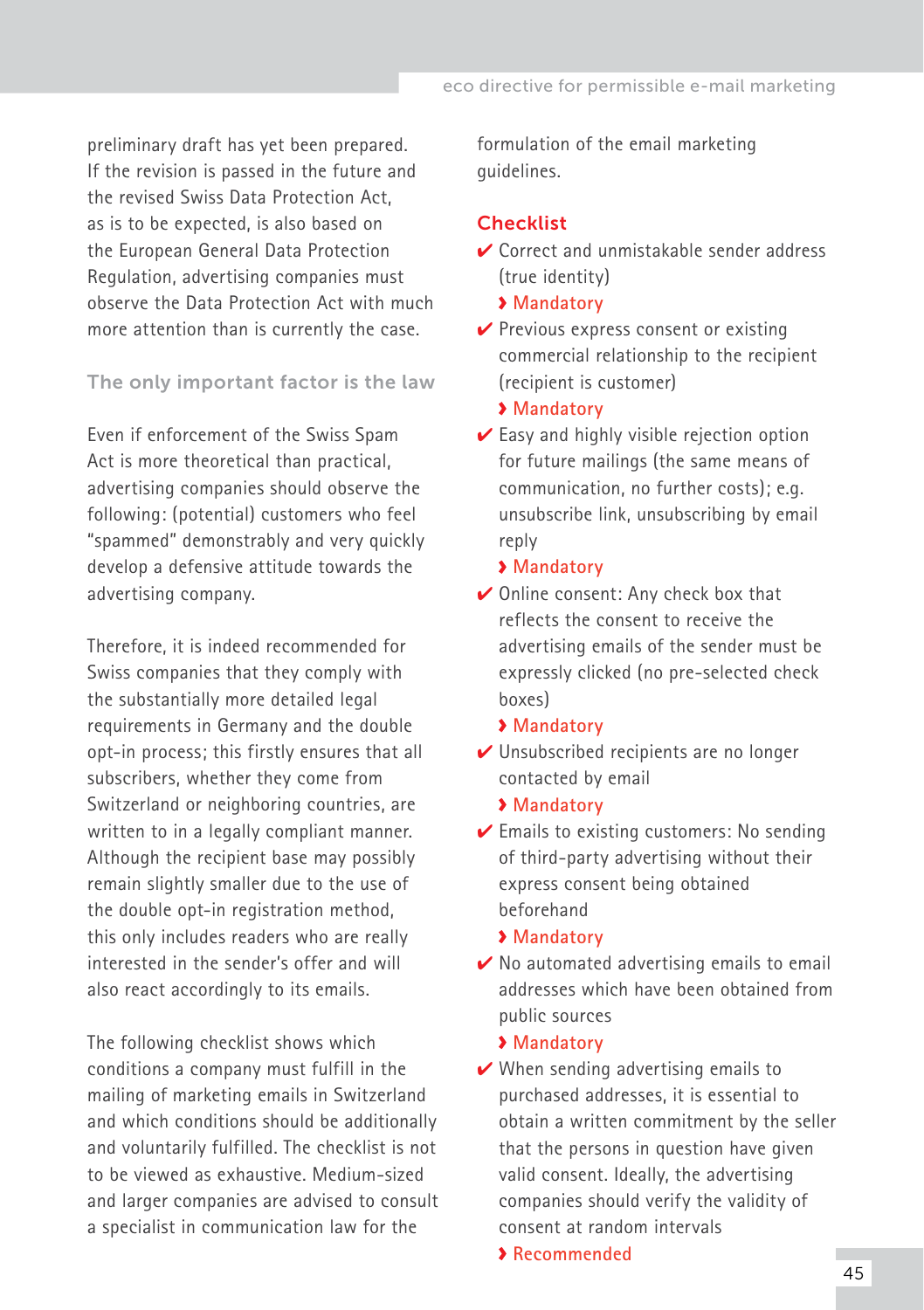<span id="page-45-0"></span> $\vee$  Emails to existing customers: No advertising of own products/services without the corresponding express consent being obtained beforehand.

#### **Recommended**✔

 $\vee$  Complete legal notice with offline contact option (address, telephone number) and a guarantee of the sender being available

#### **Recommended**✔

✔ Online registration solely via double opt-in (traceability!)

#### **Recommended**

 $\vee$  Consent obtained offline is saved/filed (traceability!)

#### **Recommended**

 $\vee$  Dispensing with sending emails to customers whom you have had no contact with for a lengthy period of time. **Recommended**

# Other useful information on the topic:

Website of the Federal Data Protection and Information Commissioner (FDPIC): **http://www.edoeb.admin.ch/datenschutz/ 00683/00803/00816/index.html?lang=de**

# **[http://www.edoeb.admin.ch/](http://www.edoeb.admin.ch/dokumentation/00612/00660/00687/index.html) [dokumentation/00612/00660/00687/](http://www.edoeb.admin.ch/dokumentation/00612/00660/00687/index.html) [index.html](http://www.edoeb.admin.ch/dokumentation/00612/00660/00687/index.html)**

#### **[www.kommunikationsrecht.ch](http://www.kommunikationsrecht.ch)**

#### 8.2 The legal situation in Austria

In Austrian law, the legal framework for email marketing is shaped by various statutory regulations which are based in part, like the German regulations, on the implementation of the corresponding EU directive. The practical implementation of these regulations deviates considerably in part from German law. The following overview is limited to the Austrian regulations on the unsolicited sending of electronic mail as well as obligations to inform and data protection provisions associated there with. Special regulations in sector and industry-specific laws are not examined in this overview. There are parallels between Austrian and German data protection law, whereby Austrian law does not foresee any special equivalent to the data protection provisions in the German Telemedia Act (TMG).

#### Introduction

The obstacles for the permissible sending of electronic mail are set out in Section 107 paras. 2, 3, and 5 **TKG (Telekommunikationsgesetz [Telecommunications Act]) of 2003.** Emails to consumers (B2C) and companies (B2B) are affected by these provisions. Accompanying provisions are contained in the ECG (E-Commerce-Gesetz [E-Commerce Act]).

Permissibility of email marketing – principle of opt-in

Like German law, Austrian law makes provision for an "opt-in procedure" in principle. According to Section 107 para. 2 TKG 2003, **consent** is required from the addressee of the email to the mailing if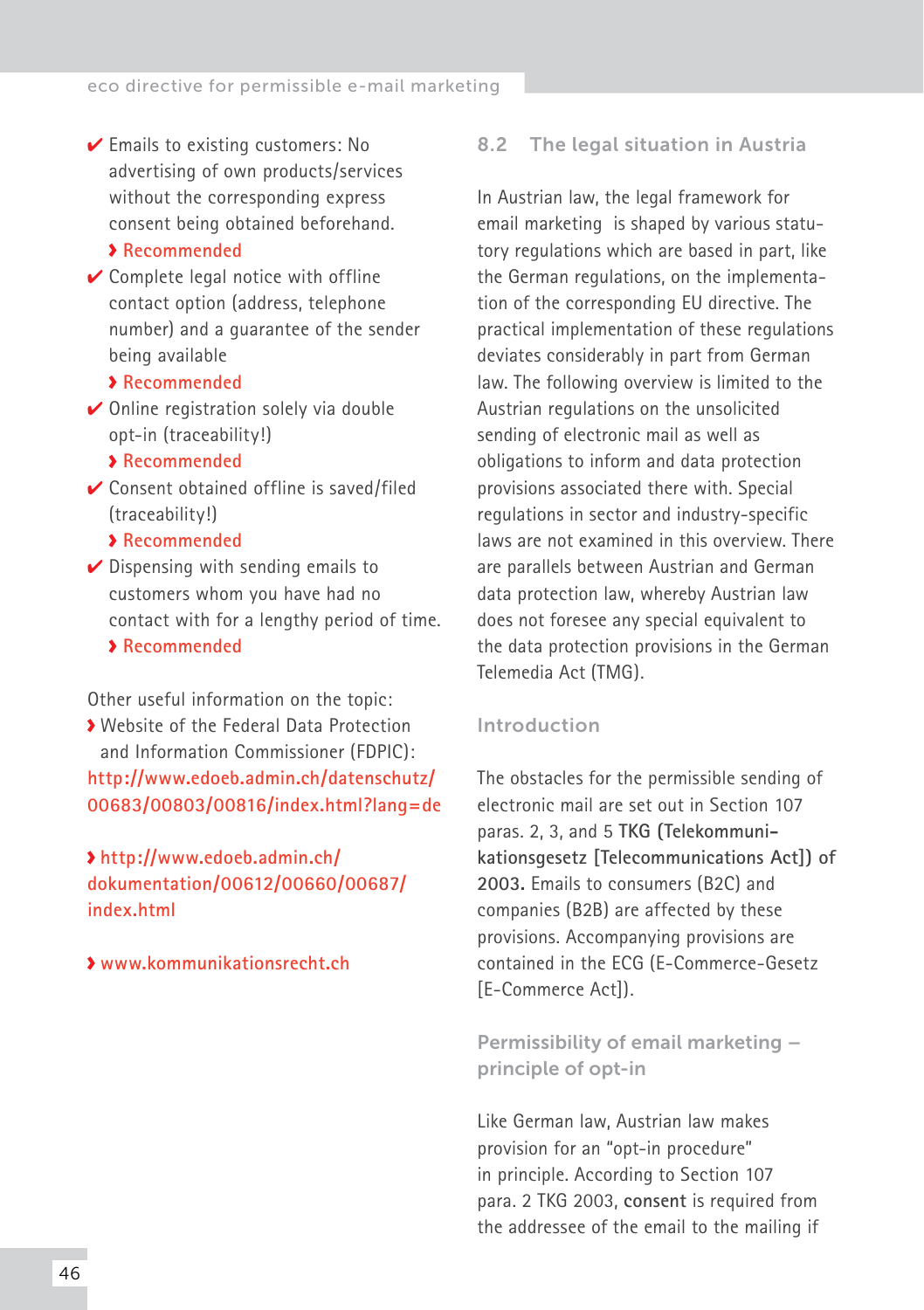- $\blacktriangleright$  the mailing is done for direct advertising purposes or
- If is addressed to more than 50 recipients.

The Austrian courts define direct advertising in a similarly generous manner to the German courts so that newsletters, in particular, are covered. The recipient should be protected from a breach of privacy by unwanted electronic communication as well as from an expense or other charges. According to the VwGH (Österreichischen Verwaltungsgerichtshof [Austrian Administrative Court]) [VwGH, 19 Dec. 2013, 2011/03/0198], the provisions of the TKG 2003 are also applicable to canvassing for elections, since a corresponding scornful effect is to be obtained. Providing an email address in a public online directory of members is not sufficient here as consent.

If email is sent to more than 50 recipients, private emails are also subject to the text of the TKG 2003. Even if the importance of the practice is low - from a purely legal point of view - the requirements of the law (e.g. unsubscribe option) must also be met.

The consent required in accordance with the legislation must be obtained before the emails are sent out. There are **no formal requirements** for the agreement, which means that even a conclusive consent would be valid in principle. The **burden of proof** for the existence of consent from the recipient lies with the sender of the email. This results in the obtaining of the consent having to be organized in such a manner that it is provable. In Austrian and German law there are comparable problems of proof (see Chapter 2.10 above on the burden of proof in German law). The double opt-in lends itself

here in which, for instance after the subscription to a newsletter, an advertisingfree email is sent with the question as to whether the recipient really does want to subscribe to the newsletter. The resulting confirmation is relevant. However, there are no legal requirements relating to the nature of the registration procedure. If the registration procedure is too complicated, there is always the associated risk that, ultimately, less registrations are generated.

In order to determine the applicable law in each case, the **recipient country principle** is applied in the EU zone. So the legislation to which the recipient of the email is subject must always be applied. This "crime scene fiction" is regulated in Austria in Section 107 para. 6 TKG 2003. The VwGH [VwGH, 19 December 2013, 2012/03/0052] has stated that in accordance with the **protection principle** of the regulation, it does not depend on the location of the server. Even if it is not clear where the email was ultimately retrieved, this (according to the Constitutional Court) is no excuse for the violation of the relevant legal provisions.

Permissibility of email marketing – "opt-out" as an exception

Section 107 para. 3 TKG 2003 – comparable to the German Section 7 para. 3 UWG – makes provision for an exception to the optin principle with existing customer relationships. The background to this is that both the Austrian and the German regulation are based on a European directive. An **exception to the need for consent** exists pursuant to Section 107 para. 3 TKG 2003, if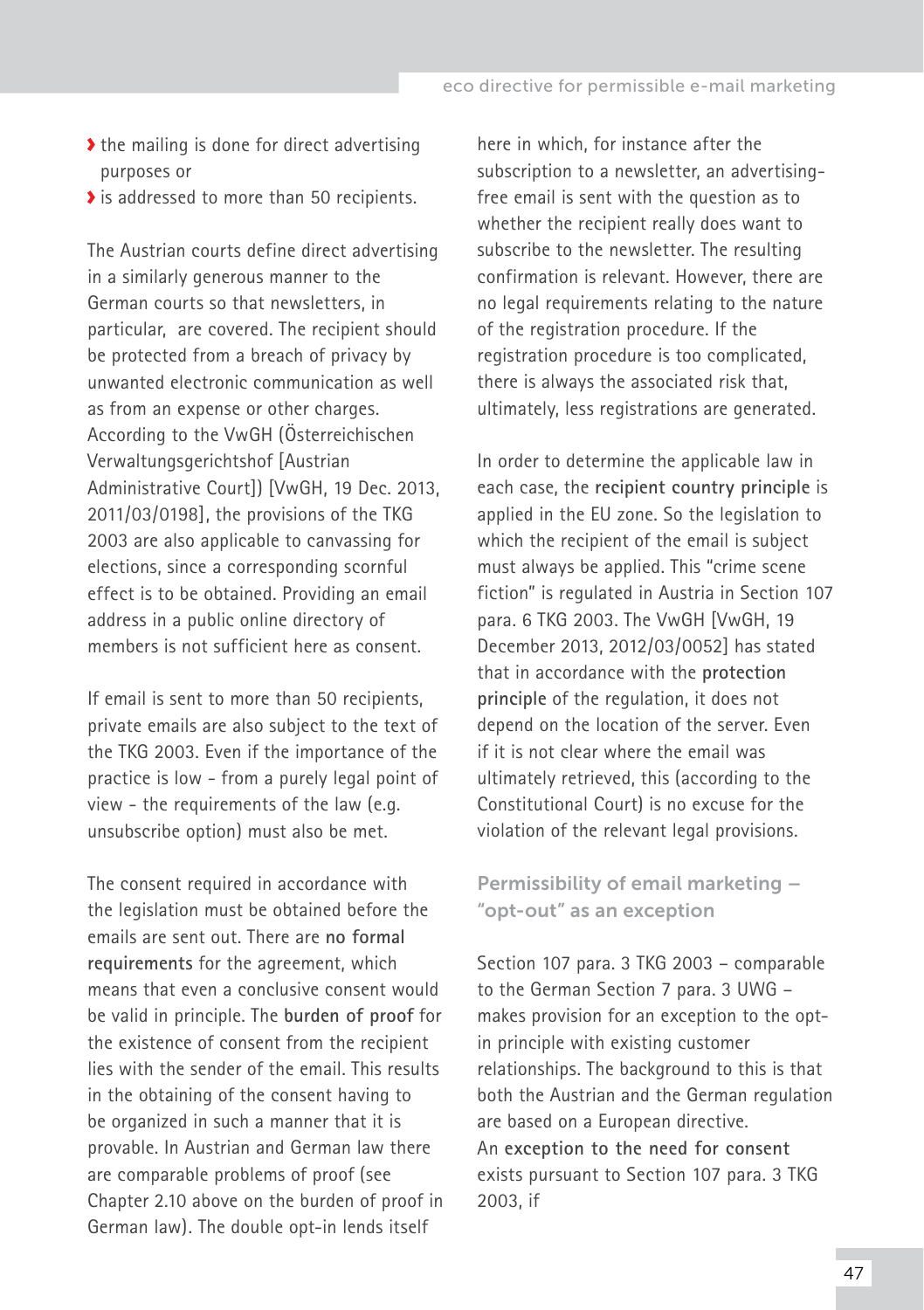- If the sender has received the contact information for the message in connection with a sale or a service to its customers, AND
- If the message is sent to directly advertise the company's own similar products or services, AND
- $\blacktriangleright$  the recipient clearly and distinctly has, during collection and also during each transmission, the possibility to reject such use of this electronic information easily and free of charge,AND
- $\blacktriangleright$  the recipient has not rejected the mailing from the outset, in particular, not as the result of entry in the list named in Section 7 para. 2 of the ECG (E-Commerce-Gesetz [E-Commerce Act]).

**Said requirements must all be met at the same time ("AND").** If one of the requirements is not met, the exception does not apply and consent is necessary. If the exemption clause is applied, however, Section 7 para. 1 ECG is applicable, in accordance to which commercial communications should be clearly recognizable as such in each case upon receipt by the recipient.

Rejection from the outset – the last named requirement – must not necessarily have been declared to the sender. The objection can also be made by entry in the list named in Section 7 para. 2 ECG, the so-called "ECG List" - (Robinson List). Consequently, at least a comparison with this "blocked" list is necessary before each mailing. This list is kept by Rundfunk und Telekom Regulierungs-GmbH (RTR-GmbH). The list can be requested in electronic form from RTR-GmbH and then compared. There are three variants for the comparison of this "ECG List" (as of

Sept. 2016 at https://www.rtr.at/de/tk/ TKKS\_ECGListe). With all methods, it should be ensured that the registered parties are not named to the potential sender with their plain-text names. The special feature of the Austrian variant of this "blocked list" lies in the fact that it is anchored in the law and thus enforceable to a far greater extent. Although this does not liberate the registered persons permanently from spam, it is nevertheless effective. In many other countries, Robinson Lists are kept by clubs or similar associations, which are either only valid for its own members, or require a voluntary submission of the advertiser. That is not the case in Austria. Since, apart from existing customer relationships, which, in general, use the principle of prior approval, the "ECG List" is withdrawn from the scope of application in all other cases.

## Requirements with regard to content

With direct advertising, according to Section 107 para. 5 TKG 2003, the **identity** of the sender or the client of the emailing may not be concealed or dissimulated. As in Germany, the recipient must also have the possibility at any time, to be able to unsubscribe, for example, from a newsletter easily and free of charge. The possibility must be clear and precise, but there are no specific procedural requirements. If there are several steps to this and a user account password has to be entered, this could be classified in the future by a court as "too difficult". There are no legal obligations arising for the recipient that he/she must adhere to the instructions of the sender. If an email is simply replied to, this is sufficient as an unsubscribe request. In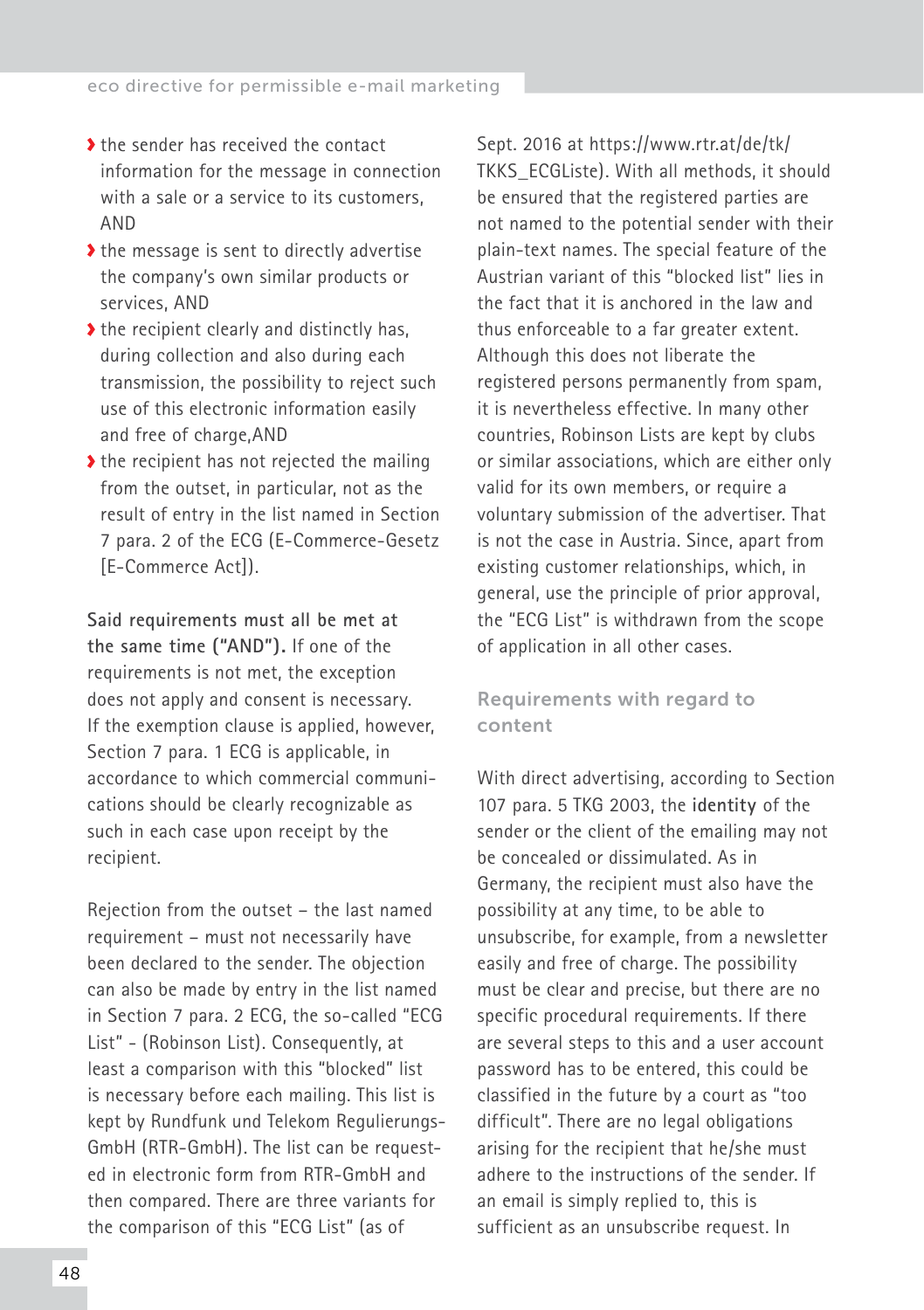addition, according to Section 107 para. 5 TKG 2003, each individual email must always include an authentic address to which the recipient can **address** a request for the suspension of such messages. This is comparable to the German Section 7 para. 2 no. 4 UWG.

#### Information Requirements

According to the Austrian Section 24 MedienG (Mediengesetz [Media Act]) and Section 5 ECG, a **legal notice** must be included in the email. The Media Act is applicable to email advertising (periodic or recurring electronic medium) pursuant to Section 1 para. 5a lit. c, provided that emails are sent at least four times in the calendar year in a comparable design. The scope of application of the ECG is very broad so that online product advertising is sufficient to be included. For the fulfillment of the legal notice obligation, it is sufficient just to integrate the link to the legal notice in the email, since there is no requirement that the message itself contains all of this information. Section 25 of the Media Act also requires a disclosure, which can be covered with a legal notice. This disclosure requirement is primarily of importance for legal entities, since in the case of natural persons, the legal notice corresponds to Section 24 MedienG. The mandatory information therefore differs depending on the legal form of the company. In accordance with Section 25 para. 5 MedienG, there is an exception for emails (newsletters) which contain no information extending beyond the presentation of personal life, especially not obviously and primarily aimed to influence the formation of public opinion. In this case, the obligation of disclosure is

considerably restricted and very little mandatory information must be given. Section 26 MedienG standardizes the obligation that paid announcements in the email must be explicitly recognizable as such in order to avoid any doubts about their character.

Moreover, the provisions of Section 14 UGB (Unternehmensgesetzbuch [Austrian Commercial Code] for "business documents and order forms" is also applicable to emails. The provision must be applied to all companies registered in the Commercial Register and again has different regulations depending on the legal form of the company. The minimum information coincides to a large extent with the MedienG, but must be included directly in the message. Basically, this is legal information pertaining to the company's commercial registration and structure. Section 14 para. 4 UGB contains a special regulation for existing business relationships.

#### Data Protection

If personal data is (also) to be analyzed, the DSG (Datenschutzgesetz [Data Protection Act]) 2000 must be observed. In order to intervene in the **fundamental right to data protection**, certain principles of data processing must be fulfilled. In particular, the data must be fairly and lawfully processed; processed for limited and explicit purposes necessary for the achievement of the purpose, and not stored longer than necessary. An intervention may only take place to the extent necessary and using the least invasive methods to achieve the purpose.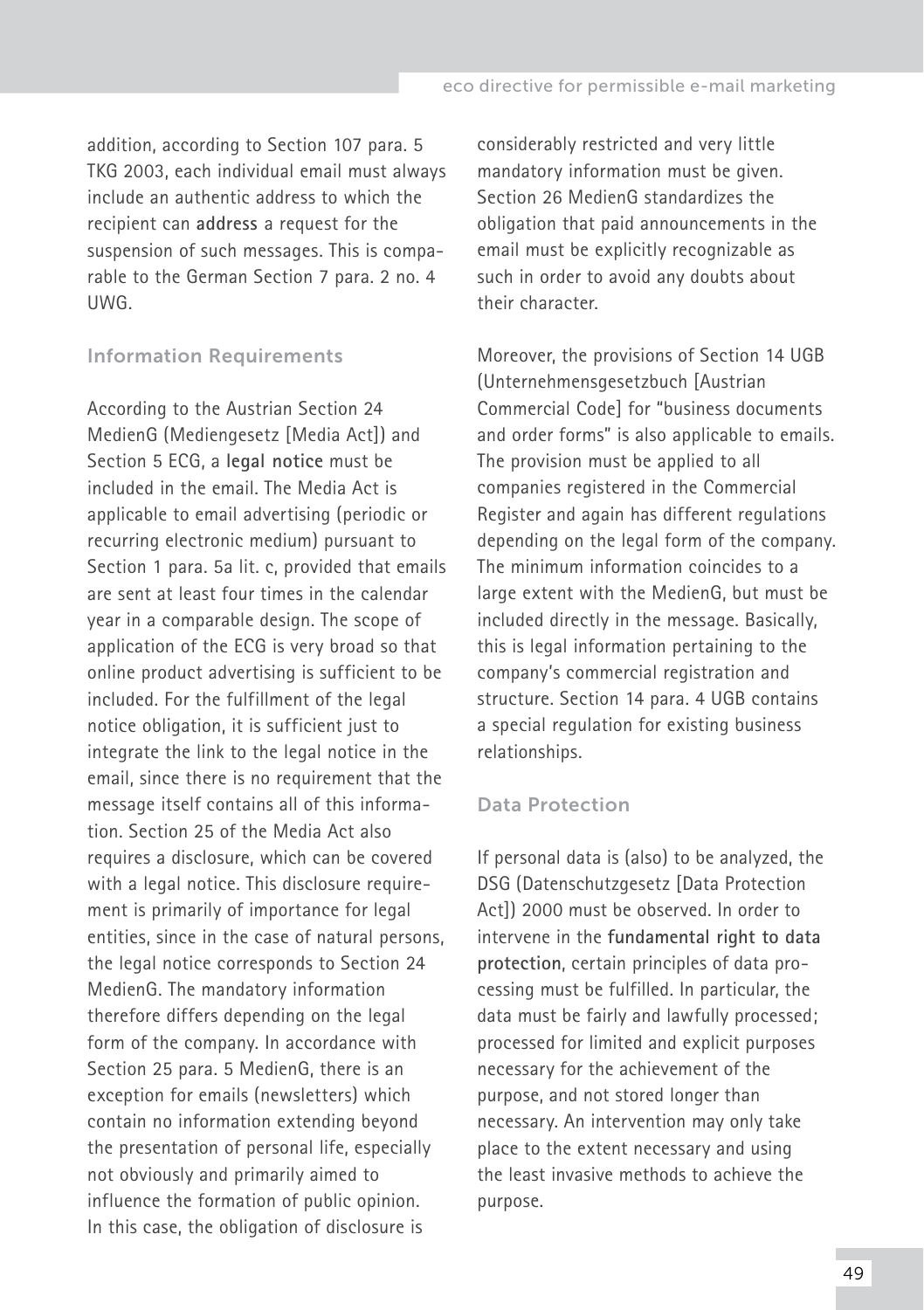If these requirements are met, Section 8 para. 1 DSG is applicable. If there is no statutory authorization or obligation, no vital interests of the person in question safeguarded, if the data is not generally available or is to be used mainly in the interest of the client, the person in question must give their consent in any case. Section 9 DSG contains far more stringent requirements in the case of sensitive data. These data protection legal obligations should be observed from the first contact with personal data. In most cases, it is more practical to obtain consent for using the data, but an explicit data privacy notice is recommended. This can also be resolved with a check box on web sites.

## Tell-a-Friend function

In Austria, Tell-a-Friend advertising should be done with caution; the BGH ruling of 2013 can serve as an orientation aid. The OHG (Oberster Gerichtshof [Austrian Supreme Court]) has already spoken on this subject in 2009 [OHG 9.6.2009, 4 26/09s] and classified a "Bonus Program" initiated by an insurance agent, who offered his customers a refund of their (own) insurance premium for the recruitment of two other insurance customers, as a "snowball system". "Snowball systems" are prohibited in Austria in accordance with Section 27 UWG. Using your own customers as recruiters can therefore in individual cases be considered at least as **unfair.**

#### Possible sanctions

A special characteristic in Austria is that in Section 109 para. 3 no. 20 TKG 2003, a **determination of the administrative** 

**offense** is provided for, according to which those who send emails in contravention of Section 107 para. 2 or 5 TKG 2003 can be punished with a fine of up to EUR 37,000. In addition to willful intent, negligence is also sufficient to initiate the sanction. **Negligence is automatically assumed when the prohibition standard is insinuated.** In practice, this results in the sender itself having to become active to discharge itself. For this purpose, facts must be submitted and evidence furnished. General assertions are not sufficient to nullify the assumption of negligence. The occurrence of a risk or damage is not a requirement. Repeated offense can increase the fine pursuant to Section 109 para. 5 TKG 2003.

As in Germany, there is also the threat of claims for injunctive relief or compensation. The reaction to such claims, in particular to warnings, is similar to that in Germany. Nevertheless, checking and appraisal should be done in all cases by a specialist, as there are deviations from German law. In particular, there is the risk that the costs to be reimbursed to the counterparty are higher than in Germany.

Both private individuals and commercial companies who are the recipients of the email can file a claim for injunctive relief arising from Section 354 ABGB (Österreichisches Allgemeines Bürgerliches Gesetzbuch [Austrian Civil Code]) which is based on the breach of general personality rights due to intervention in the private sphere.

In particular, competing companies competitors of the sender - can file a claim against the sender pursuant to Section 14 para. 1 in conjunction with Section 1 UWG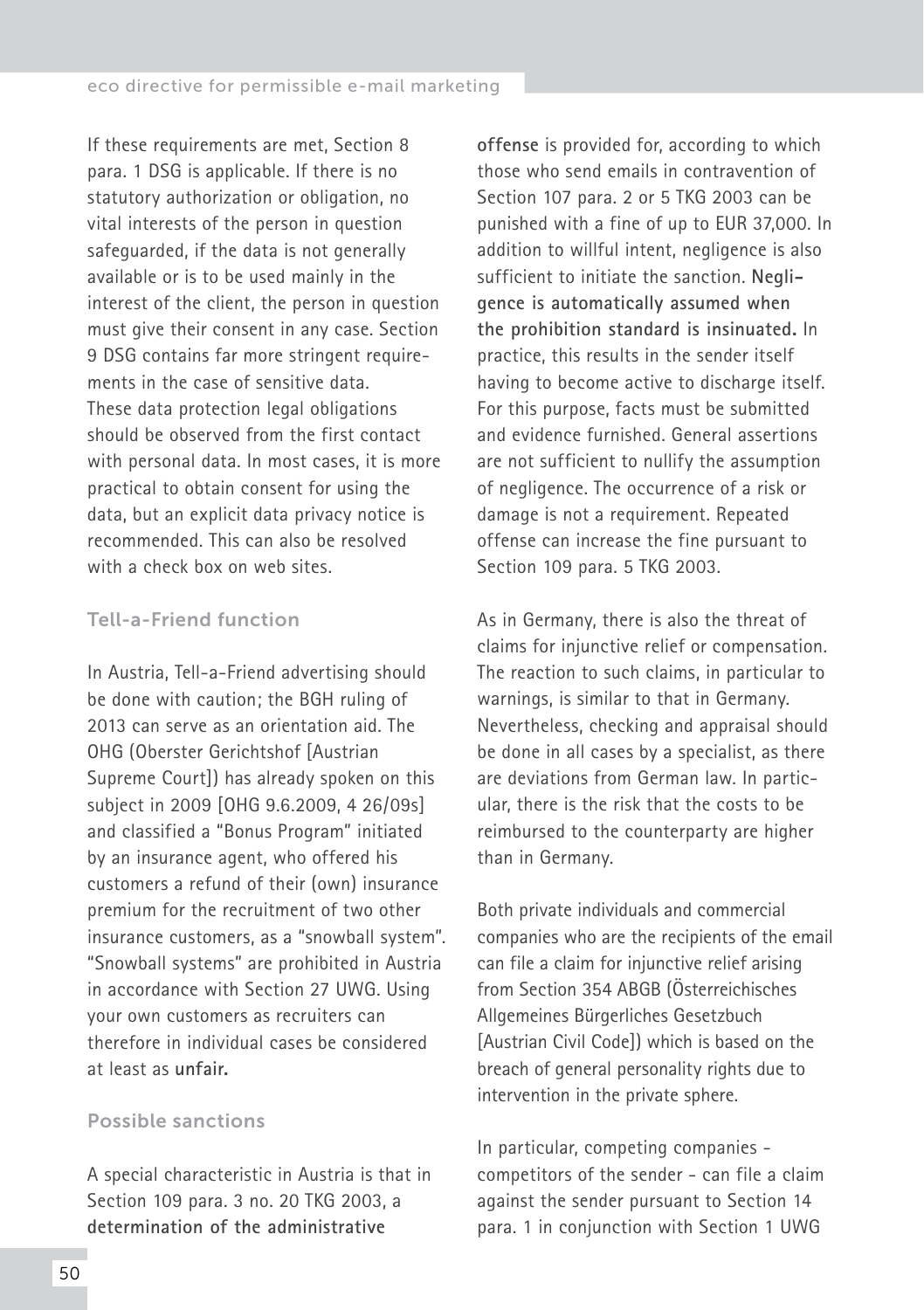<span id="page-50-0"></span>of Austria for injunctive relief and pursuant to Section 16 para. 1 of the UWG for damage compensation in the event of culpability.

# 9. Our recommendation: Certified Senders Alliance

The central white list "Certified Senders Alliance" (CSA), launched by eco -Association of the Internet Industry and the German Dialog Marketing Federation (DDV) in 2003, offers commercial mass senders and companies an effective solution for avoiding delivery problems in their email campaigns. The positive list ensures that recipients also receive emails that they have requested or require for a transaction. Primarily mass mailings such as newsletters, but also transaction emails (e.g. invoices, login confirmations, order confirmations, etc.) frequently land in the spam folder, possibly filtered out by the spam filters by mistake, (so-called false positives) and thus frequently remain hidden to the recipient. For the companies concerned, this can result in loss of earnings, and in an annoying experience for the user.

With the CSA white list, ISPs can optimize the delivery of incoming emails to their customers in order to continue to protect them effectively against spam. With a CSA certification, senders ensure that they identify themselves as trustworthy and reputable towards the ISPs affiliated with the CSA and thus avoid delivery problems as the result of a poor reputation.

CSA-certified senders are subject to strict approval criteria. Certified service providers also forward the CSA criteria via their

general terms and conditions of business to their customers. The approval criteria require the fulfillment of high technical standards and legal specifications that the CSA develops together with the participants in a continuous process.

- ◆ The CSA legal criteria are in line with the EU legislation currently in force. Any commercial emails sent within the EU Member States must meet these criteria.
- The technical criteria have been developed on the basis of feedback from the ISPs, technology partners, and senders and are updated when neccesary in order to conform to current requirements. Examples are the DKIM signing of all messages as well as the use of List Unsubscribe Header, to name just two of the technical criteria.

In addition, there are a number of mechanisms that prosecute senders who violate the existing rules. The certification and complaints committee monitors the inclusion of new senders and compliance with the rules. The operational experience to date shows that the strict requirements are paying off. The number of incoming complaints is – when viewed relative to the dispatch volume of the certified senders – gratifyingly low. In individual cases, however, the certification and complaints committee must impose or confirm sanctions in order to preserve the quality of the white list. In turn, these sanctions help the sender concerned to identify and eliminate weak points in its own processes or those of its customers and thus avert greater damage in a timely manner.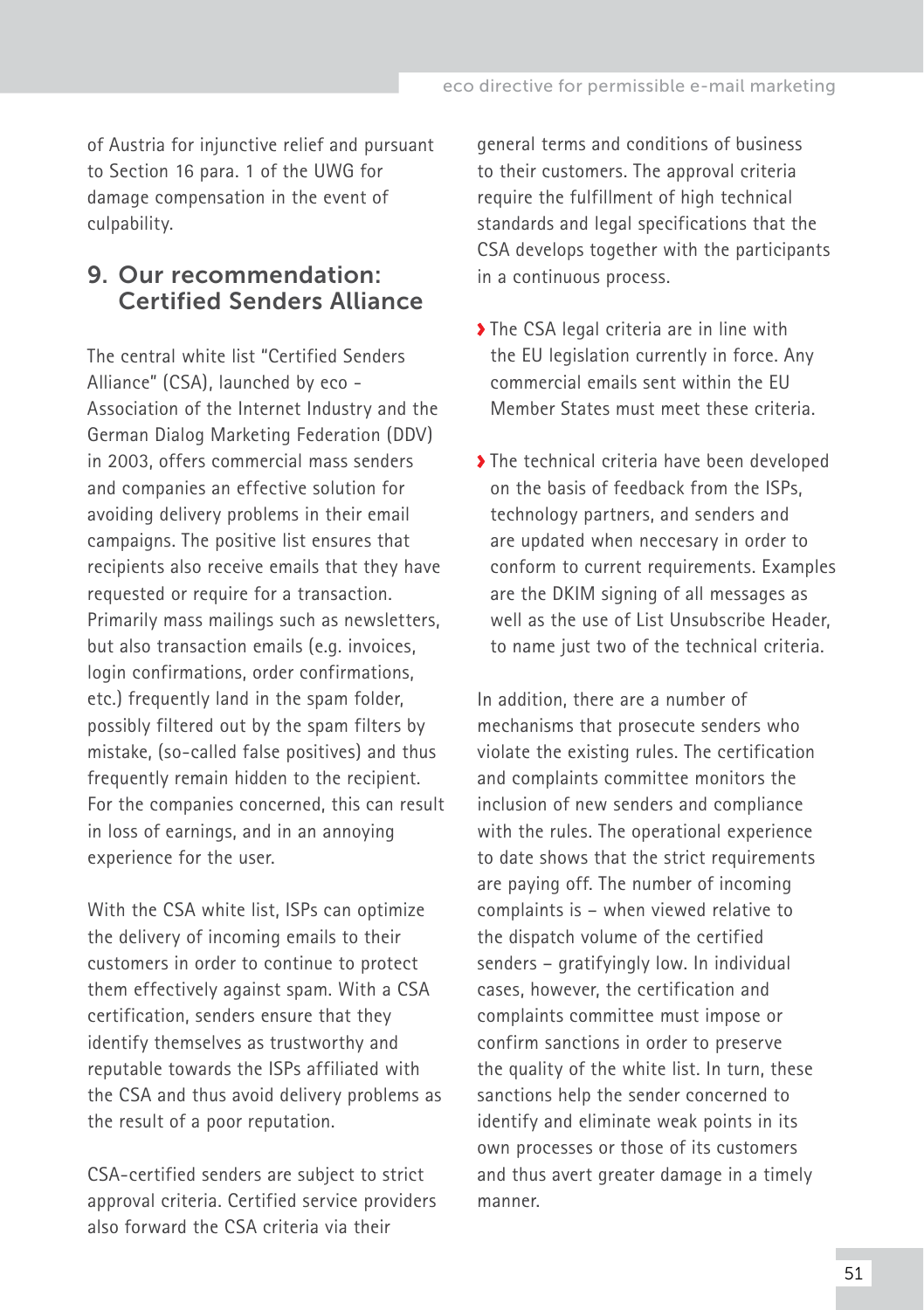<span id="page-51-0"></span>In order to preserve the high quality of the white list, not only the legally impeccable audit and its control over the complaints management are necessary. In addition, the technical criteria also have to be reviewed on a regular basis. Thus, the most important criteria of the sending mail servers are reviewed automatically on a daily basis and recorded in a report. This report also contains additional tests on whether there was anything negative noticeable in the sending characteristics of the mail servers, both to provide information to the certified senders but also to gain indications of problems during sending. This is, therefore, also an additional added value that participation in the CSA offers.

The CSA is established today not only on the national market but also on the international market, and since the start of its operational service, has enjoyed a constant increase in acceptance, which in turn has a positive effect on the growth of the CSA. Expressed in figures, the CSA now includes more than 100 certified ESPs and other companies from 11 different countries. The ISPs affiliated with the CSA cover more than 500 million email accounts. In addition, renowned technology and cooperation partners participate in the CSA who increase the reach of the CSA further and provide the CSA with important instruments for the monitoring of the senders. For years, the CSA has been the most well-known and most widespread reputation standard in Germany, and now also worldwide, and thus a great success for the international Internet economy.

The CSA also offers additional services such as workshops in which experts marketers provide input on the legal framework in the optimization of email communication in the marketing management sector to ensure legally compliant and effective email campaigns.

An updated list of the participants and partners as well as all other information regarding the CSA can be found at **[www.certified-senders.eu.](https://certified-senders.eu)**

# 10. Opt-in or opt-out – What applies in the individual countries?

With the international mailing of advertising emails, the following decisive question arises for the sender: In the country where the recipients are located (target country), does the opt-in principle (prior consent required) or an opt-out regulation apply (unsubscribe option sufficient). The decisive factor in the assessment of the lawfulness of the mailing activity is the legal position in the respective target country. Opt-in applies in all Member States of the European Union and in Norway, Liechtenstein, Iceland, and Switzerland. However, this is not the case all over the world.

The following list\* answers the question of the validity of opt-in or opt-out for around 60 countries, listed by continent. For most countries, the list also contains important information regarding the respective legal bases: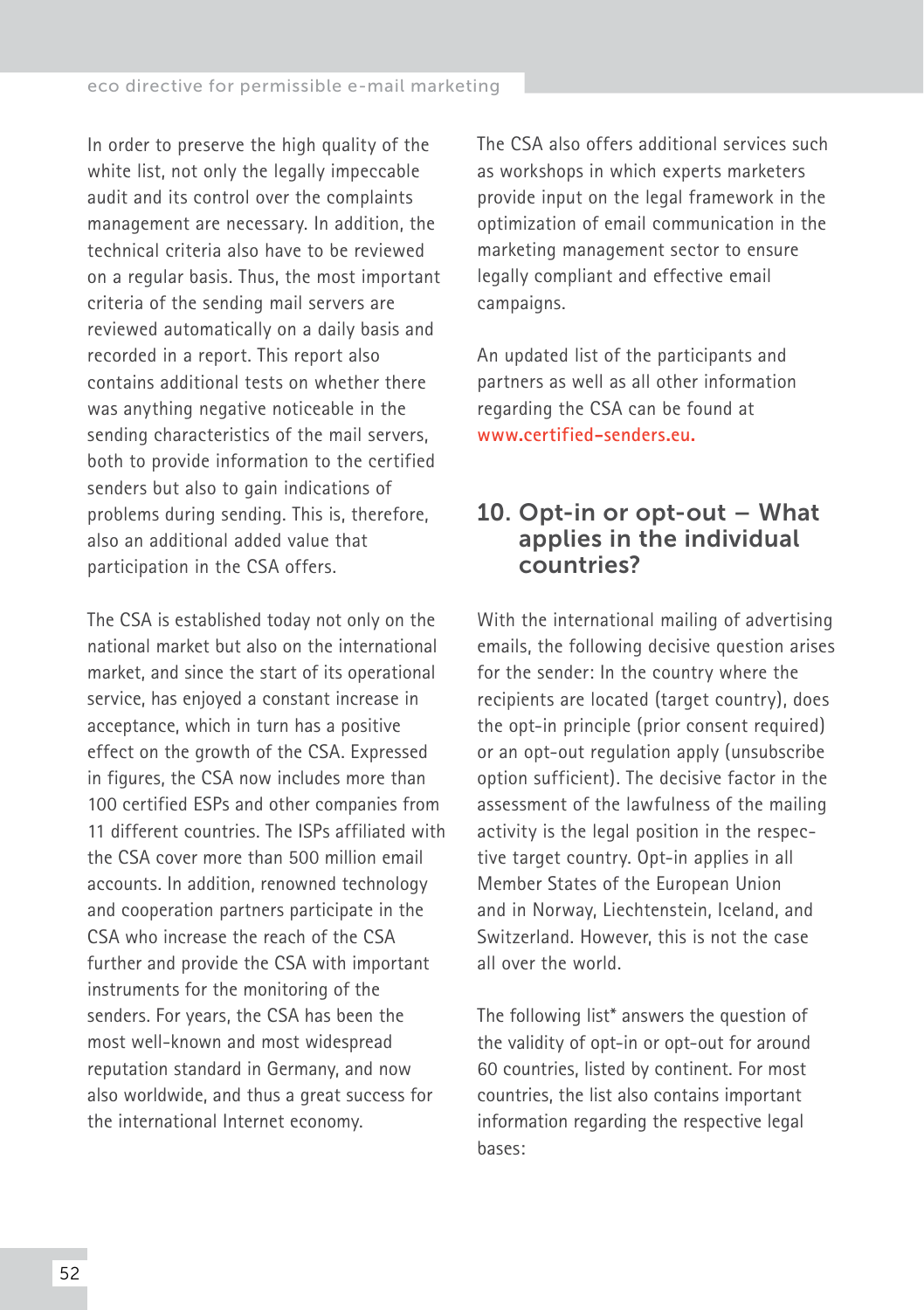Europe

| Country         | Opt-in | Opt-out | <b>Legal bases/comments</b>                                                                                                                                                                                                                                                                                                                    |
|-----------------|--------|---------|------------------------------------------------------------------------------------------------------------------------------------------------------------------------------------------------------------------------------------------------------------------------------------------------------------------------------------------------|
| Belgium         | $(+)$  |         | > Law on Legal Aspects of the Services<br>of the Information Society (Law of 11<br>March 2003),<br>◆ Applicable to B2B and B2C                                                                                                                                                                                                                 |
| <b>Bulgaria</b> | $(+)$  |         | > Electronic Communications Act (Art.<br>261, para. 1).                                                                                                                                                                                                                                                                                        |
| Denmark         | $(+)$  |         |                                                                                                                                                                                                                                                                                                                                                |
| Germany         | $(+)$  |         | <b>German Civil Code (BGB)</b><br>> Act Against Unfair Competition (UWG)<br>Telemedia Act (TMG)<br>> Federal Data Protection Act<br>(Bundesdatenschutzgesetz, BDSG)<br>> Express consent required, exception<br>with customer relationships; Section<br>7 para. 2 no. 3, para. 3 UWG<br>> No differentiation between B2B or<br>B <sub>2C</sub> |
| Estonia         | $(+)$  |         | <b>&gt; Electronic Communications Act</b><br>With B2B, opt-out is sufficient                                                                                                                                                                                                                                                                   |
| Finland         | $(+)$  |         | > Finnish Information Society Code<br>(Tietoyhteiskuntakaari 2014/917) (the<br>"ISC") dated 7 November 2014<br>In force since 01 January 2015<br>◆ Opt-out applies to B2B                                                                                                                                                                      |
| France          | $(+)$  |         | > Law on Confidence in the Digital<br>Economy (LECN)<br>The following applies for consumers:<br>Opt-in necessary unless<br>1. Address was obtained during a<br>purchase in the last 12 months<br>2. Product similarity<br>3. Free-of-charge and clearly<br>understandable opt-out option<br>With B2B, opt-out is sufficient                    |
| Greece          | $(+)$  |         | > Law 3471/2006 (G.G. 133A'/28 June<br>2006) "Protection of privacy and<br>personal data in the<br>telecommunications sector"                                                                                                                                                                                                                  |
| Iceland         | $(+)$  |         |                                                                                                                                                                                                                                                                                                                                                |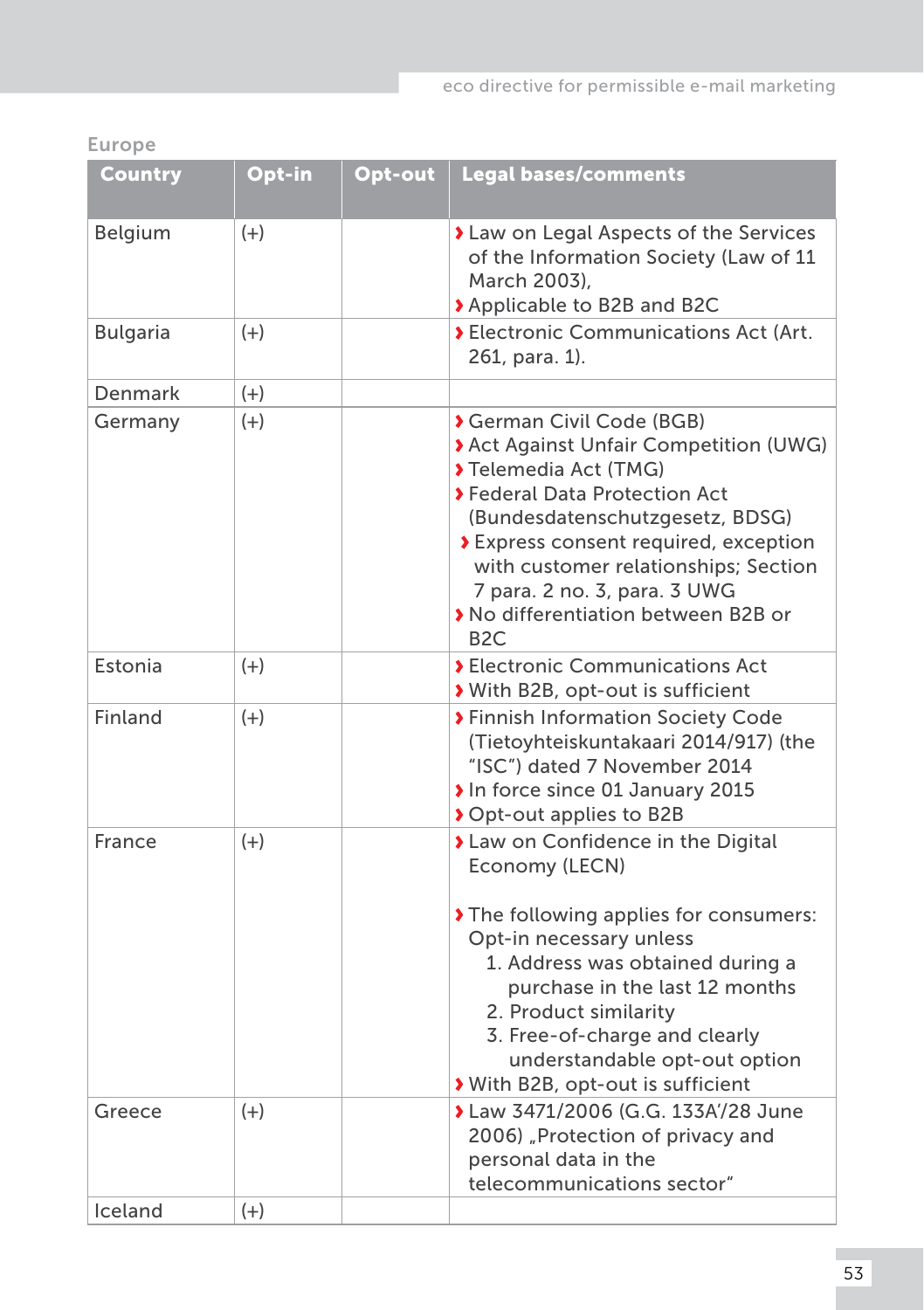| <b>Country</b> | Opt-in | Opt-out | <b>Legal bases/comments</b>                                                                                                                                                                                                                                                                                                                                                                                                                                                                                                                                                                                                                                                                                                   |
|----------------|--------|---------|-------------------------------------------------------------------------------------------------------------------------------------------------------------------------------------------------------------------------------------------------------------------------------------------------------------------------------------------------------------------------------------------------------------------------------------------------------------------------------------------------------------------------------------------------------------------------------------------------------------------------------------------------------------------------------------------------------------------------------|
| Ireland        | $(+)$  |         | Data Protection Act of 1998<br>> European Communities (Electronic<br>Communications Networks and<br>Services)<br>◆ (Data Protection and Privacy)<br>Regulations<br>> 2003 (Statutory Instrument No. 535 of<br>2003)<br>Data Protection Act of 2003<br>(amending Data Protection Act of<br>1988)<br>The following applies to consumers:<br>Opt-in necessary, unless<br>1. Address was obtained during a<br>purchase in the last 12 months<br>2. Product similarity<br>3. Free-of-charge and clearly<br>understandable opt-out option<br>With B2B, opt-out is sufficient<br>(Caution: Only in the case of email<br>addresses that look as if they were<br>business addresses and only for<br>advertising in this business area) |
| Italy          | $(+)$  |         | > Anti-spam regulation in Section 130<br>of the Italian Data Protection Act,<br>Codice in materia di protezione dei<br>dati personali<br>The following applies to consumers:<br>Opt-in necessary unless<br>1. Address was obtained during a<br>purchase in the last 12 months<br>2. Product similarity<br>3. Free-of-charge and clearly<br>understandable opt-out option                                                                                                                                                                                                                                                                                                                                                      |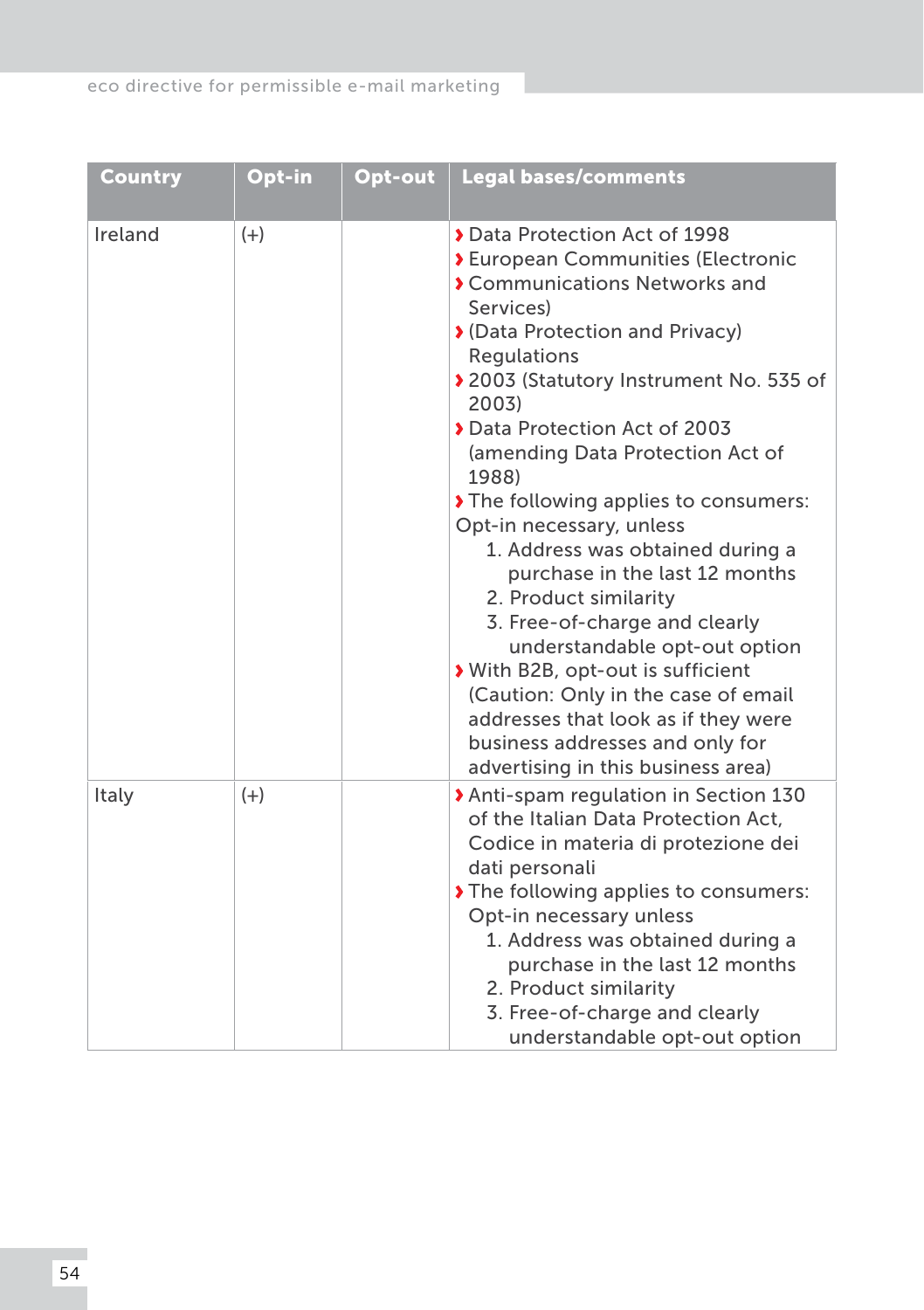| <b>Country</b>     | Opt-in | Opt-out | <b>Legal bases/comments</b>                                                                                                                                                                                                                                                                                                 |
|--------------------|--------|---------|-----------------------------------------------------------------------------------------------------------------------------------------------------------------------------------------------------------------------------------------------------------------------------------------------------------------------------|
| Croatia            | $(+)$  |         | > Zakon o elektroničkim<br>komunikacijama, NN 73/08, 90/11,<br>133/12, 80/13, 71/14 "ZEK"<br>In B2B sufficient opt-out (Caution:<br>only in the case of non-automated<br>targeting of legal entities)                                                                                                                       |
| Latvia             | $(+)$  |         | With B2B, opt-out is sufficient                                                                                                                                                                                                                                                                                             |
| Liechtenstein      | $(+)$  |         | Communication Act dated 17 March<br>2006<br>In force since 06 June 2006                                                                                                                                                                                                                                                     |
| Luxembourg         | $(+)$  |         |                                                                                                                                                                                                                                                                                                                             |
| Lithuania          | $(+)$  |         | <b>I</b> Law on Electronic Communications<br>(the "LOEC")                                                                                                                                                                                                                                                                   |
| Malta              | $(+)$  |         |                                                                                                                                                                                                                                                                                                                             |
| <b>Netherlands</b> | $(+)$  |         | Dutch Telecommunication Act: in<br>force since 10/01/2009: The New<br>Dutch Opt-In Law<br>The following applies to B2B and B2C:<br>Opt-in necessary unless<br>1. Address was obtained during a<br>purchase in the last 12 months<br>2. Product similarity<br>3. Free-of-charge and clearly<br>understandable opt-out option |
| Norway             | $(+)$  |         | Marketing Control Act, from 09<br>January 2009<br>In force since 01 June 2009                                                                                                                                                                                                                                               |
| Austria            | $(+)$  |         | ◆ Opt-in with B2C and B2B, exception<br>with customer relationships; Section<br>107 para. 2, para. 3 of the<br>Telecommunications Act (TKG) 2003,<br>(Amendment 2006)                                                                                                                                                       |
| Poland             | $(+)$  |         |                                                                                                                                                                                                                                                                                                                             |
| Portugal           | $(+)$  |         | <b>12000/31/EC</b><br>Decree Law 7/2004 (Art. 22)<br>With B2B, opt-out is sufficient                                                                                                                                                                                                                                        |
| Romania            | $(+)$  |         |                                                                                                                                                                                                                                                                                                                             |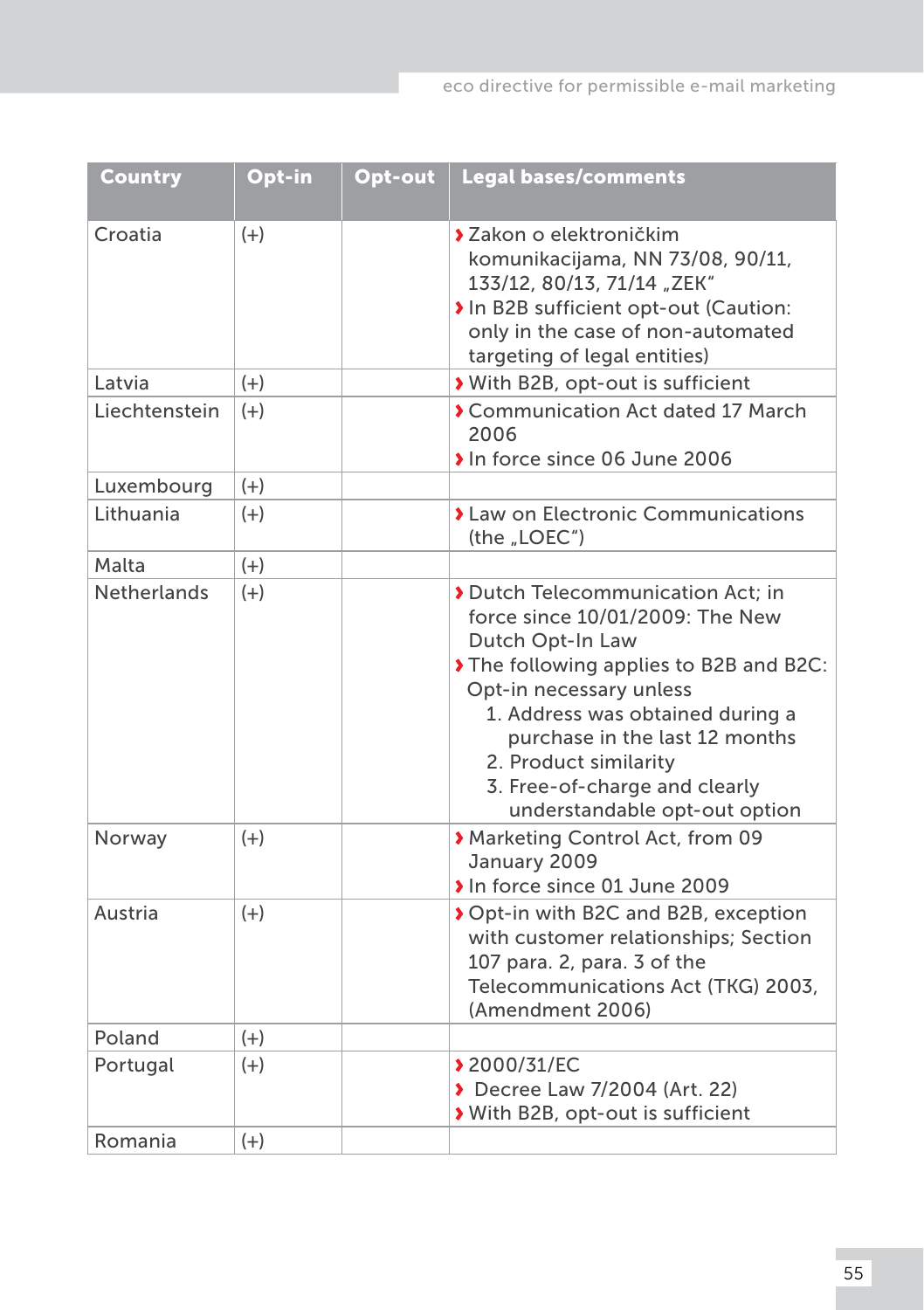| <b>Country</b>    | Opt-in | Opt-out | <b>Legal bases/comments</b>                                                                                                                                                                                                                                                                                                                                                   |
|-------------------|--------|---------|-------------------------------------------------------------------------------------------------------------------------------------------------------------------------------------------------------------------------------------------------------------------------------------------------------------------------------------------------------------------------------|
| Slovenia          | $(+)$  |         | Slovenian Electronic Communications<br>Act (Zakon o elektronskih<br>komunikacijah, UL RS No. 109/2012,<br>110/2013) (the "EKom-1")<br>In force since 15 January 2013<br><b>&gt; Electronic Commerce Market Act</b><br>(Zakon o elektronskem poslovanju na<br>trgu, UL RS No. 96/2009 and 19/2015)<br>(the "ZEPT")<br>With B2B, opt-out is sufficient (since<br>04 April 2015) |
| Spain             | $(+)$  |         | Information Society Services and<br>Electronic Commerce Act (34/2002,<br>11 July 2002)<br>▶ Royal Decree 1720/2007<br>The following applies for consumers:<br>Opt-in necessary unless<br>1. Address was obtained during a<br>purchase in the last 12 months<br>2. Product similarity<br>3. Free-of-charge and clearly<br>understandable opt-out option                        |
| Sweden            | $(+)$  |         | Swedish Marketing Act<br>With B2B, opt-out is sufficient                                                                                                                                                                                                                                                                                                                      |
| Switzerland       | $(+)$  |         | Art. 3 of the Federal Law Against<br><b>Unfair Competition:</b><br>Mass advertising by email is only<br>permissible in Switzerland if the<br>following requirements are met:<br>1. Prior consent from the customers<br>2. Indication of the correct sender<br>3. Information about easy and free<br>of-charge unsubscribe option                                              |
| Slovakia          | $(+)$  |         | Section 62 Electronic<br>Communications Act ("ECA")<br>In force since 01 November 2011                                                                                                                                                                                                                                                                                        |
| Czech<br>Republic | $(+)$  |         | > Act No. 480/2004                                                                                                                                                                                                                                                                                                                                                            |
| Ukraine           | $(+)$  |         | With B2B, opt-out is sufficient                                                                                                                                                                                                                                                                                                                                               |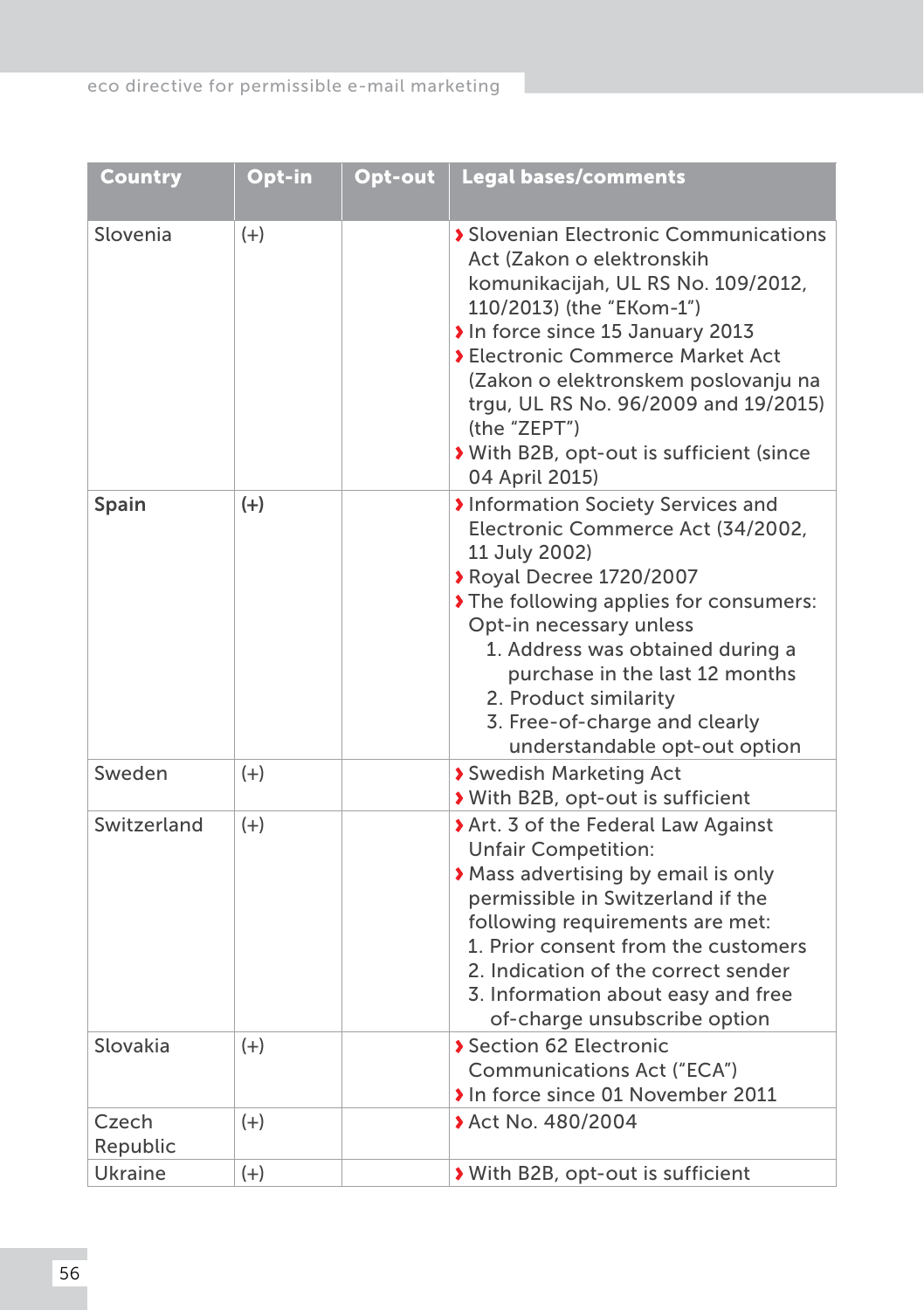| Country           | Opt-in | Opt-out | <b>Legal bases/comments</b>                                                                                                                                                                                                                                                                           |
|-------------------|--------|---------|-------------------------------------------------------------------------------------------------------------------------------------------------------------------------------------------------------------------------------------------------------------------------------------------------------|
| Hungary           | $(+)$  |         | Act No. XLVIII of 2008 on the Basic<br>Conditions on and Restrictions of<br>Commercial Advertising (the<br>"Advertising Act")                                                                                                                                                                         |
| United<br>Kingdom | $(+)$  |         | <b>▶</b> Privacy and Electronic<br>Communications (EC Directive)<br>Regulations 2003:<br>> For consumers: Opt-in necessary<br>unless<br>1. Address was obtained during a<br>purchase in the last 12 months<br>2. Product similarity<br>3. Free-of-charge and clearly<br>understandable opt-out option |
| Cyprus            | $(+)$  |         | Section 06 of the Regulation of<br>Electronic Communications and<br>Postal Services Law of 2004                                                                                                                                                                                                       |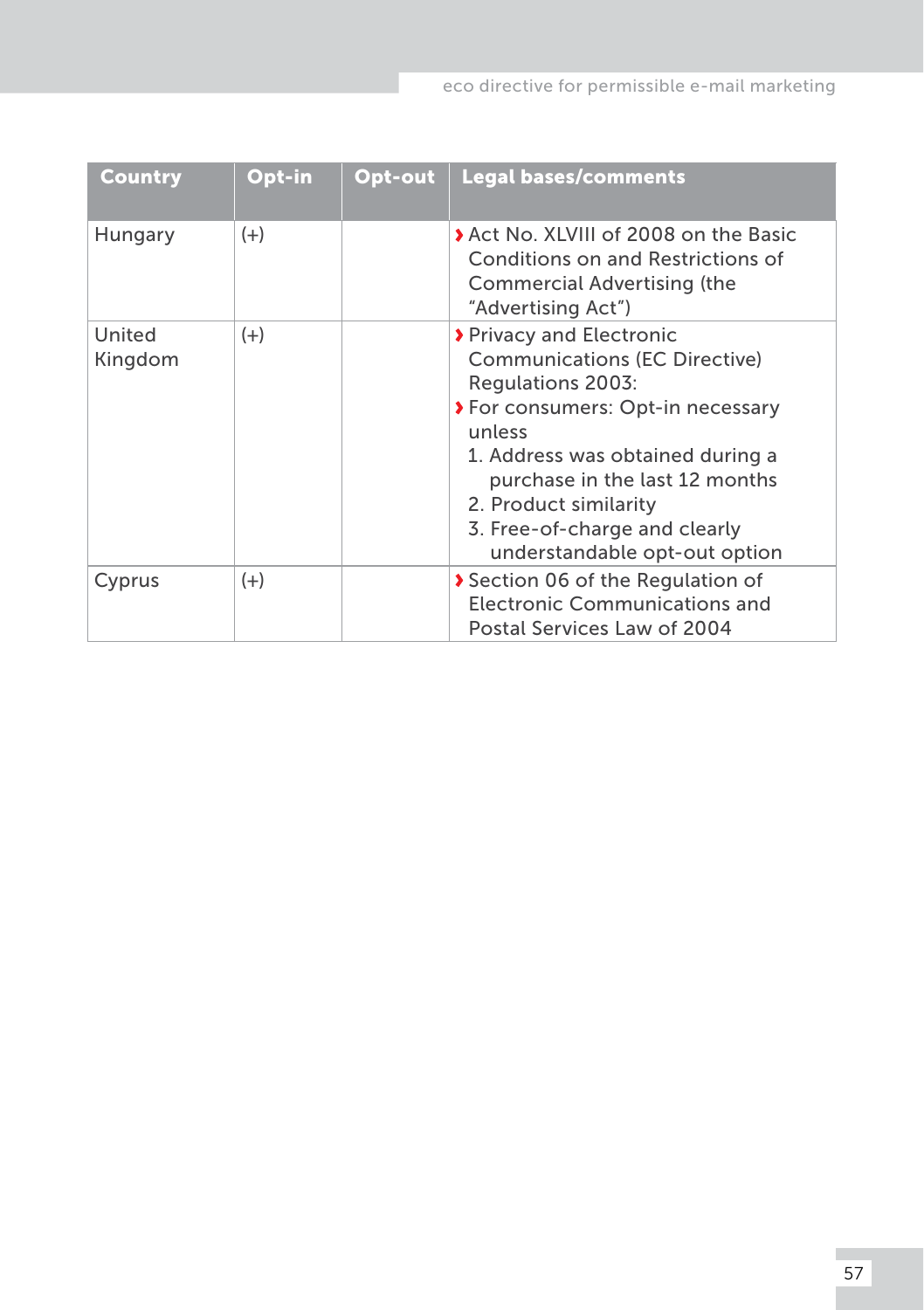USA/South America/Canada

| Country       | Opt-in | Opt-out | <b>Legal bases/comments</b>                                                                                                                                                                                                                                                                                                                                                                                                        |
|---------------|--------|---------|------------------------------------------------------------------------------------------------------------------------------------------------------------------------------------------------------------------------------------------------------------------------------------------------------------------------------------------------------------------------------------------------------------------------------------|
| <b>USA</b>    |        | $(+)$   | <b>&gt; CAN-SPAM-ACT: The following points</b><br>constitute the most important<br>content of the law (Section 5): Sender<br>must be clearly identifiable<br>1. Misleading subject lines are<br>prohibited, i.e. the subject line may<br>only inform the recipient about the<br>true content of the email.<br>2. Opt-out option or unsubscribe<br>option must be given<br>3. The postal address of the sender<br>must be indicated |
| Argentina     |        | $(+)$   | > Personal Data Protection Act<br>There is no law solely on email<br>marketing. Section 27 of the Personal<br>Data Protection Act, however,<br>contains provisions on the opt-out<br>option with advertising emails                                                                                                                                                                                                                |
| <b>Brazil</b> |        | $(+)$   | ◆ Opt-in is (still) not required, but<br>advisable because there is the<br>tendency to opt-in                                                                                                                                                                                                                                                                                                                                      |
| Chile         | $(+)$  |         | > Law 19.628                                                                                                                                                                                                                                                                                                                                                                                                                       |
| Costa Rica    | $(+)$  |         |                                                                                                                                                                                                                                                                                                                                                                                                                                    |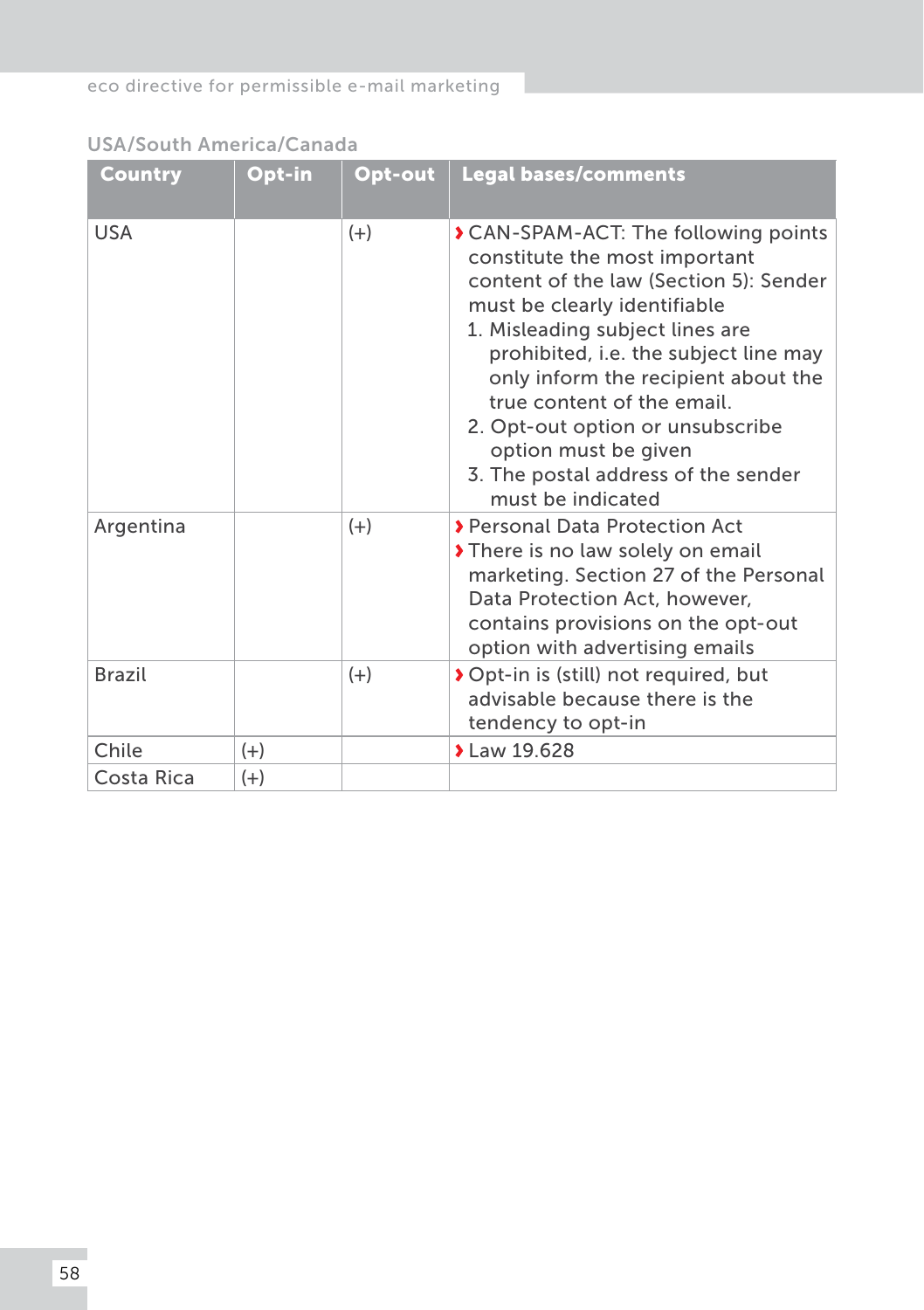| Country   | Opt-in | Opt-out | Legal bases/comments                                                                                                                                                                                                                                                                                                                                                                                                                                                                                                                                                                                                                                     |
|-----------|--------|---------|----------------------------------------------------------------------------------------------------------------------------------------------------------------------------------------------------------------------------------------------------------------------------------------------------------------------------------------------------------------------------------------------------------------------------------------------------------------------------------------------------------------------------------------------------------------------------------------------------------------------------------------------------------|
| Canada    | $(+)$  |         | > http://laws-lois.justice.gc.ca/eng/<br>acts/E-1.6/index.html<br>Since 01 July 2014: Opt-in regime,<br>approximation to German provisions<br>and revised anti-spam law: Canada's<br>Anti-Spam Law (CASL);<br>1. Express consent from the recipient<br>to the receipt of the advertising<br>email before it is sent<br>2. No false or misleading message<br>header (sender or subject line);<br>3. No change in the sending data;<br>4. A clearly visible or locatable<br>"unsubscribe link;" The advertising<br>email must contain the sender's<br>postal address;<br>5. No use of email addresses that<br>have been collected by unlawful<br>means and |
| Colombia  | $(+)$  |         |                                                                                                                                                                                                                                                                                                                                                                                                                                                                                                                                                                                                                                                          |
| Mexico    | $(+)$  |         |                                                                                                                                                                                                                                                                                                                                                                                                                                                                                                                                                                                                                                                          |
| Peru      | $(+)$  |         |                                                                                                                                                                                                                                                                                                                                                                                                                                                                                                                                                                                                                                                          |
| Venezuela | $(+)$  |         | Consumer Protection Law                                                                                                                                                                                                                                                                                                                                                                                                                                                                                                                                                                                                                                  |

# Africa

| <b>Country</b>       | Opt-in | Opt-out   Legal bases/comments |
|----------------------|--------|--------------------------------|
| South Africa $ (+) $ |        |                                |

# Asia/Australia

| <b>Country</b> | Opt-in | Opt-out | Legal bases/comments                                     |
|----------------|--------|---------|----------------------------------------------------------|
| Country        | Opt-in | Opt-out | > Legal bases/comments                                   |
| Australia      | $(+)$  |         | Spam Act 2003, always prior express<br>consent required  |
| <b>Bahrain</b> |        | $(+)$   |                                                          |
| China          | $(+)$  |         | > China's Regulations on Internet Email<br>Services 2006 |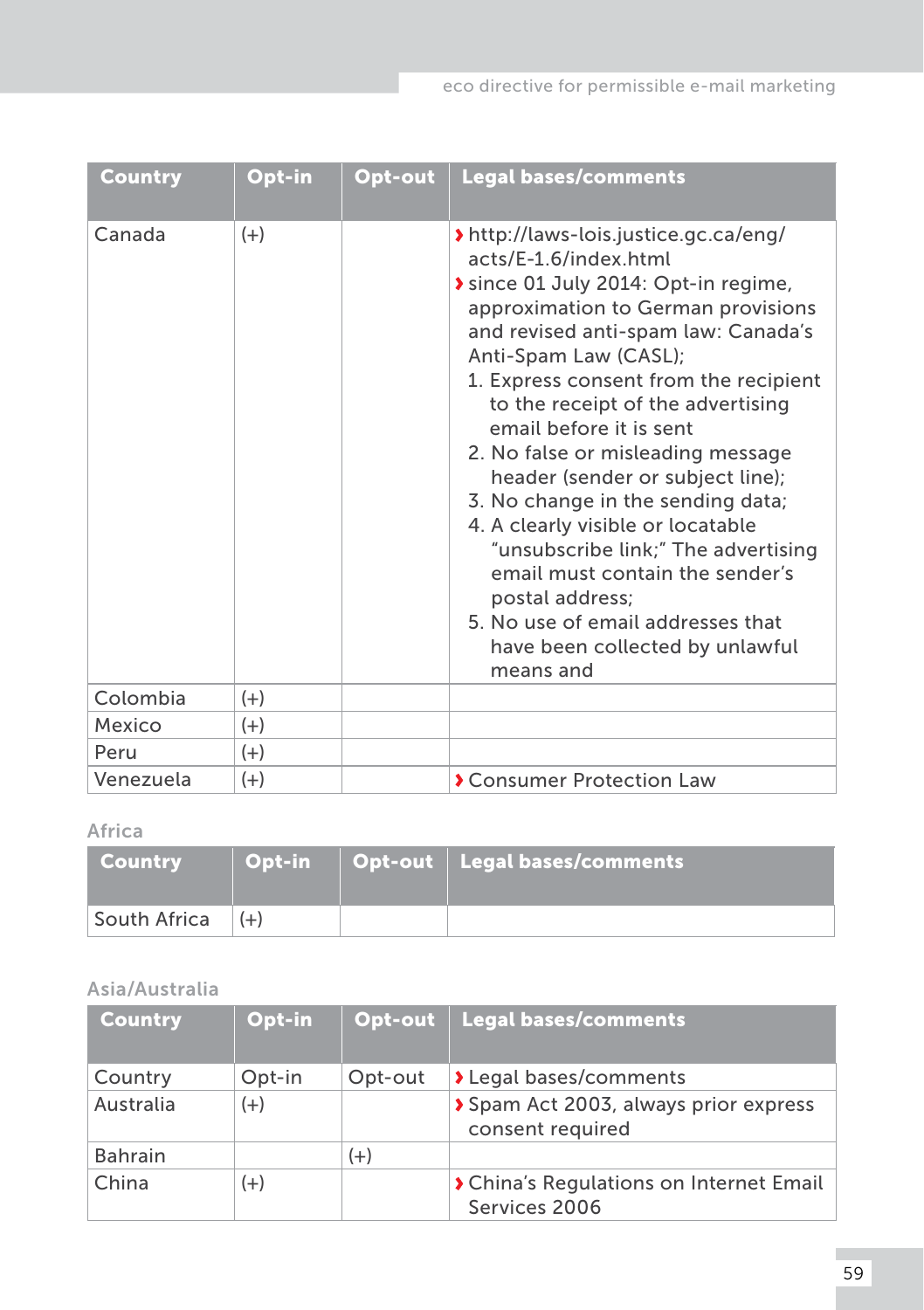| Country                        | Opt-in | Opt-out | <b>Legal bases/comments</b>                                                                                                                         |
|--------------------------------|--------|---------|-----------------------------------------------------------------------------------------------------------------------------------------------------|
| Dubai                          |        | $(+)$   |                                                                                                                                                     |
| Hong Kong                      | $(+)$  |         | > Personal Data (Privacy) Ordinance<br>(the "PDPO") which contains the Data<br>Protection Principles (the "DPP")<br>With B2B, opt-out is sufficient |
| India                          |        |         | <b>&gt;</b> Email marketing is not regulated                                                                                                        |
| Indonesia                      | $(+)$  |         | Act No. 11 of 2008 on Electronic<br>Information and Transaction ("EIT<br>Act'                                                                       |
| Israel                         | $(+)$  |         | Section 30A of the<br><b>Telecommunications Act</b>                                                                                                 |
| Japan                          | $(+)$  |         | » "New Anti-Spam Law" 2008, close<br>adaptation to the European principles                                                                          |
| Malaysia                       | $(+)$  |         | With B2B, opt-out is sufficient                                                                                                                     |
| New Zealand                    | $(+)$  |         | <b>&gt;</b> Unsolicited Electronic Messages Act<br>2007:<br>Privacy Act 1993                                                                        |
| Philippines                    | $(+)$  |         |                                                                                                                                                     |
| Russia                         | $(+)$  |         |                                                                                                                                                     |
| Saudi Arabia                   | $(+)$  |         |                                                                                                                                                     |
| Singapore                      |        | $(+)$   | Singapore enacted the SPAM Control<br>Act in 2007                                                                                                   |
| South Korea                    | $(+)$  |         | Since November 2014                                                                                                                                 |
| Turkey                         |        | $(+)$   |                                                                                                                                                     |
| <b>United Arab</b><br>Emirates | $(+)$  |         |                                                                                                                                                     |
| Vietnam                        | $(+)$  |         |                                                                                                                                                     |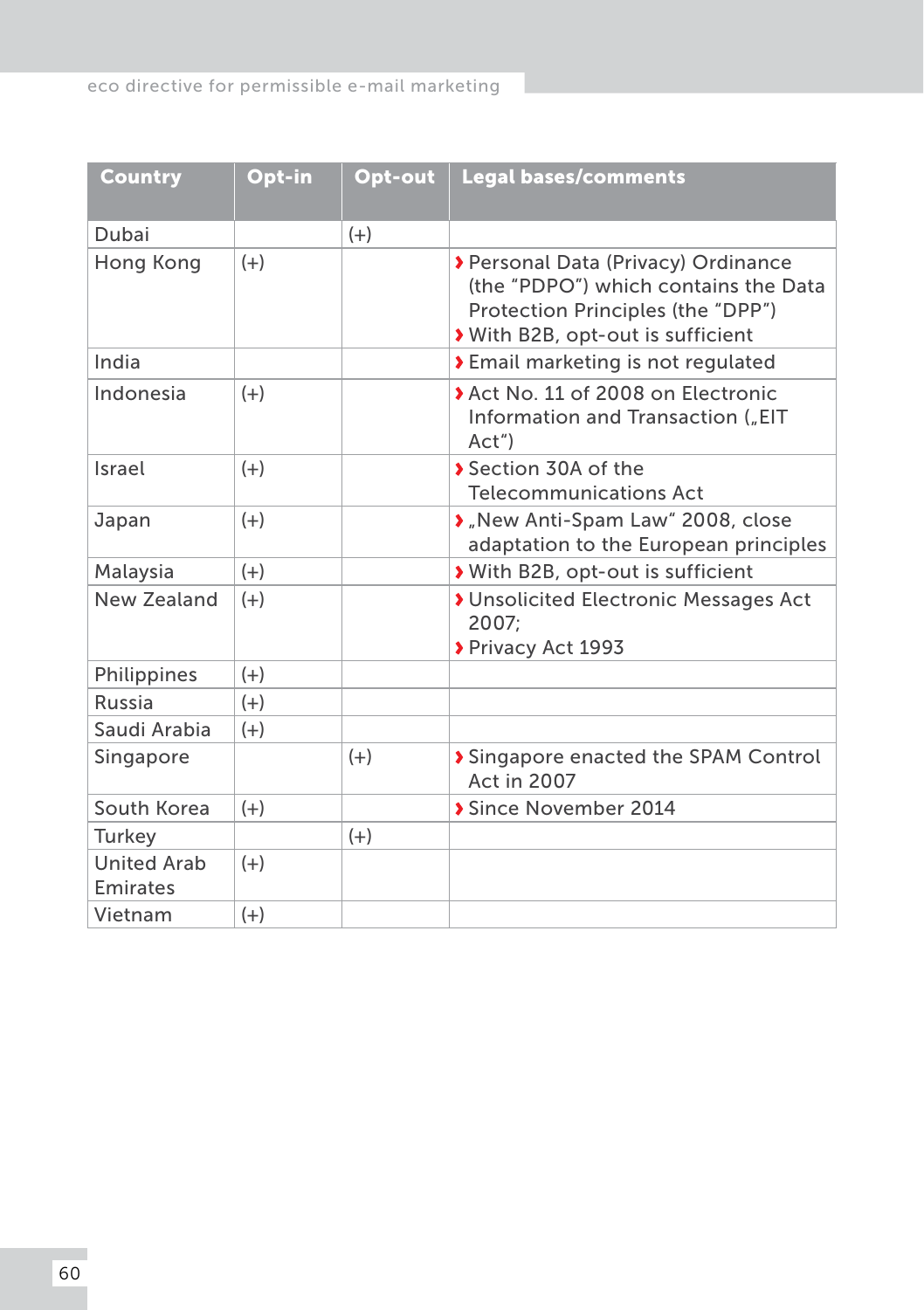\* As of May 2016: Subsequent changes to legislation or case law in the individual countries after this date have not been taken into account in this document. Business to business contact ("B2B") in individual countries can also include only legal entities.

Note for CSA senders: The necessity of opt-in always applies in accordance with the CSA regulations in order to benefit from an optimized delivery and meet the stringent requirements of the ISPs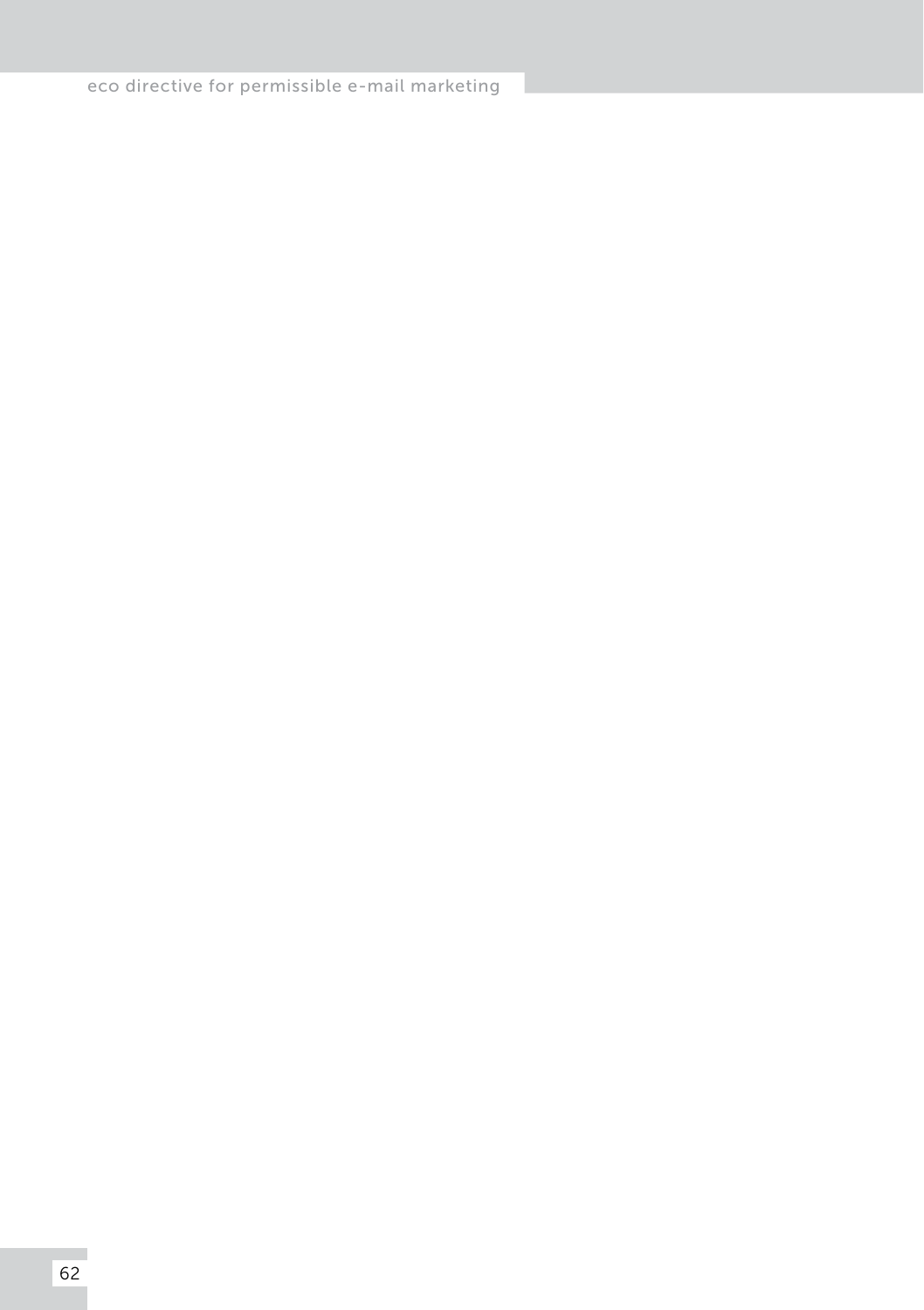# <span id="page-62-0"></span>Authors & copy-editing

#### Authors

Dr. Torsten Schwarz Owner of Absolit Consulting und Email-Marketing-Forum.de <https://www.absolit.de>

Christian Schmoll Lawyer, g3s Lawyers [www.g3s.legal](http://www.g3s.legal) Senior Legal Counsel, Sprinklr, Inc. [www.sprinklr.com](http://www.sprinklr.com)

Lukas Bühlmann Lawyer and Partner Bühlmann Lawyers Inc. <http://www.br-legal.ch>

Tamino Chochola Stadler Völkel Lawyers Ldt. [www.svlaw.at](http://www.svlaw.at)

Dr. Arthur Stadler Lawyer Stadler Völkel Lawyers Ldt. [www.svlaw.at](http://www.svlaw.at)

Martin Bucher Managing Director, Inxmail Ldt. [www.inxmail.de](http://www.inxmail.de) 

Dr. Jens Eckhardt Specialist lawyer for information technology law Data protection auditor (TÜV) Derra, Meyer & Partner [www.derra.eu](http://www.derra.eu)

Christian Solmecke Lawyer and Partner WILDE BEUGER SOLMECKE Lawyers [www.wbs-law.de](http://www.wbs-law.de)

Annika Dam Lawyer WILDE BEUGER SOLMECKE Lawyers [www.wbs.de](http://www.wbs.de)

Ivo A. Ivanov Lawyer and General Corporate Counsel, eco Association

Rosa Hafezi Lawyer, Professional Services Division, eco Association

Alexandra Koch-Skiba Lawyer, Head of Complaints Office, eco Association

Qadir Rostamzada Marketing & Business Development, eco Association

## Copy-editing

Ivo A. Ivanov Lawyer and General Corporate Counsel, eco Association

Rosa Hafezi Lawyer, Professional Services Division, eco Association

Alexandra Koch-Skiba Lawyer, Head of Complaints Office, eco Association

Dr. Katharina Küchler Lawyer, Professional Services Division, eco Association

Sebastian Fitting Ass. iur. Consultant Complaints Office

Peter Urlaub Ass. iur. Consultant Complaints Office